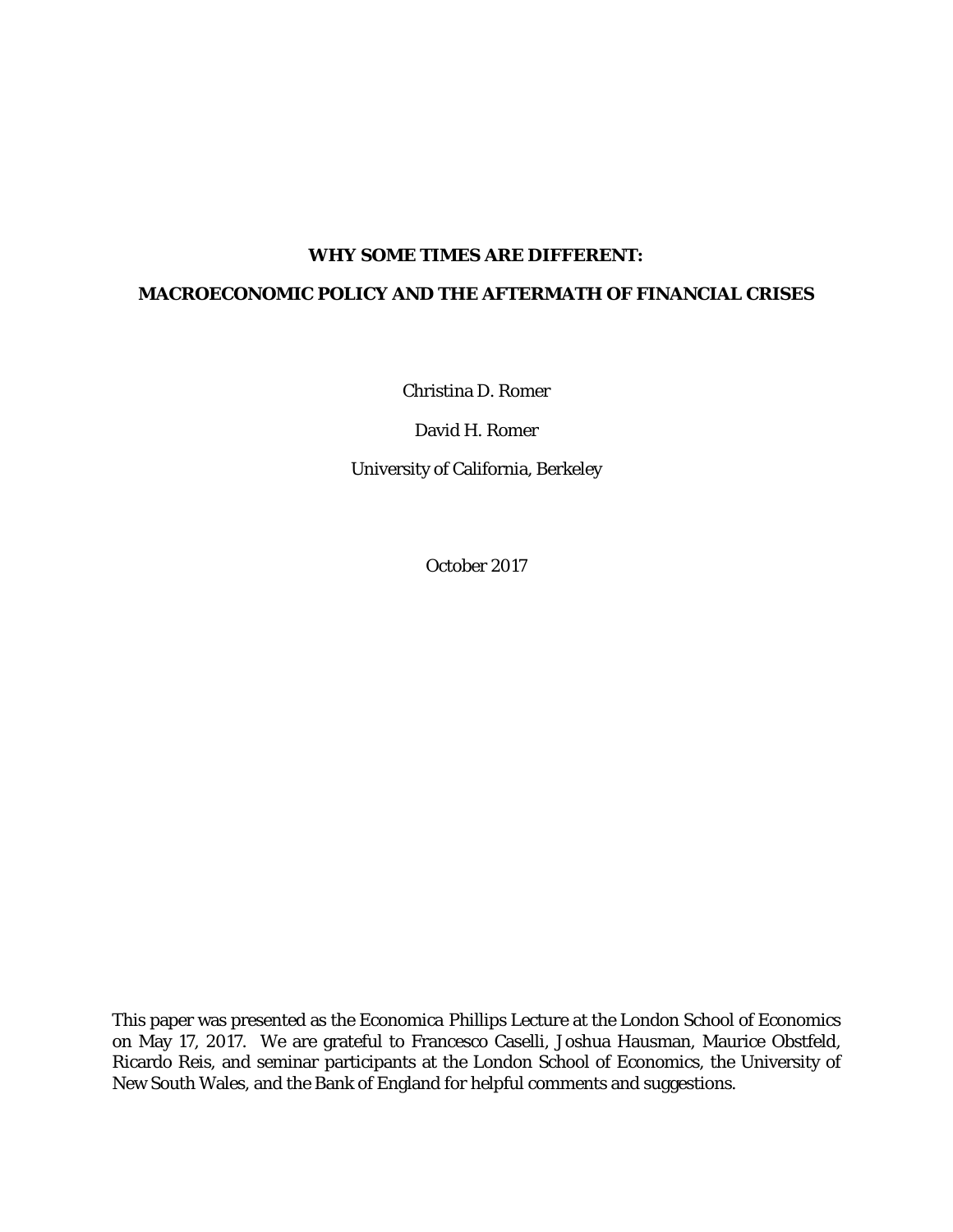# WHY SOME TIMES ARE DIFFERENT: MACROECONOMIC POLICY AND THE AFTERMATH OF FINANCIAL CRISES

# **ABSTRACT**

Analysis based on a new measure of financial distress for 24 advanced economies in the postwar period shows substantial variation in the aftermath of financial crises. This paper examines the role that macroeconomic policy plays in explaining this variation. We find that the degree of monetary and fiscal policy space prior to financial distress—that is, whether the policy interest rate is above the zero lower bound and whether the debt-to-GDP ratio is relatively low—greatly affects the aftermath of crises. The decline in output following a crisis is less than 1 percent when a country possesses both types of policy space, but almost 10 percent when it has neither. The difference is highly statistically significant and robust to the measures of policy space and the sample. We also consider the mechanisms by which policy space matters. We find that monetary and fiscal policy are used more aggressively when policy space is ample. Financial distress itself is also less persistent when there is policy space. The findings may have implications for policy during both normal times and periods of acute financial distress.

Christina D. Romer David H. Romer Department of Economics Department of Economics Berkeley, CA 94720-3880<br>cromer@econ.berkeley.edu

University of California, Berkeley<br>Berkeley, CA 94720-3880 Berkeley, CA 94720-3880 [dromer@econ.berkeley.edu](mailto:dromer@econ.berkeley.edu)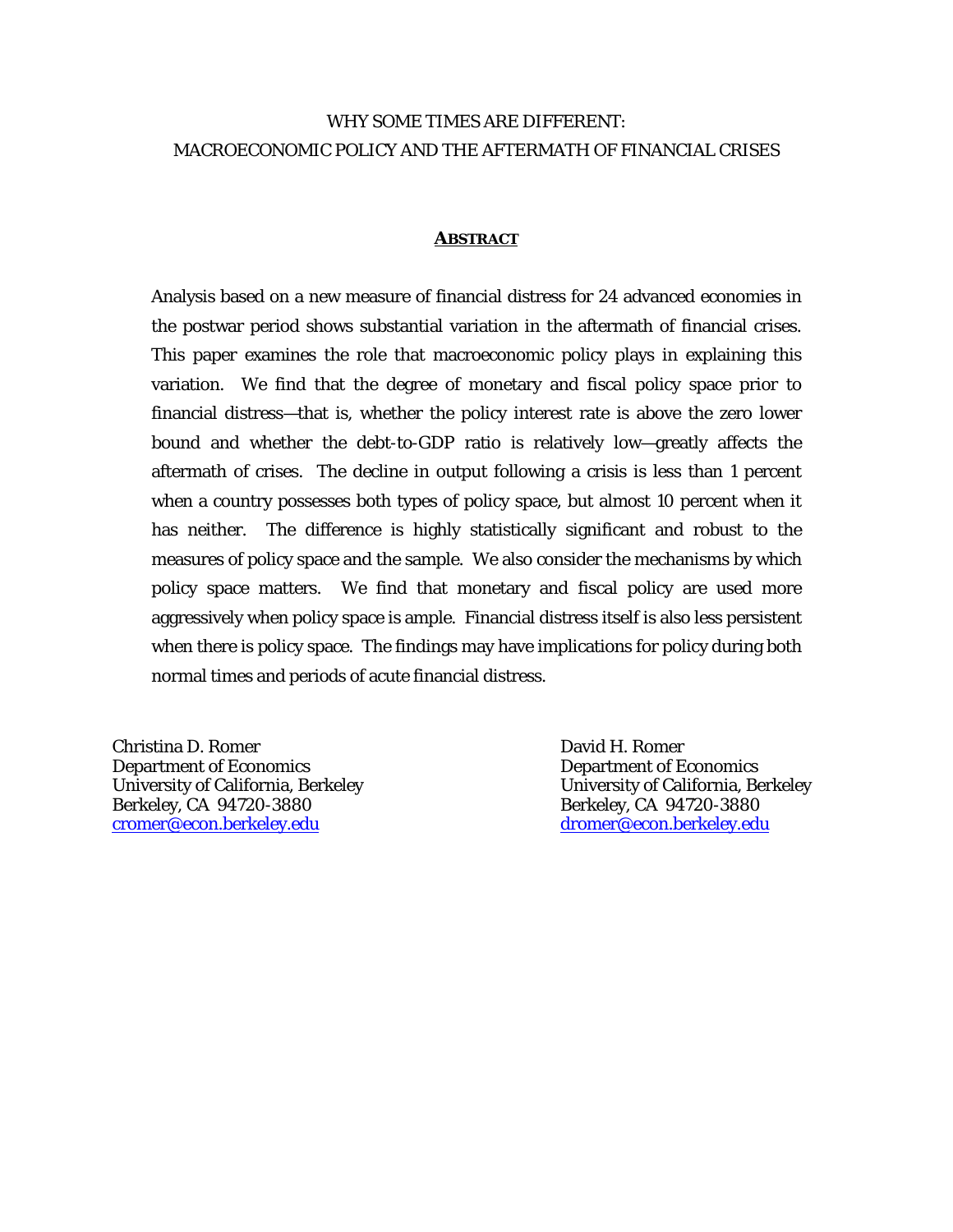The aftermath of financial crises varies greatly. Following Japan's crisis in the 1990s, real GDP growth slowed dramatically and persistently; following Norway's crisis around the same time, GDP fell only briefly, and then grew substantially faster than before the crisis. Even following the global financial crisis of 2008—which by definition affected nearly every country in the world—outcomes varied widely. Some countries, such as Australia and South Korea, came through largely unscathed; and even the United States and the United Kingdom, where the crisis was particularly severe, started to grow again less than a year after the crisis. Others, such as Italy, Portugal, and Greece, remained depressed more than five years after the crisis began.

In this paper, we consider one possible explanation for the variation in aftermaths: a country's ability and willingness to use macroeconomic policy. When Japan's crisis became severe in 1997, it was already at the zero lower bound on the policy interest rate, and its debt-to-GDP ratio was among the highest in the world. Its monetary and fiscal policy responses were decidedly lackluster—particularly relative to the magnitude of its financial problems. Norway, in contrast, began its crisis with a nominal policy rate close to 10 percent, and with negative net debt (as a result of its large sovereign wealth fund). Its macropolicy response, including an expensive bailout of its financial system, was swift and aggressive. Following the 2008 crisis, the central banks of the United States and the United Kingdom were able to cut interest rates at least somewhat before hitting the zero lower bound. But by the time financial distress became acute in the countries of southern Europe, the policy rate in the euro area was firmly constrained. And, countries such as Australia, South Korea, the United States, and the United Kingdom were able to use fiscal policy aggressively thanks to relatively low debt and high borrowing capacity, whereas Greece and Italy's high debt levels almost surely limited their ability to use fiscal policy.

Using a new series on financial distress in advanced economies in the postwar period, we test whether economic outcomes following crises vary systematically with the amount of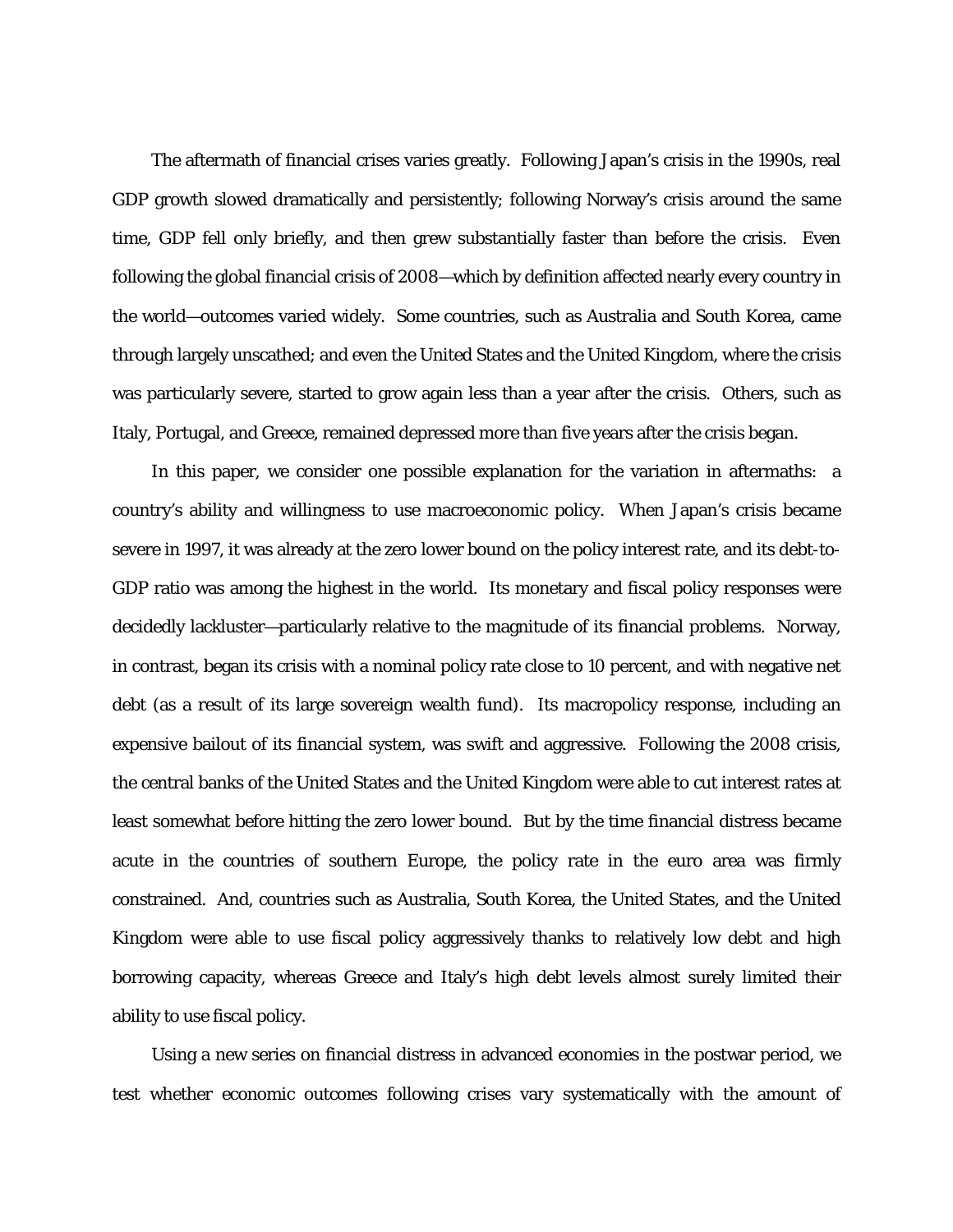monetary and fiscal policy space a country possessed prior to distress. We find that GDP falls much less in countries with macropolicy space than in those without. We also investigate the mechanisms by which policy space matters. We find that countries with space use policy particularly fiscal policy—much more aggressively. Financial distress itself also appears to be much less persistent in countries with room to use policy.

**Overview.** Section I of the paper reviews the new semiannual series on financial distress for 24 advanced countries over the period 1967–2012 presented in Romer and Romer (2017). A defining feature of the new series, which is derived from a single real-time narrative source, is that it scales the severity of financial distress. This feature enables us to control for variation in the severity of distress when examining the aftermath of crises. Section I also reviews and extends the evidence from the earlier paper that the aftermath of financial crises, even in otherwise similar modern advanced economies, is highly variable.

Section II examines the role of monetary and fiscal policy space before financial distress in explaining the variation in the aftermath of financial crises. We measure monetary policy space in a variety of ways. The simplest is just a dummy variable for whether the policy rate is above the zero lower bound; more complicated versions take into account participation in a currency union and the fact that the cutoff is likely smooth rather than abrupt. Our main measure of fiscal space is the ratio of gross debt to GDP (multiplied by −1 so that higher values correspond to greater space). As alternatives, we consider the ratio based on net debt, as well as specifications that account for possible nonlinearities and the effects of being subject to the European Union's fiscal rules. A benefit of looking at policy space before financial distress rather than at actual policy during a crisis is that space is relatively exogenous. Whereas the actual policy response is likely to be correlated with the severity of any post-crisis recession, prior policy space is more likely to reflect trend inflation (which affects nominal policy interest rates) or long-run patterns of fiscal prudence or profligacy.

Our basic empirical specification uses the Jordà local projection approach to estimate the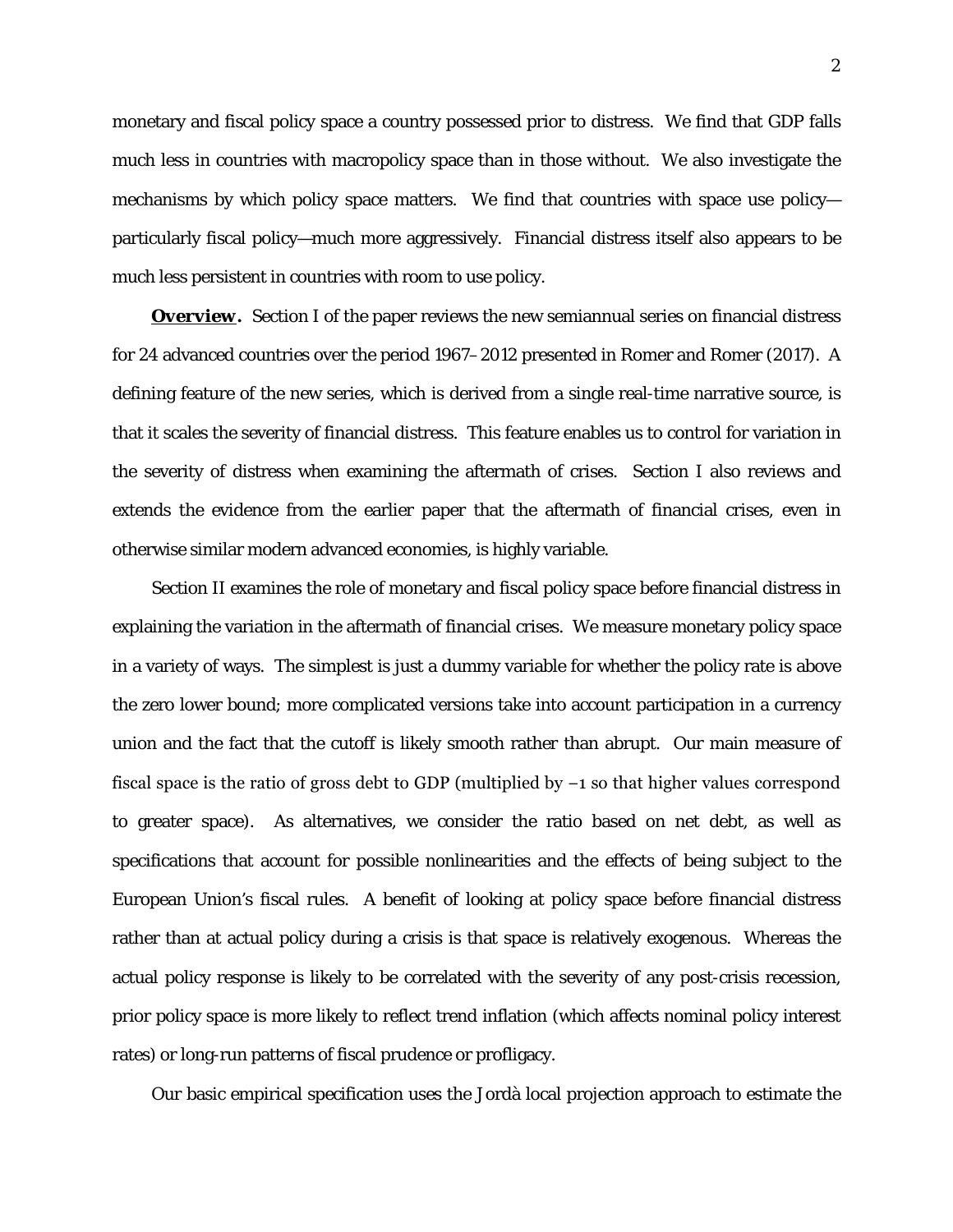response of real GDP at various horizons after time *t* to financial distress at *t*. We test for the importance of policy space by including an interaction term between distress and prior policy space. The overwhelming finding from this estimation is that policy space matters. The estimated coefficient on the interaction term is consistently positive and highly statistically significant. The effects are also quantitatively large. For a country with both types of policy space, the decline in output following a financial crisis is effectively zero, whereas for a country without either type of space the decline is large (almost 10 percent) and highly persistent. Though there is a range of estimated impacts of space depending on the particular measures of policy space used, the finding that monetary and fiscal space matter is highly robust.

Section III of the paper analyzes possible mechanisms by which policy space may affect the aftermath of financial crises. Our main focus is on the policy response. We run the same sort of Jordà regressions with interaction terms as in Section II, but with measures of monetary and fiscal policy as the dependent variable. As one might expect, central banks cut policy rates more in response to a financial crisis when they are away from the zero lower bound prior to the distress—though not dramatically so. The fiscal policy response, on the other hand, varies drastically with prior policy space. Countries that face financial distress with debt ratios substantially below average typically engage in aggressive fiscal expansion, whereas countries with high debt loads typically run highly contractionary fiscal policy following a crisis. Given the widespread evidence that monetary and fiscal policy have substantial real effects, these systematic differences in the policy response depending on policy space likely account for much of the finding that the aftermath of crises tends to be much milder when a country possesses monetary and fiscal policy space.

Section III also examines a second channel through which greater policy space could cushion the adverse effects of financial crises: the persistence of financial distress. For this analysis, we regress distress at various horizons after time *t* on both distress at *t* and the interaction of distress and prior policy space. We find that financial distress dies down much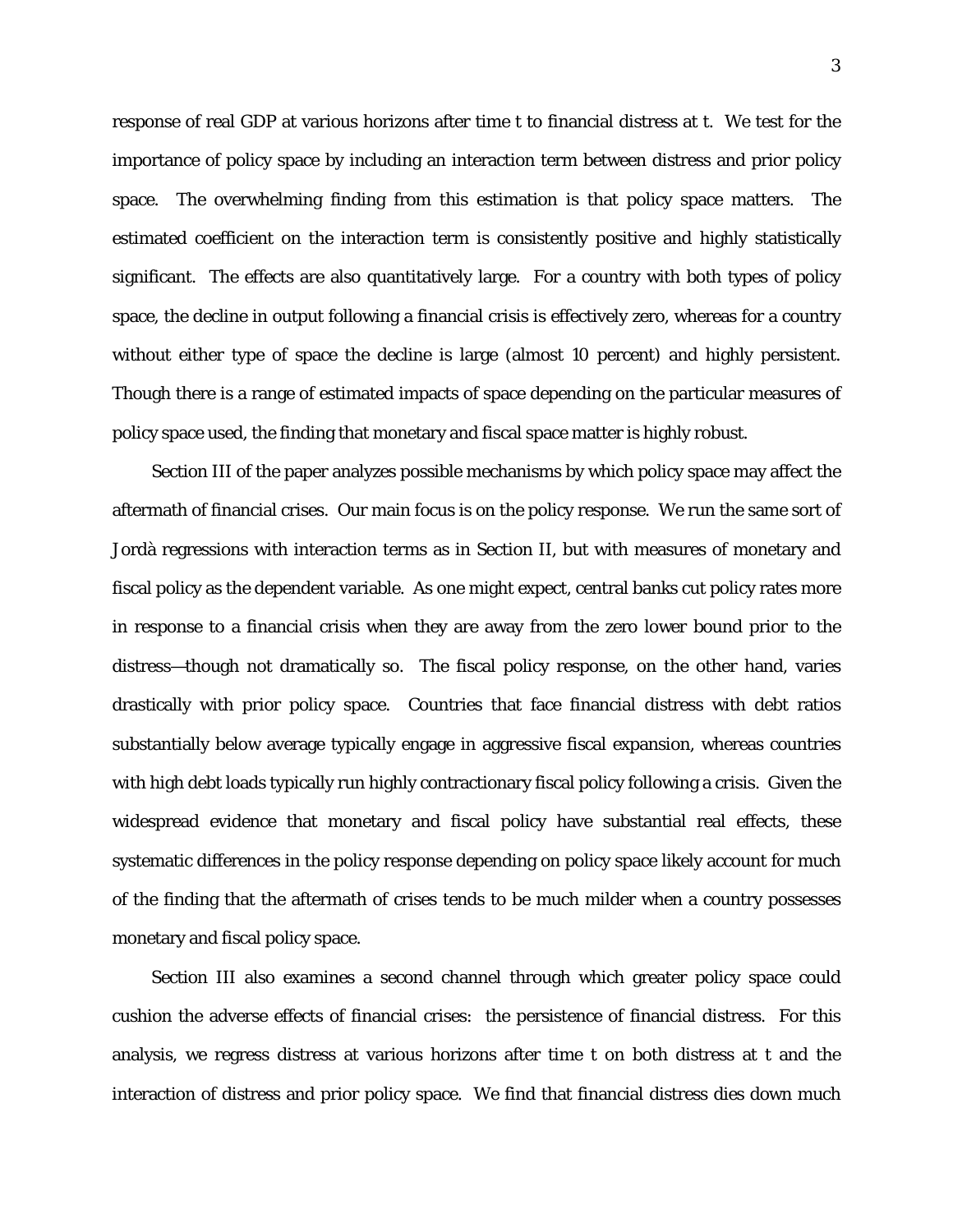more quickly following an innovation when a country has monetary and fiscal policy space. This could be because space allows for policies that stabilize output, which aids financial recovery indirectly, or because space allows for more aggressive government bailouts and restructuring of the financial system. It could also be that crises are less likely to mushroom and spread if people see that the government possesses the ability to rescue the economy and financial institutions. Whatever the particular channel, the fact that distress is less persistent when there is macropolicy space could help account for the positive relationship that we find between economic activity and policy space following financial crises.

Finally, Section IV discusses the possible implications of the results for policy. Our finding that policy space matters substantially for the aftermath of financial crises strongly suggests that if countries want to be able to combat future crises, they should aim to maintain policy space in normal times. This could involve higher normal inflation, so that monetary policymakers have more room to cut interest rates in a crisis, and more prudent fiscal policy in normal times, so that debt loads are typically low.

**Related Literature.** Relatively little previous work speaks directly to the issues that are the focus of this paper. There is of course a voluminous literature on financial crises; see, for example, Kaminsky and Reinhart (1999); Bordo, Eichengreen, Klingebiel, and Martinez-Peria (2001); Reinhart and Rogoff (2009); Jordà, Schularick, and Taylor (2013); and Laeven and Valencia (2014). Much of this research focuses on identifying crises and examining the output consequences.

Some of the research on crises examines the behavior of a broad range of variables, including policy indicators, around the times of financial crises. For example, Reinhart and Rogoff (2009, Chapters 10 and 14) show that government debt as a share of GDP often rises sharply following crises—in considerable part because of high deficits stemming from large falls in revenue. But they do not ask how the behavior of debt varies with the country's prior fiscal space or how the aftermath of crises varies with the fiscal response. Similarly, in recent work,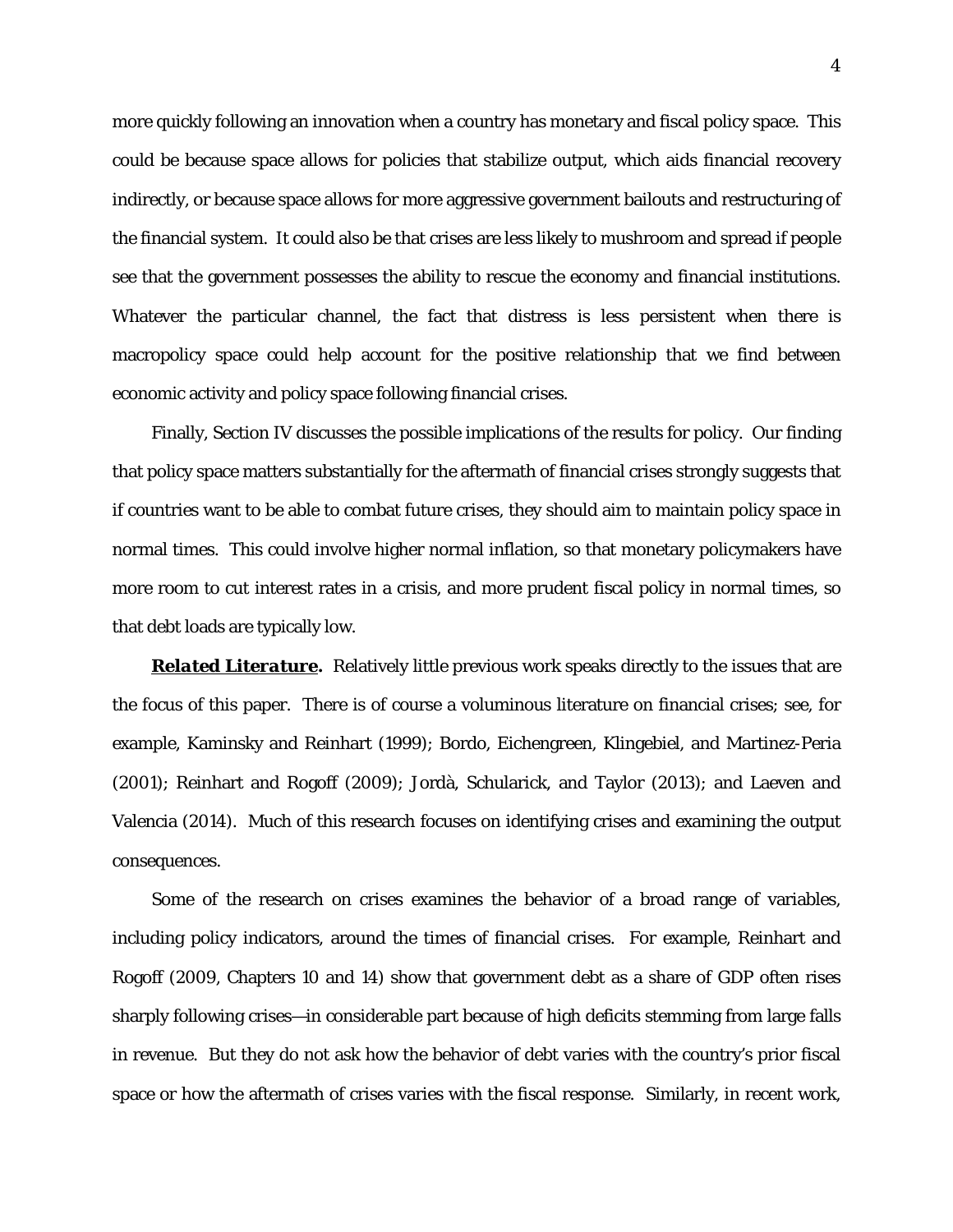Kose, Kurlat, Ohnsorge, and Sugawara (2017) present multiple measures of fiscal space and discuss how space behaves around financial crises, but they do not examine the link between policy space and the aftermath of crises that is the focus of this paper.

On the fiscal policy side, the issues of how the level of government debt affects both the conduct of policy and multipliers are potentially relevant to how the aftermath of financial crises varies with government debt. A line of research begun by Bohn (1998) and extended by such authors as Mendoza and Ostry (2008) finds that the stance of fiscal policy is on average more expansionary when government debt is lower. But, this work does not focus on the question of how debt affects the response of fiscal policy to shocks. And papers by such authors as Perotti (1999), Corsetti (2o12), and Ilzetzki, Mendoza, and Végh (2013) investigate whether fiscal multipliers vary with the level of debt. However, because we find that the fiscal response to a financial crisis is highly contractionary in high-debt countries and highly expansionary in lowdebt countries, the answer to this question does not appear central to understanding why the aftermath of a financial crisis is typically so much worse in high-debt countries.

Finally, many observers have stressed that monetary and fiscal policy space can affect the policy response to adverse macroeconomic shocks, and hence the output effects of the shocks. Moreover, some of this work focuses on how space can be important to the response to financial crises in particular. On the monetary policy side, Amano and Shukayev (2012) show in a calibrated model that the times when the zero lower bound is likely to cause particularly large output losses are when there are shocks that trigger a financial crisis, and hence that monetary policy space may be particularly important to the effects of crises. On the fiscal policy side, Obstfeld (2013) argues that the continued large scale and complexity of the financial system makes future financial crises likely, and that low government debt makes it easier for policymakers to use fiscal policy to respond to crises. Neither paper, however, presents direct empirical evidence about the impact of policy space on output losses from crises.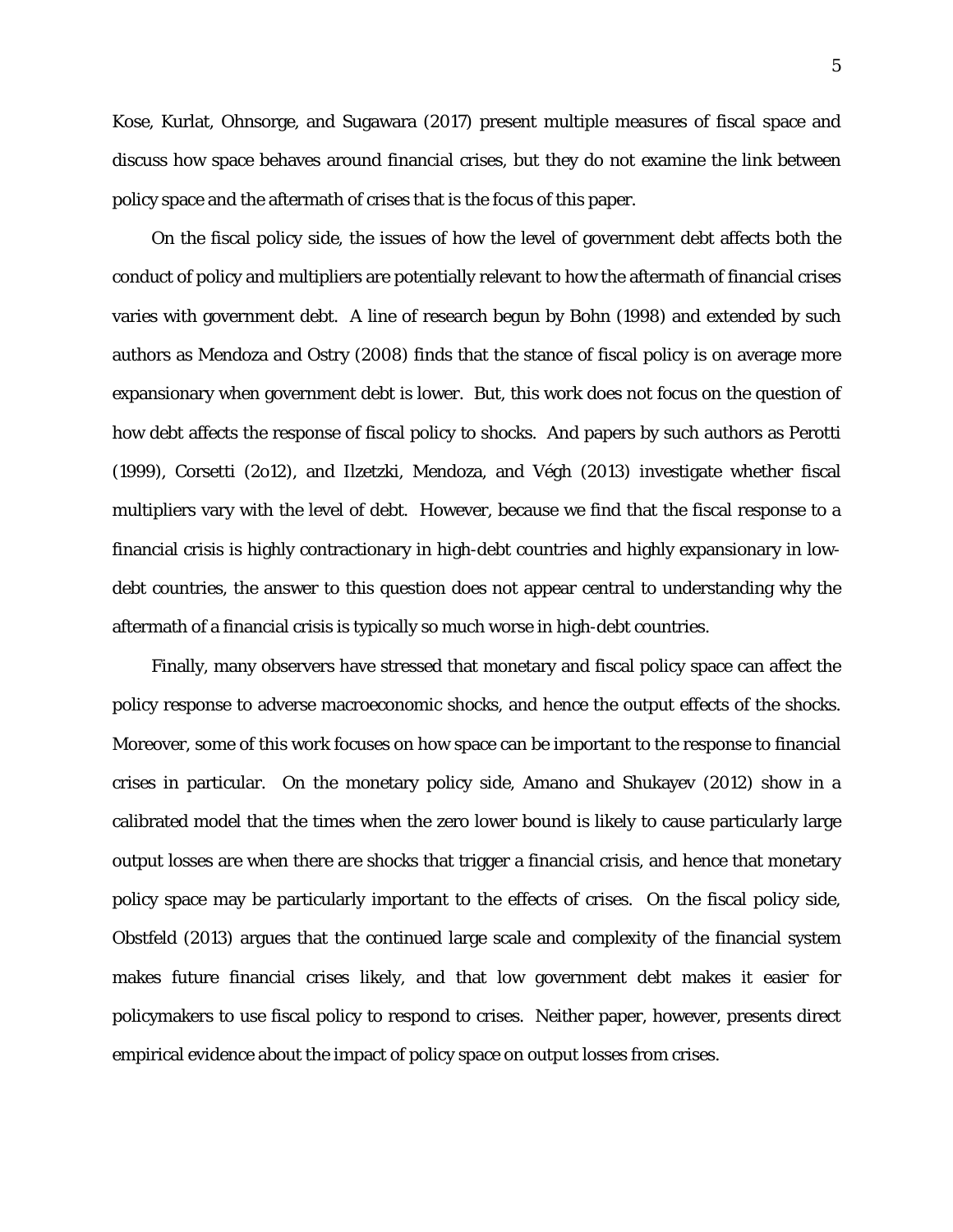#### **I. NEW MEASURE OF FINANCIAL DISTRESS AND THE AFTERMATH OF CRISES**

In Romer and Romer (2017), we describe the derivation of a new scaled measure of financial distress, and provide evidence that the aftermath of financial crises is highly variable. Since both of these contributions are essential inputs to this study, it is useful to summarize them briefly.

#### **A. New Measure of Financial Distress**

Conceptually, our new measure of financial distress is designed to capture what Bernanke (1983) calls a rise in the cost of credit intermediation. It focuses narrowly on the health of the financial system, rather than on currency or sovereign debt markets. It seeks to identify times when credit provision became more costly relative to a safe interest rate. Such a rise in the cost of credit intermediation results in a reduction in credit supply for a given level of borrower riskiness.

We identify such increases in the cost of credit intermediation for 24 advanced countries in the postwar period from a single real-time narrative source prepared by analysts at the Organisation for Economic Co-Operation and Development (OECD): the *OECD Economic Outlook* (OECD, various years). The *OECD Economic Outlook* provides concise, analytical descriptions of economic and financial conditions in each OECD country twice a year (roughly June and December) beginning in 1967. To identify increases in the cost of credit intermediation from this source, we read the entries looking for descriptions of higher funding costs (relative to a safe interest rate), losses of confidence in financial institution or the existence of factors likely to impair confidence (such as rising loan defaults or erosion of banks' capital), and increased information costs (say, because of widespread bank failures). We also look for narrative descriptions of resulting credit rationing and other direct indications of disruption to the supply of credit. Because the *OECD Economic Outlook* is available twice a year, our new measure of financial distress is semiannual as well.

A key feature of the new series is that it is scaled from 0 to 15. Zero corresponds to no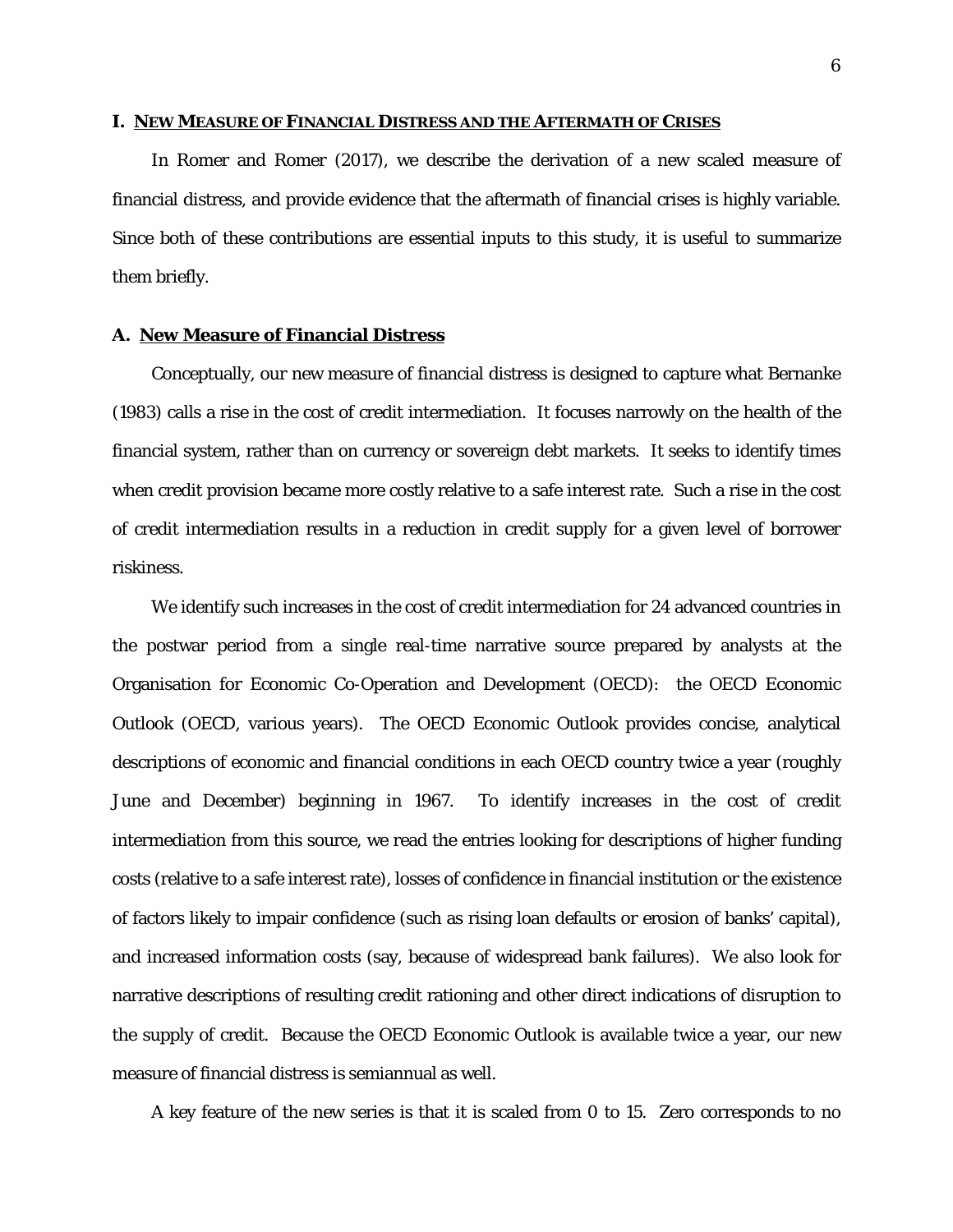indication of financial distress; low positive numbers correspond to relatively minor amounts of credit disruption; and high numbers correspond to severe financial crises and the breakdown of intermediation. As discussed in detail in Romer and Romer (2017), we scale financial distress by looking for gradations in the narrative indicators of increases in the cost of credit intermediation. The descriptions that we classify as a 7 or above appear to correspond approximately to what other crisis chronologies call a systemic crisis. In such episodes, there are substantial problems in the financial sector; these problems are central to the macroeconomic outlook; and the government is likely to be taking emergency actions to stabilize financial markets and restore credit flows.

As described in the previous paper, we take various steps to ensure the independence and accuracy of the new series. For example, we were careful not to consult data on outcomes before our narrative work was complete, and we provide a detailed description of our reasoning for each positive scaling of distress so that others can check our analysis. We also check the results based on the *OECD Economic Outlook* against a range of other narrative sources. While the alternative sources do not match the OECD in every instance, they are reassuringly close.

Figure 1 shows the new measure of financial distress for the 24 countries in our sample from 1967 (when the *OECD Economic Outlook* begins) to 2012. The most obvious characteristic is that there was essentially no financial distress in OECD countries in the first 20 years of the sample. This finding is consistent with the notion that the financial architecture of advanced economies in the early postwar period was highly regulated and extraordinarily stable. There was substantial financial distress in the United States and the Nordic countries in the late 1980s and early 1990s. Japan experienced financial distress continuously between 1990 and 2005 some of it extremely severe. Finally, during the 2008 global financial crisis every country in our sample had at least some financial distress—though the level varied greatly across countries.

## **B. The Average Aftermath of Financial Crises**

As described in our earlier paper, to summarize how real GDP typically behaves following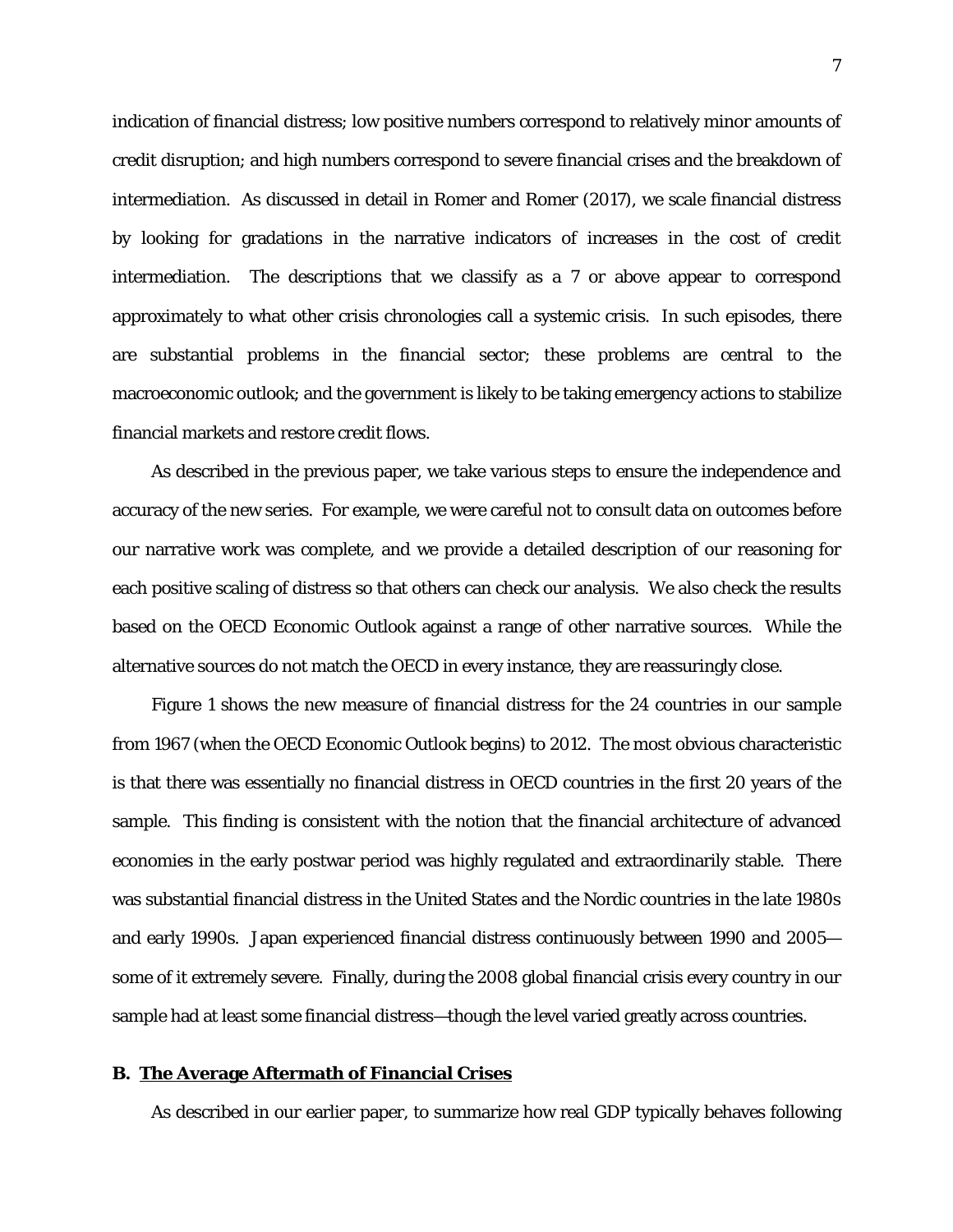financial distress, we use the Jordà (2005) local projection method. We regress the logarithm of real GDP at various horizons after time *t* on financial distress at *t*. Because we have a panel of semiannual data for 24 countries, we include time and country fixed effects. To capture other dynamics, we also include four lags of both GDP and financial distress. Thus, the equation we estimate is:

(1) 
$$
y_{j,t+i} = \alpha_j^i + \gamma_t^i + \beta^i F_{j,t} + \sum_{k=1}^4 \varphi_k^i F_{j,t-k} + \sum_{k=1}^4 \theta_k^i y_{j,t-k} + e_{j,t}^i,
$$

where the *j* subscripts index countries, the *t* subscripts index time, and the *i* superscripts denote the horizon (half-years after time  $t$ ) being considered.  $y_{i,t+i}$  is the logarithm of real GDP for country *j* at time  $t+i$ .  $F_{j,t}$  is the financial distress variable for country *j* at time *t*. The *α*'s are country fixed effects and the *γ*'s are time fixed effects. We estimate (1) separately for horizons 0 to 10 (that is, up through five years after time *t*). The sequence of  $\beta$ <sup>*i*</sup>'s from these eleven regressions provides a nonparametric estimate of the impulse response function of output to financial distress.

As discussed in detail in the previous paper, this specification includes as part of the average aftermath of distress any contemporaneous relationship between output and distress. Because distress is almost surely at least somewhat endogenous, the resulting point estimates should thus be viewed as an upper bound of any causal effect of distress on economic activity.

The data on real GDP for each country come from the  $OECD$ .<sup>1</sup> The OECD makes some adjustments; for example, all of the series are on the same base year and denominated in 2010 dollars. However, the series are ultimately constructed by each country's statistical agency, and so may not be strictly comparable. Because the financial distress variable is semiannual (corresponding to June and December), we convert the GDP data to semiannual as well (using the observations for the second and fourth quarters of each year).

<span id="page-9-0"></span><sup>&</sup>lt;sup>1</sup> The data are from the OECD [\(http://www.oecd.org/statistics/,](http://www.oecd.org/statistics/) downloaded 4/10/2017). The data are from the Quarterly National Accounts Dataset, series VPVOBARSA. GDP data are missing for a few countries in certain years.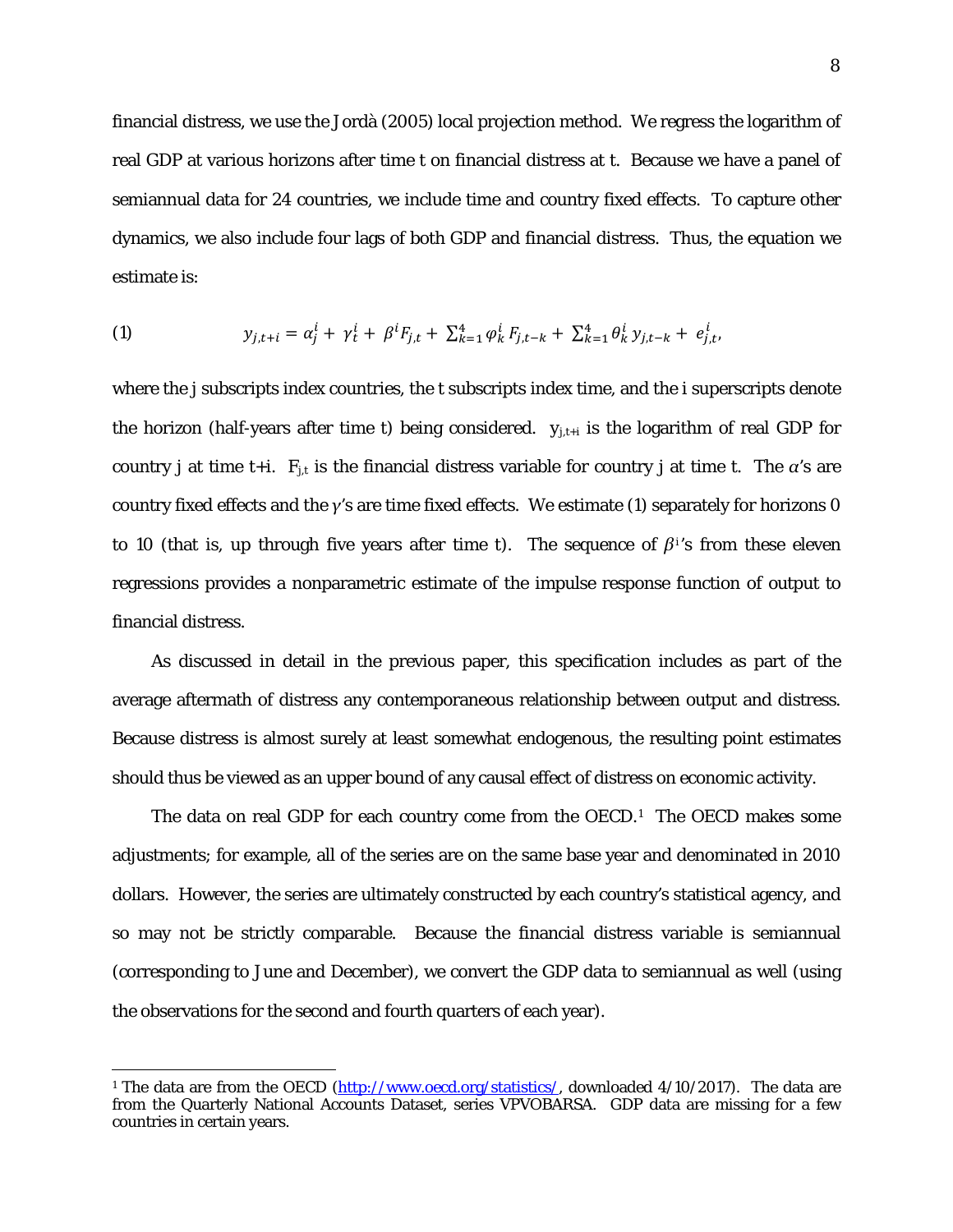The policy measures that we use in Sections II and III are generally not available before 1980. For comparability with later results, in estimating equation (1), we also only use data beginning in 1980:1. The new measure of financial distress is available through 2012:2 and we use GDP data through 2015:2. As a result, the regressions for longer horizons make use of the later GDP data, while those for shorter horizons do not.

Figure 2 shows the estimated response of GDP to an innovation of 7 in our new measure of financial distress.[2](#page-10-0) A 7 corresponds to the lower end of the moderate crisis category on our scale. The figure shows that, on average, GDP falls roughly 6 percent following a financial crisis, and the effects are highly significant and quite persistent.[3](#page-10-1) More than one-third of the decline occurs in the contemporaneous half-year—when reverse causation is most likely. Though the estimated average decline is unquestionably substantial, it is perhaps somewhat smaller than the literature on the dire consequences of financial crises might lead one to expect.

# **C. Variation in the Aftermath of Financial Crises**

l

To investigate the variation in the aftermath of financial crises, we focus on episodes of substantial distress. There are nineteen times when a country in our sample has a distress reading of at least a 7.[4](#page-10-2) For these episodes, we construct a simple forecast for the logarithm of real GDP and look at the forecast errors. We interpret substantial differences in the forecast errors as evidence of variation in aftermaths.

To form the relevant forecast for each episode, we begin with the estimated coefficients from equation (1) for the full sample of countries in the post-1980 period. We then use actual GDP in the country up through one half-year before financial distress first reached 7 (or above),

<span id="page-10-0"></span><sup>2</sup> The results are slightly different from those in Romer and Romer (2017) because the GDP data have been updated and because we use a shorter sample period. The estimates in the earlier paper used data starting in 1967:1 rather than 1980:1. The most notable difference in the results is that the estimated negative aftermath of financial crises is somewhat less persistent when the shorter sample is used.

<span id="page-10-1"></span><sup>3</sup> The standard errors used to form the confidence bands are conventional standard errors. As discussed in Romer and Romer (2017), alternatives, such as heteroskedasticity-consistent and heteroskedasticityand serial-correlation-corrected standard errors, yield fairly similar results.

<span id="page-10-2"></span><sup>4</sup> In several of these episodes, distress reached 7, fell below 7, and then hit 7 or higher again. We treat such multi-peaked episodes as a single event.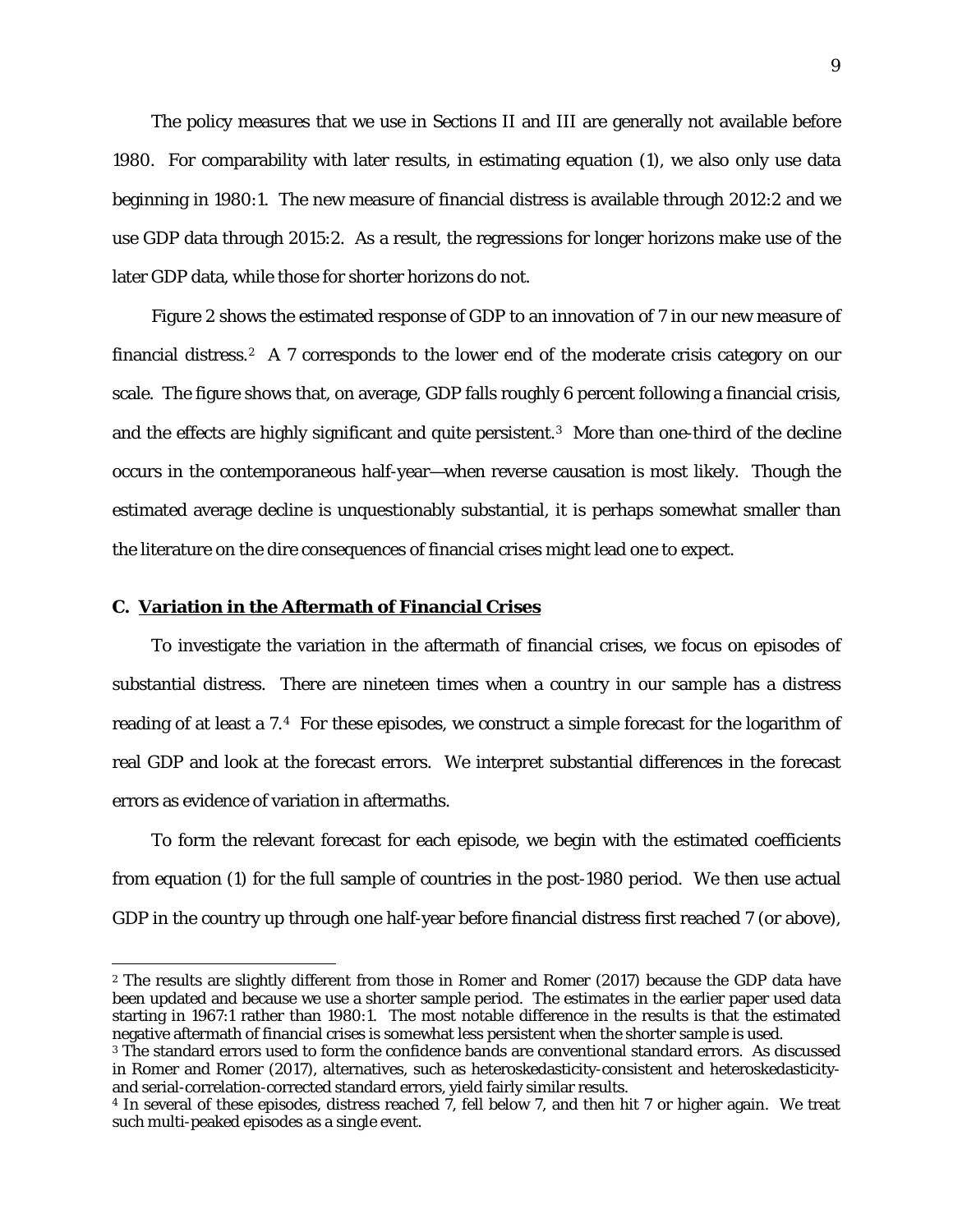and actual distress up through the half-year that it reached that benchmark. Because we control for the initial level of distress (and lags) in the forecast, the mean forecast errors across these crisis episodes are roughly zero, rather than negative as one might expect[.5](#page-11-0)

Figure 3 shows the forecast errors for the nineteen episodes, grouped into three categories. Panel A shows the nine cases where the forecast errors are positive or just barely negative. These are times when the aftermaths are decidedly better than predicted (conditional on there being significant distress). Even within this category there is substantial variation: for example, the positive forecast errors for Norway in its 1991 crisis top 12 percent; those for Denmark in the 2008 crisis reach a maximum of less than 3 percent. Panel B shows the four cases of moderately negative forecast errors. Again, within this broad category there is great variety: for example, Sweden following the 2008 crisis initially had modest negative forecast errors, which were followed by substantial positive ones; Ireland, also following the 2008 crisis, initially had positive forecast errors, which were followed by negative ones of more than 5 percent. Finally, Panel C shows the six episodes with large negative forecast errors. These are times when the outcomes were far worse than predicted. In all cases the negative forecast errors have a maximum of over 6 percent; in the case of Greece, the maximum is over 25 percent.

Figure 3 makes clear that even conditional on the initial severity of distress, actual outcomes relative to predicted vary enormously. In some cases output rises rapidly relative to the forecast, whereas in others output not only plummets relative to the forecast, but continues falling for years. The fact that the aftermath of crises varies so greatly across episodes suggests that it is crucially important to try to understand the source of this variation.

 $\overline{\phantom{a}}$ 

<span id="page-11-0"></span><sup>5</sup> This forecast specification is somewhat different from that in Romer and Romer (2017). The current specification is more consistent with related exercises in Sections II and III. Because the specification in the previous paper did not control for the initial level of distress, the forecast errors were, on average, strongly negative in these crisis episodes. But the results—particularly the variation in forecast errors across episodes—are otherwise very similar.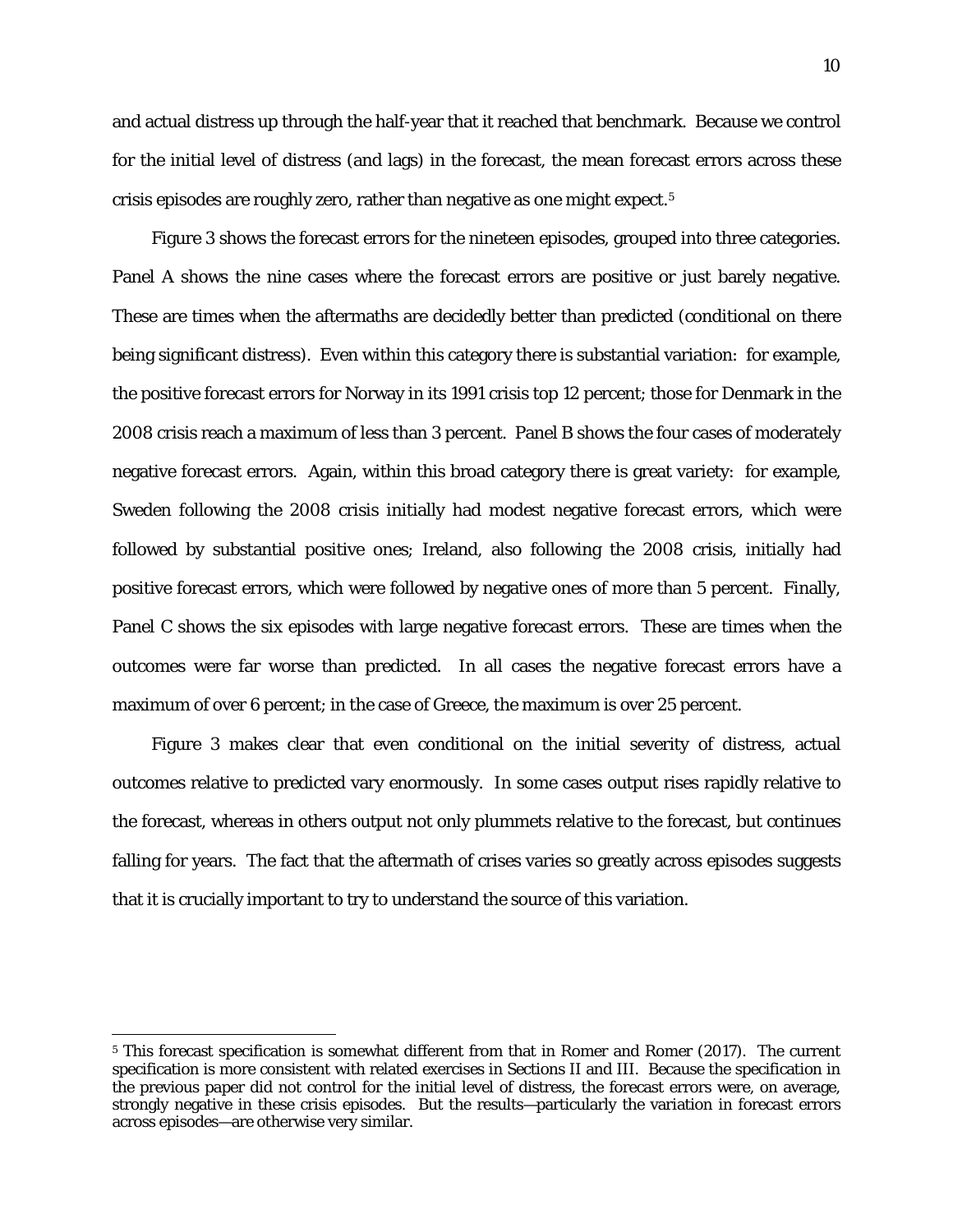# **II. THE ROLE OF MACROECONOMIC POLICY SPACE IN ACCOUNTING FOR THE VARIATION IN THE AFTERMATH OF FINANCIAL CRISES**

The possible explanation that we focus on in this paper is the contribution of macroeconomic policy. The first and most important thing we look at is the role of macroeconomic policy space in accounting for the variation in the aftermath of financial crises. By macropolicy space we mean the room that policymakers have to maneuver. For example, if the policy interest rate is well above zero when a crisis starts, the central bank will have much greater ability to use conventional monetary policy to deal with the effects of a crisis than if the country begins the crisis at the zero lower bound. Similarly, if a country begins a crisis with a low debt-to-GDP ratio, policymakers are more likely to be able to bail out the financial system or to use fiscal stimulus to cushion the impact of the crisis than if the debt load at the start of the crisis is already high.

An important reason for looking at macropolicy space rather than at the policy response directly is that the results are much less likely to be affected by endogeneity. We would expect a country facing a more severe recession following a crisis to use policy more aggressively. As a result, one might find that crises accompanied by a more aggressive policy response have worse aftermaths—but causation would likely run from the aftermath to policy, not the other way around. Policy space before the crisis, on the other hand, is more likely to be driven by fundamentals. Is a country typically fiscally prudent (like Germany), or fiscally profligate (like Greece)? Does a country typically have moderate inflation, so nominal rates hover well above the zero lower bound (like the Nordic countries in the 1980s and 1990s), or very low inflation, so nominal interest rates are typically low (like Japan in the 1990s and after)?

At the same time, we expect policy space to be correlated with the policy response. Indeed, in Section III we provide direct evidence of this. So looking at policy space can capture the likely contribution of policy, while avoiding at least some of the endogeneity issues.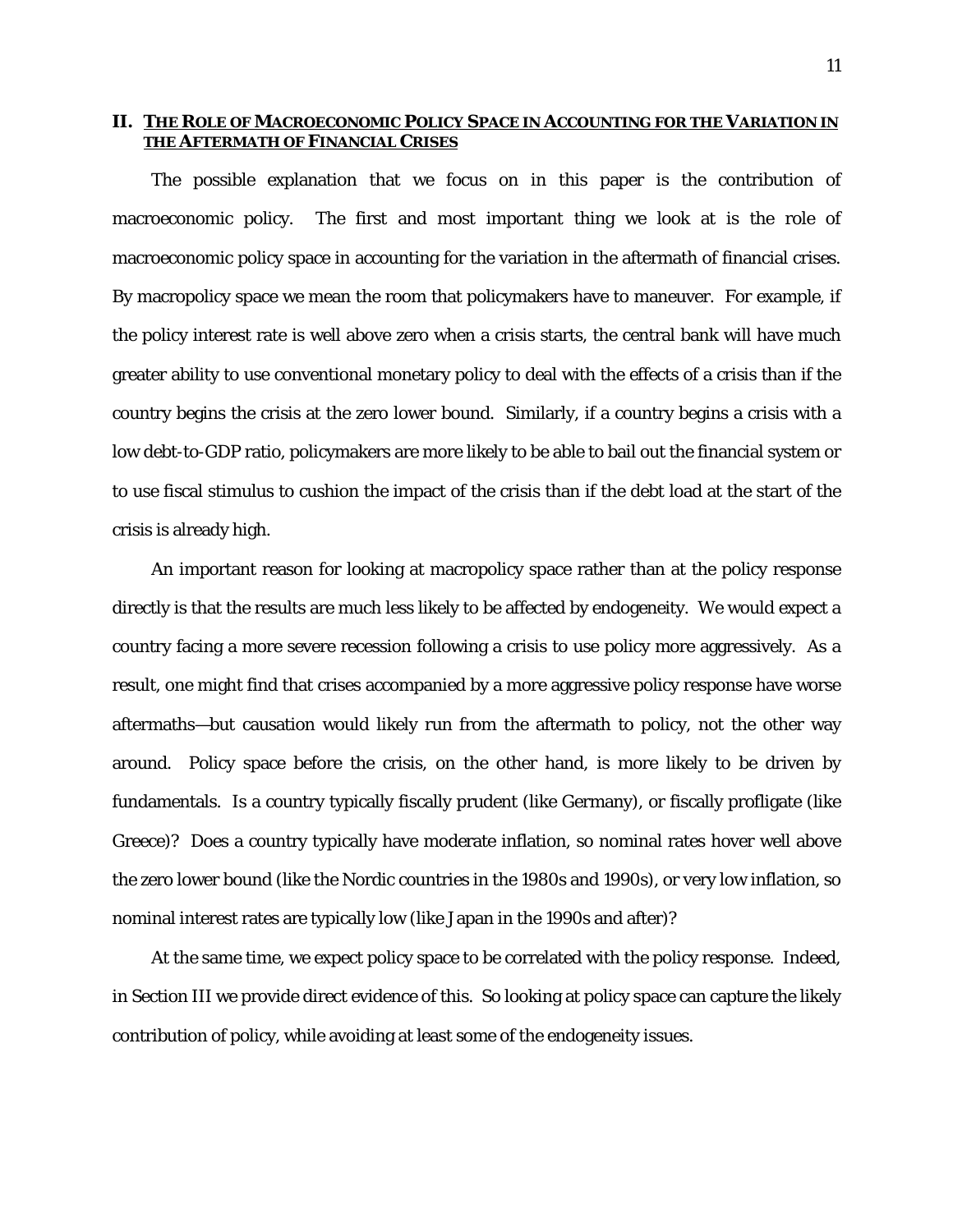## **A. Monetary Policy Space**

We start with the contribution of monetary policy space, and then consider fiscal policy space. We also consider the explanatory power of the two types of space together.

**Measures of Monetary Policy Space.** There are various ways to measure monetary policy space. All of them begin with data on the level of the policy interest rate in each country. Because such policy rates vary over time and across countries, collecting these series is not as straightforward as one might expect. In all cases, we focus on a market rate (such as the federal funds rate), rather than an administered rate (such as the discount rate). We collect the policy rate data from the relevant central bank when they are available. We supplement this data with related data on interbank interest rates. To convert the data to a semiannual series, we use the observation at the end of the half-year. The data appendix provides a detailed description of the sources, series, and splicing procedures used for each country in our sample.

The simplest measure of monetary policy space (and the one we use as our baseline) is just a dummy variable that is equal to 1 if the policy interest rate is greater than 1.25 percent at the end of the *previous* half-year, and 0 otherwise. Though the particular cutoff level is admittedly somewhat arbitrary, this measure captures the notion that if the policy interest rate is at or below 1.25 percent, policymakers are severely limited in how much they can use conventional monetary policy. We define the dummy based on the level of the policy rate at the end of the previous half-year to limit the endogeneity of the measure of policy space with respect to financial distress and economic activity.

We consider variants of this simple measure along three dimensions. The first is simply to consider other cutoffs. For example, perhaps an initial policy interest rate of 2 percent is also functionally equivalent to being at the zero lower bound.

The second variant is to take into account the fact that the cutoff between not having and having space is surely not as sharp as a dummy variable implies. When it comes to being able to respond to a crisis, starting at a policy interest rate of 1 percent is probably not very different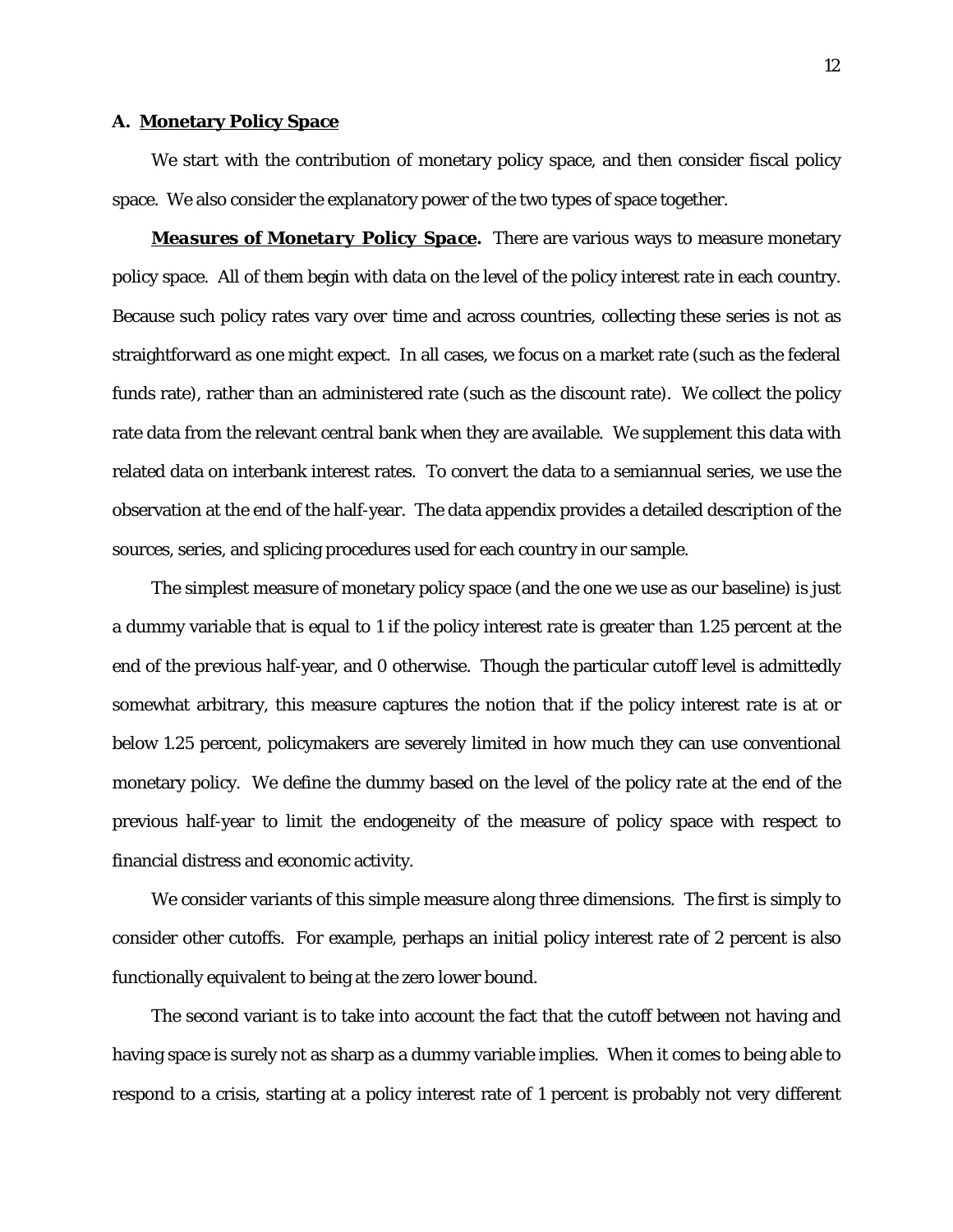from starting at 1.5 percent. For this reason, we also consider functions that, rather than transitioning abruptly from 0 to 1 at some cutoff interest rate, transition smoothly around some rate. For convenience, the functional form we use is the cumulative normal distribution. For example, using a cumulative normal with a mean of 1.25 and a standard deviation of 0.625, the measure of space is essentially 0 at a policy rate of 0 or less; 0.16 at a policy rate of 0.625 percent; 0.5 at 1.25 percent; 0.84 at 1.875 percent; and essentially 1 at 2.5 percent or more. The smoothed measure could capture any reason for the transition not being sharp. One concrete way to interpret it is as the probability that the policy response will not be constrained. We consider a range of possible means and standard deviations of the cumulative normal distribution, including some that imply that the transition from no space to space is quite gradual[.6](#page-14-0)

The third variant involves the treatment of the euro area, which accounts for half of the countries in our sample in the latter part of the sample period. Even if the policy rate of the European Central Bank (ECB) is not at zero, for a particular euro area country, the rate is likely to be relatively unresponsive to country-specific conditions. We therefore consider an alternative form of the simple dummy variable that is 1 if the country has a policy rate above 1.25 percent *and* is not in the euro area.

We also consider a more complicated approach that takes into account the fact that while the ECB cannot set a separate policy interest rate for each member country in response to that country's financial distress, it may be able to respond to general euro area distress. The way we model this feature of policy is to decompose distress in each euro area country in the period when the euro is in effect into two components: the weighted average of distress in the euro area as a whole, and the deviation of distress in that country from the average. The weights are

<span id="page-14-0"></span><sup>6</sup> The obvious extreme of this sort of exercise would be to use the level of the policy interest rate as the measure of monetary policy space. We do not go all the way to this extreme because there is not likely to be a substantial difference in the ability to use monetary policy at an initial policy rate of, say, 6 percent and one of 12 percent. Indeed, since high policy rates at the start of the crisis sometimes reflect strains in international currency markets, one could imagine scenarios where a very high initial policy rate corresponds to less ability to undertake monetary policy actions.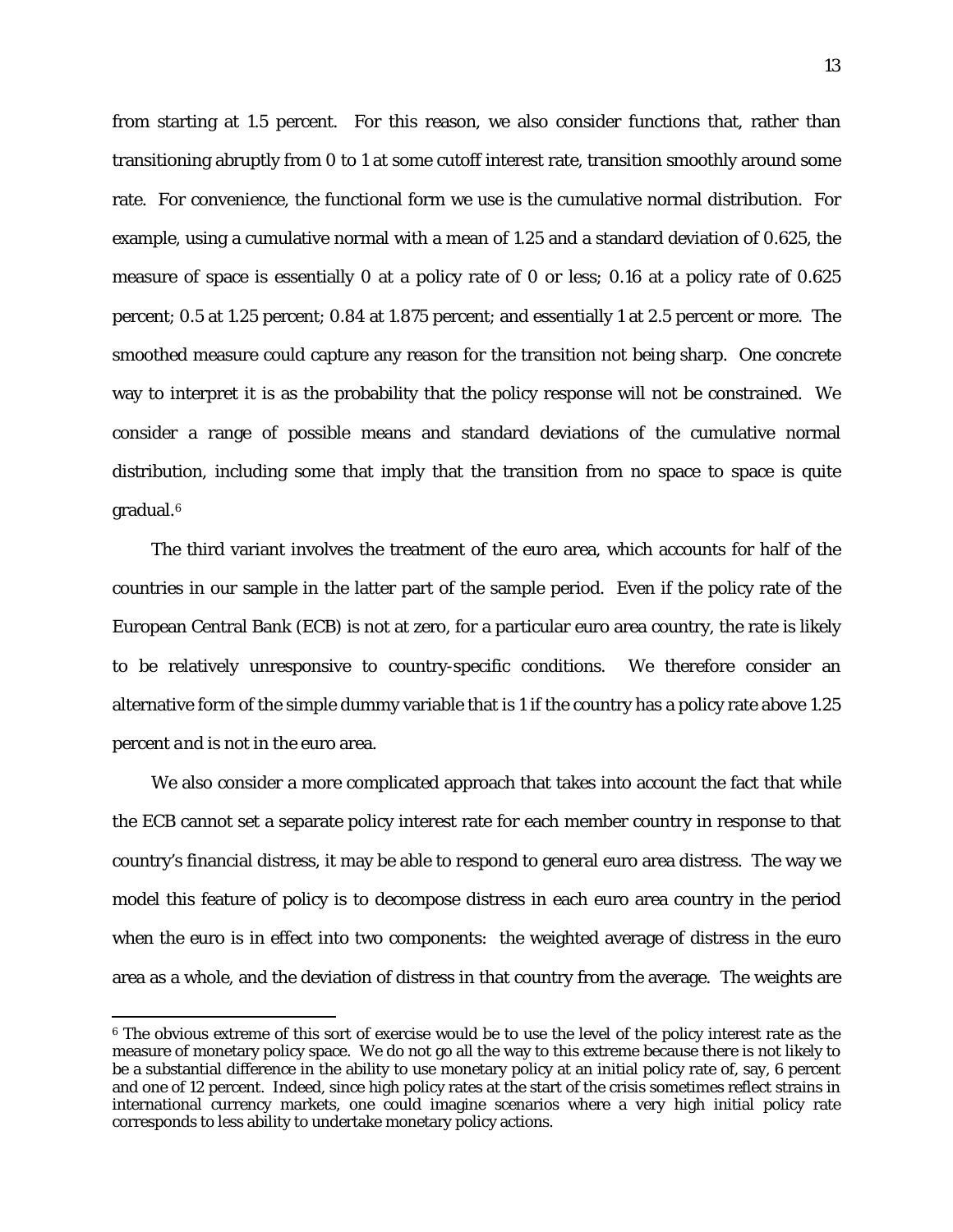based on each country's GDP in the first half-year of 2006 (which is the midpoint of the period in our sample after the introduction of the euro). We then assume that monetary policy may respond to the first component as long as the ECB's policy rate is not constrained by the zero lower bound (which, as before, we define as corresponding to a policy rate above 1.25 percent), but that it does not respond to the second component regardless of the policy rate.

*Specification and Results***.** Section I described the basic regression framework that we use to look at the aftermath of financial distress. We regress output at various horizons after time *t* on distress at *t*, along with lags of both output and distress, and country and time fixed effects. To account for possible interaction effects with monetary policy space, we simply add an interaction term between financial distress at time *t* and the measure of monetary policy space, also at time *t* (which as described before, is based on the policy rate at the end of period *t*−1). We also include the level of the policy space measure to account for any systematic difference between countries with and without space in normal times. And we again include four lags of all variables. Thus, the equation we estimate is:

(2)  
\n
$$
y_{j,t+i} = \alpha_j^i + \gamma_t^i + \vartheta^i S_{j,t} + \beta^i F_{j,t} + \delta^i (F_{j,t} \cdot S_{j,t})
$$
\n
$$
+ \sum_{k=1}^4 \rho_k^i S_{j,t-k} + \sum_{k=1}^4 \varphi_k^i F_{j,t-k} + \sum_{k=1}^4 \omega_k^i (F_{j,t-k} \cdot S_{j,t-k}) + \sum_{k=1}^4 \theta_k^i y_{j,t-k} + e_{j,t}^i
$$

where *yj,t+i* is again the logarithm of real GDP for country *j* at time *t+i*, *Fj,t* is financial distress in country *j* at time *t*, the *α*'s and *γ*'s are country and time fixed effects, and  $S_{j,t}$  is a measure of policy space for country *j* at time *t*.

Equation (2) makes clear that policy space is allowed to evolve as financial distress progresses. That is, as *t* changes, policy space changes. As a result, the specification captures the fact that as distress persists, macroeconomic policy space may change. However, because policy space is defined in terms of the policy rate at the end of the previous half-year, it is always lagged relative to distress.

We again estimate the equation for horizons 0 to 10. As in Section I, we only use data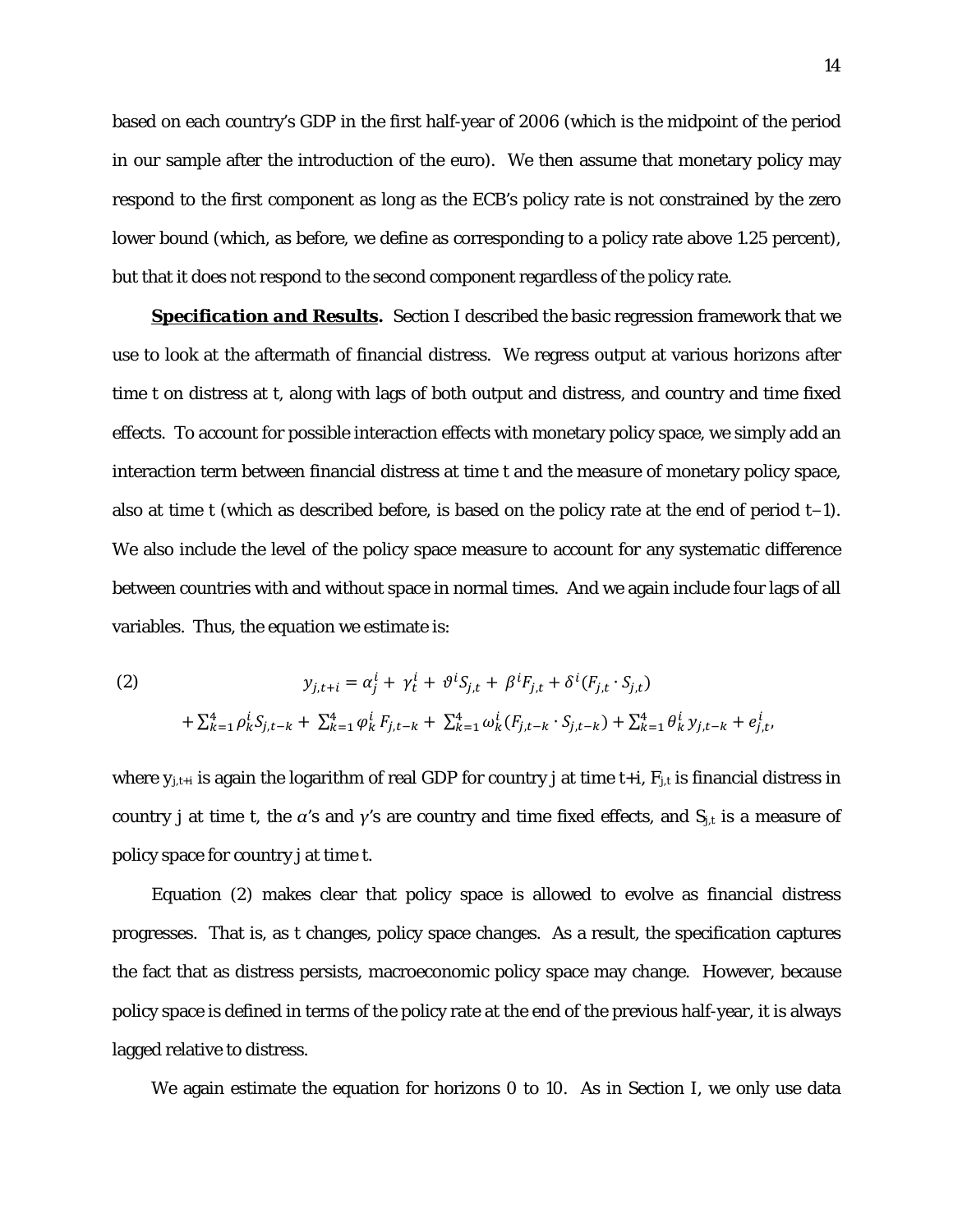beginning in 1980, and the end date varies with the particular horizon being considered because the output data are available through 2015:2. For our baseline case, we measure monetary policy space using the simple dummy variable equal to 1 if the policy interest rate is greater than 1.25 at the end of the previous half-year.

The results of estimating equation (2) suggest that monetary policy space matters substantially. The estimated coefficient on the interaction term  $(\delta^i)$  is strongly positive and significant at all horizons after one half-year. Indeed, for horizons of 3 to 8 half-years, the *t*statistic on the interaction term ranges from 2.5 to 3.7. Thus, the aftermath of financial distress is significantly better when a country begins the period of distress with monetary policy space.

Figure 4 summarizes the results by plotting the impulse response function for GDP to a realization of our financial distress measure of 7 (a moderate crisis) in two cases. "Without monetary policy space" corresponds to the case where the dummy variable is equal to 0; "with monetary policy space" corresponds to the case where the dummy variable is equal to 1[.7](#page-16-0) The figure shows that the fall in GDP following substantial financial distress is dramatically smaller when a country has monetary policy space than when it does not. At most horizons, the difference is 4 to 6 percentage points. The peak decline is 9.5 percent when there is not monetary policy space, but just 3.0 percent when there is.

The figure also shows the two-standard-error confidence bands for the two impulse response functions (based on conventional standard errors). At intermediate horizons they do not overlap at all. Importantly, however, the confidence bands reflect uncertainty about both the average decline in GDP following financial distress and how the decline varies with policy space. Therefore, the appropriate way to test whether the responses with and without policy space are different is to look at the statistical significance of the estimated coefficients on the interaction term, not whether the confidence bands overlap. As discussed above, those

<span id="page-16-0"></span><sup>7</sup> The impulse response function for without monetary policy space is thus just the sequence of the estimated  $\beta$ <sup>*i*</sup>'s. The impulse response function for with monetary policy space is the sequence of the estimates of  $\beta^i + \delta^i$ .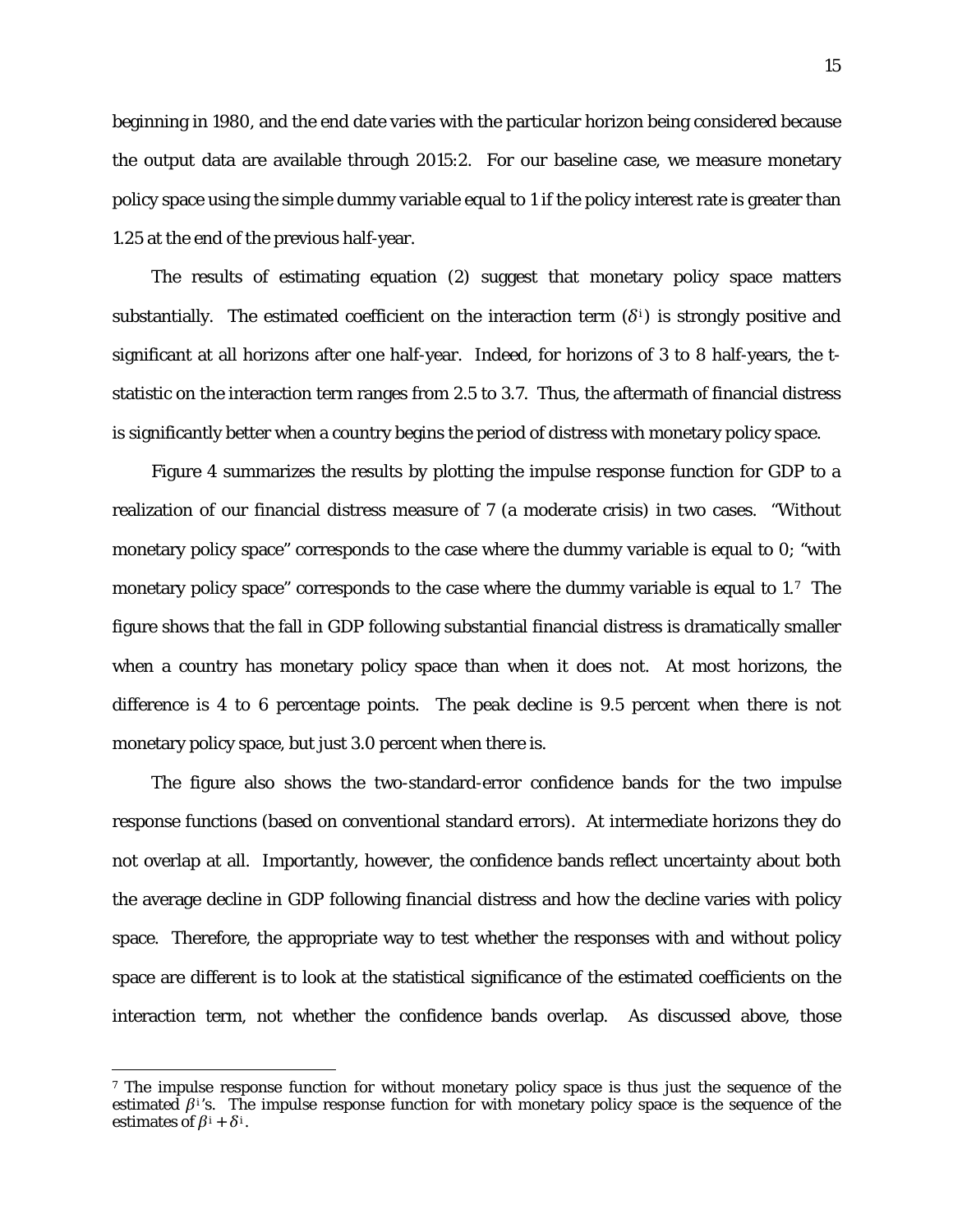coefficients are highly significant.

l

An example that illustrates the importance of this interaction effect is Japan following its severe financial distress in the late 1990s. Recall that in the forecasting exercise discussed in Section IC, Japan stands out as a case where the forecast errors are large and negative. The behavior of output following its crisis was substantially worse than the prediction conditional on lagged output, lagged distress, and the level of distress at the start of the crisis.

Importantly, Japan had been struggling with slow growth and low inflation following the bubble and bust of real estate prices around 1990. As a result, when financial distress became acute in 1997, monetary policy had nowhere to cut. To see the impact of being at the zero lower bound, we now consider a forecast based on our parameter estimates from equation (2). In constructing the forecast for a particular episode, we use actual output up through one period before distress reached 7, and monetary policy space, distress, and the interaction with between distress and policy space up through the period when distress reached that level. We compare this to the forecast based on an equation that excludes the interaction terms (but for comparability includes the level of monetary policy space).

The two forecasts for Japan are shown in Figure 5. Accounting for the interaction with monetary policy space results in noticeably smaller negative forecast errors than the simple forecast.[8](#page-17-0) In this episode, much of the reason that the aftermath was worse than one would predict based on lagged output and initial distress is that Japan lacked monetary policy space.

*Robustness*. The finding that the aftermath of financial distress is decidedly better when a country has monetary policy space is highly robust to the measure of monetary policy space used. For example, raising the cutoff for the simple dummy variable for space from 1.25 to 2 percent weakens the results only slightly. The estimated coefficient on the interaction term is consistently positive and significant for horizons 4 to 8. The maximum decline in GDP following

<span id="page-17-0"></span><sup>8</sup> The baseline forecast error is decidedly smaller than in Figure 3C because in this exercise we also include the level of the monetary policy space variable as a control. This additional term soaks up much (though not all) of the slowdown in growth that occurred in Japan after 1990.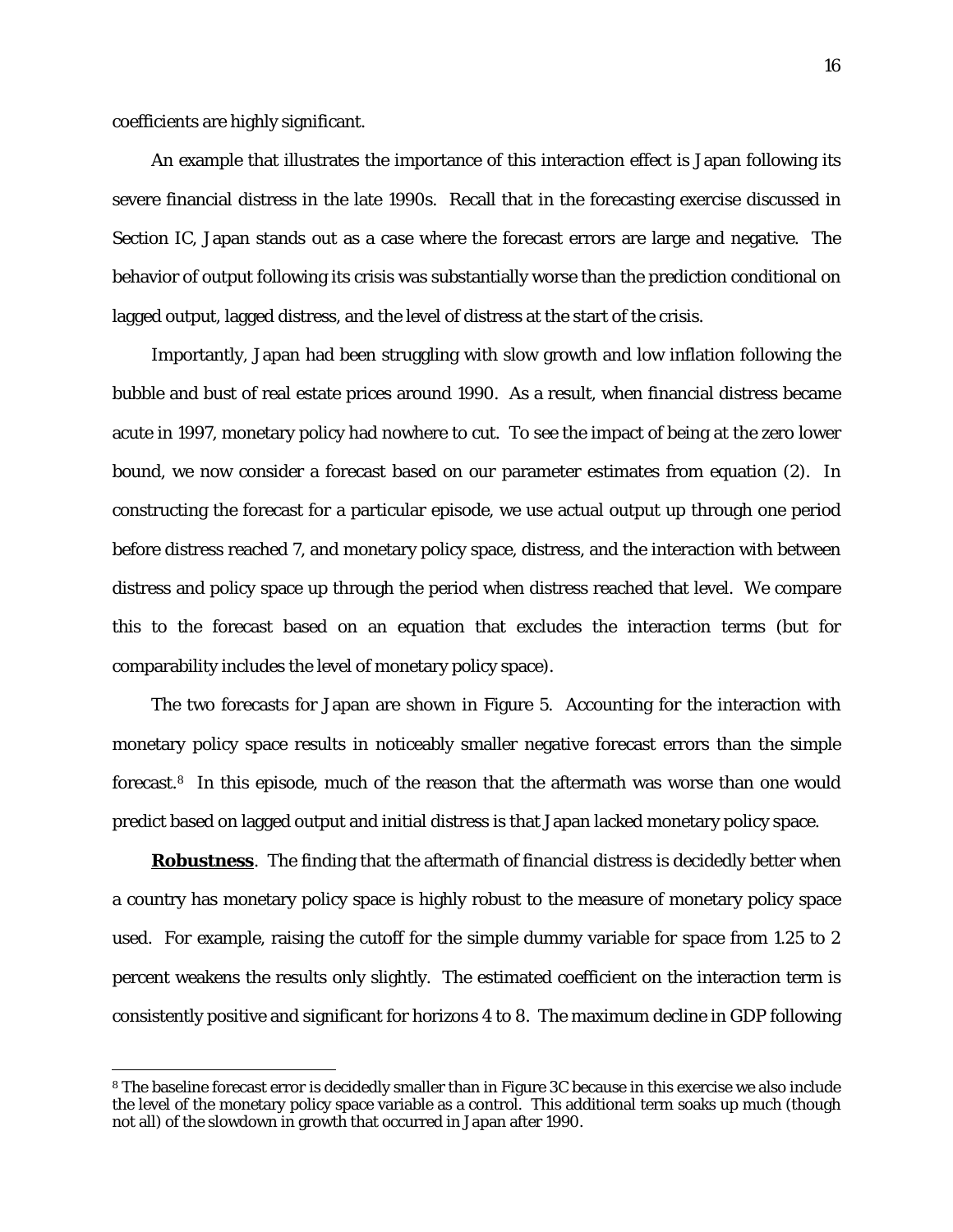an impulse in financial distress of 7 is 8.2 percent when there is not monetary policy space and 3.7 percent when there is.

Similarly, treating the transition from not having to having monetary policy space as gradual rather than sudden has little effect on the results. If we model the transition as smooth around an interest rate of 1.25 percent (concretely, if we consider the case described above of a cumulative normal distribution function with a mean of 1.25 percent and a standard deviation of 0.625 percent), the estimated coefficient on the interaction term is positive after horizon zero and significant for horizons 4 to 8. The maximum decline in GDP following a crisis is 10.1 percent without monetary policy space, and 3.9 percent with space.[9](#page-18-0) Even moving to a much smoother case does not change the estimates greatly. For example, we also consider the case of a cumulative normal distribution function with a mean of 3 percent and a standard deviation of 1.5 percent—which implies that monetary policy is not effectively fully unconstrained until the policy rate is 6 percent or higher. In this case, the maximum decline in output following a financial crisis is 8.8 percent if the policy rate at the start of a crisis is zero, and 3.2 percent if monetary policy is fully unconstrained. The coefficient on the interaction term is positive after horizon 1 and statistically significant for horizons 4 to 9.

Taking into account that being to the euro area reduces the ability of monetary policy to respond to a financial crisis in a country yields slightly different, but qualitatively similar results. For example, when we change the monetary policy variable that we interact with financial distress to be 1 only when the policy rate is above 1.25 percent and the country's monetary policy is not determined by the ECB, the estimated coefficient on the interaction term is positive and strongly significant at all horizons after 3 half-years. The maximum decline in GDP following an impulse to financial distress of 7 is 7.8 percent without monetary space and 2.6 percent with

 $\overline{a}$ 

<span id="page-18-0"></span><sup>&</sup>lt;sup>9</sup> Though the regression uses a continuous variable for identifying monetary policy space, for describing the results with and without monetary space, we define without space as corresponding to a value of the policy rate of 0 (which, in the case considered, corresponds to a value of the policy space variable of 0.023), and with space as corresponding to a value of the space variable of 1.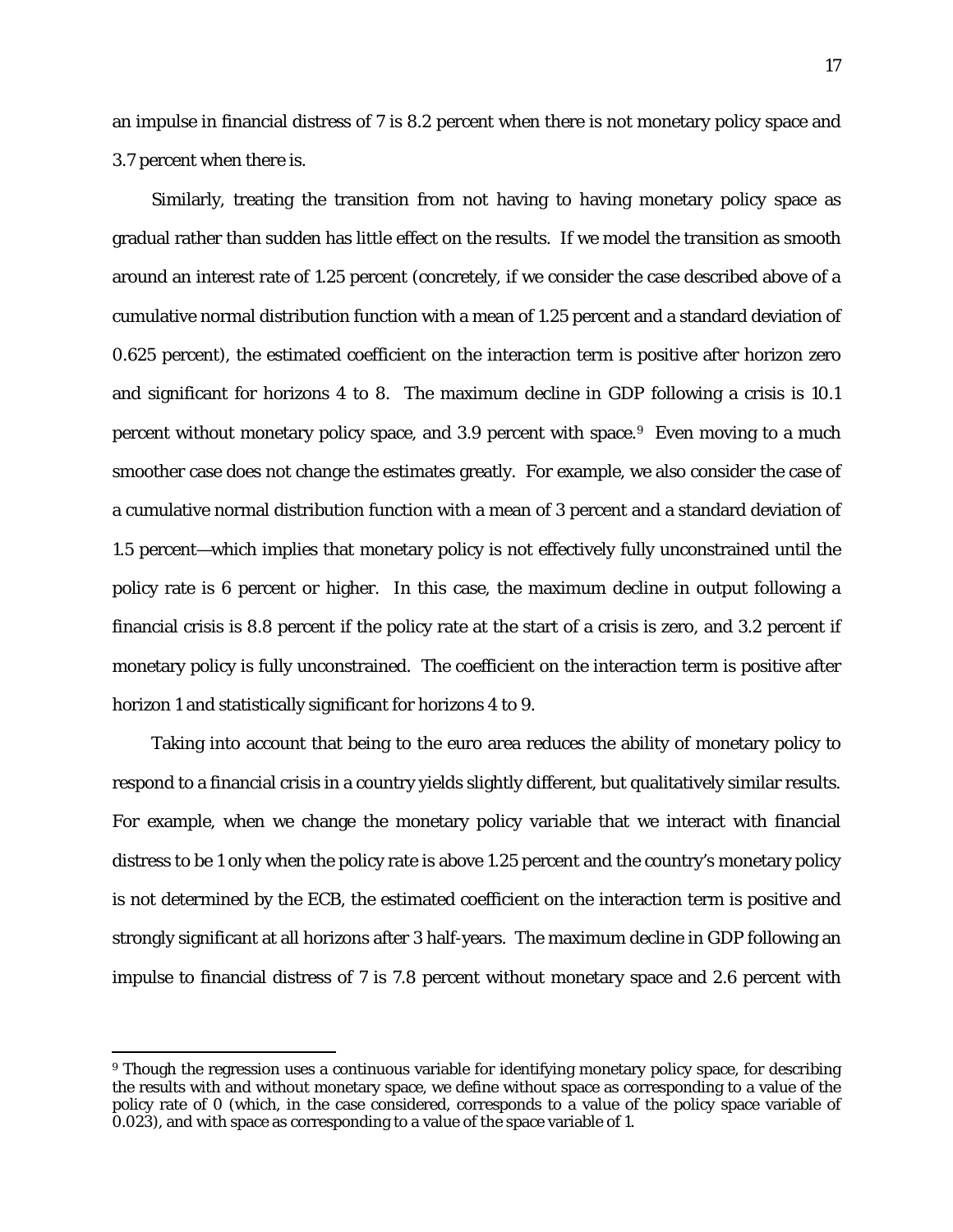space.<sup>10</sup> And when we modify the specification to allow euro area monetary policy to respond to the overall level of distress in the euro area but not to country-specific distress, the corresponding figures are 7.6 percent and 3.2 percent.<sup>[11](#page-19-1)</sup> The coefficient on the interaction term is somewhat less precisely estimated, but still significant at horizons 4 to 8.

Returning to our baseline measure of monetary policy space (the simple dummy variable), we also consider samples that leave out particular countries. For example, one might worry that Japan, one of the most famous cases of a country facing a crisis at the zero lower bound, is driving some of the results. But the results are in fact very robust to the sample of countries considered. Indeed, when Japan is excluded, the difference in the aftermath of financial crises with and without monetary policy space actually gets larger: without space, GDP declines 12.3 percent following an impulse of 7 in financial distress; with space it declines just 3.0 percent. The estimated coefficient on the interaction term is highly significant at all horizons after 1 halfyear.

### **B. Fiscal Policy Space**

 $\overline{a}$ 

We now consider the interaction between the aftermath of crises and fiscal policy space.

*Measures of Fiscal Policy Space***.** Our measures of fiscal space begin with data on the

<span id="page-19-0"></span><sup>&</sup>lt;sup>10</sup> Our baseline version of this specification (with the fixed effects and lags not shown for simplicity) is  $y_{j,t+i} = \vartheta^i S_{j,t} + \beta^i F_{j,t} + \delta^i [F_{j,t} \cdot S_{j,t} \cdot (1 - E_{j,t})] + e_{j,t}^i$ , where  $E_{j,t}$  is a dummy for whether country *j* is in the euro area in period *t*. As before,  $S_{i,t}$  is a dummy for whether the policy rate relevant to country *j* at the end of period *t*–1 (that is, the policy rate of the country's central bank for observations not in the euro area, and the ECB's policy rate for observations in the euro area) is over 1.25 percent. The logic for controlling for  $S_{j,t}$  rather than for  $S_{j,t} \cdot (1-E_{j,t})$  (that is, for including the  $\vartheta^t S_{j,t}$  term rather than a  $\vartheta^t S_{j,t} \cdot (1-E_{j,t})$ term) is that one can think of reasons that not being at the zero lower bound might affect output (or be correlated with factors that might affect output); but it is harder to see why being in the euro area would directly affect output. And, it certainly does not seem reasonable to force not being at the zero lower bound and not being in the euro area to have the same output effects. However, we have also considered the specification that controls for both  $S_{j,t}$  and  $E_{j,t}$  (and their lags). When we do this, the maximum output decline following an impulse of 7 to financial distress is 6.4 percent without monetary policy space and 3.1 percent with space. Even in this case, the difference between the two responses is statistically significant at horizons of three years or more.

<span id="page-19-1"></span> $11$  In this case, the basic specification (with the fixed effects and lags again not shown for simplicity) is  $y_{j,t+i} = \vartheta^i S_{j,t} + \beta^i F_{j,t} + \delta^i [F_{j,t} \cdot S_{j,t} \cdot (1 - E_{j,t}) + \overline{F_t^E} \cdot S_{j,t} \cdot E_{j,t}] + e_{j,t}^i$ , where  $\overline{F_t^E}$  is the GDP-weighted average level of financial distress in the euro area in period *t*. Thus, this specification allows for monetary policy space to respond to financial distress if a country is not in the euro and its policy rate is not close to the zero lower bound, and to respond to euro area distress, but not country-specific distress, if the country is in the euro and the ECB policy rate is not close to the zero lower bound.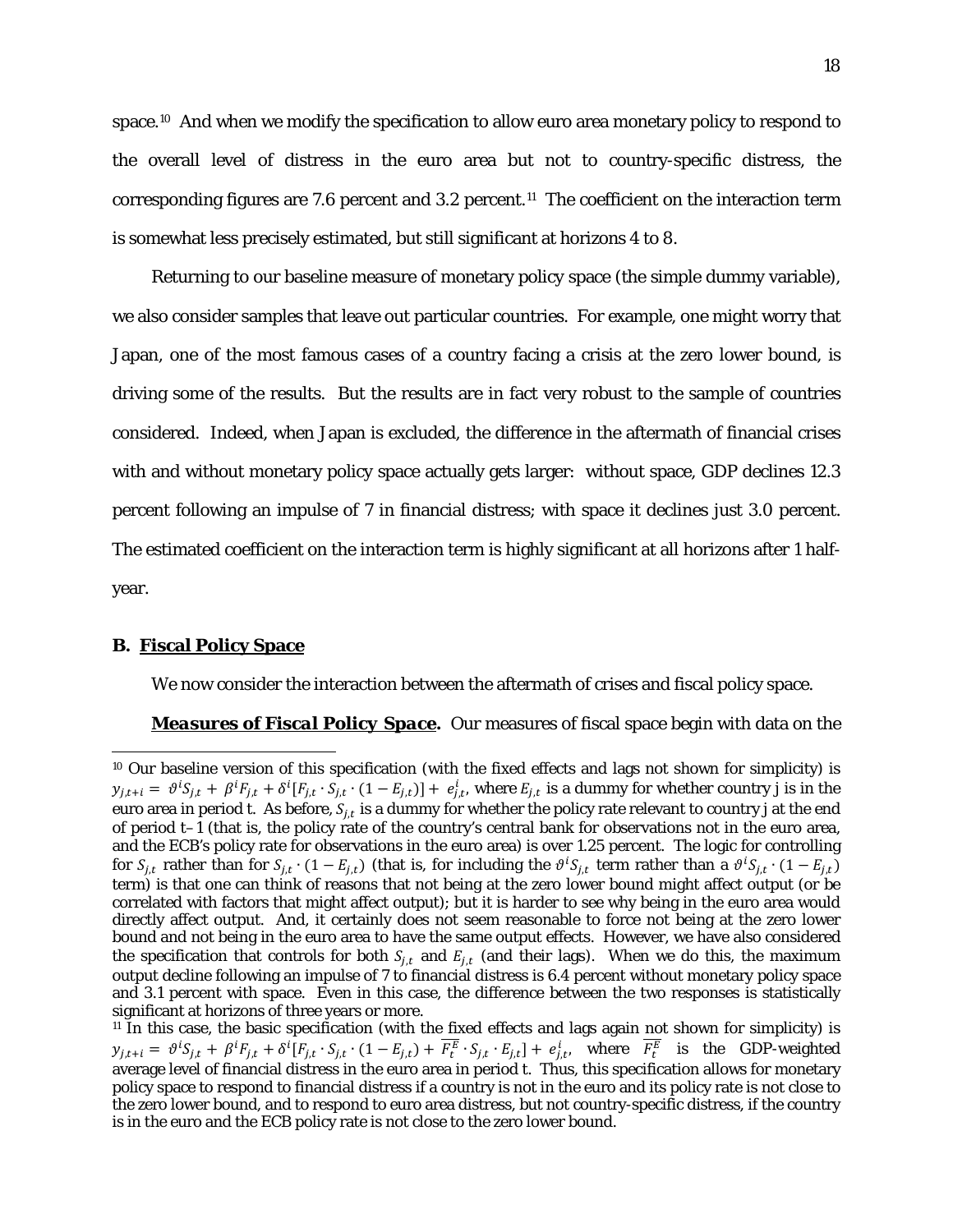ratio of gross and net debt to GDP for the 24 countries in our sample. Like the policy interest rate data, these fiscal indicators must be gathered from multiple sources. As discussed in detail in the data appendix, we use data from the International Monetary Fund (IMF) when available, and supplement them with comparable data from the OECD when those series go back further in time. The series are spliced together in levels. The debt data are annual; we convert them to semiannual by assigning the annual value to each of the two half-years.

We use as our baseline measure of fiscal policy space the ratio of gross government debt to GDP in the *previous* calendar year. The idea is that a country with a lower debt-to-GDP ratio is more likely to be able to use fiscal policy than a country with a higher debt-to-GDP ratio. So that the measure of fiscal space has the same sign convention as the monetary policy space variables (where a higher number corresponds to more space), we multiply the debt-to-GDP ratio by −1. Thus, a lower debt ratio is a larger number and so corresponds to more space. Using the debtto-GDP ratio in the previous year limits the endogeneity of fiscal space with respect to output and current fiscal policy.

One alternative measure of fiscal space that we consider is the net debt-to-GDP ratio (again multiplied by −1). Net debt includes government asset holdings, such as a sovereign wealth fund. Presumably, a country with high government asset holdings (and so lower net debt) has more fiscal space for a given amount of gross government debt than a country without such asset holdings. One limitation of the net debt series is that there are somewhat more missing observation than for gross debt. Another is that the very large negative values of net debt in Norway and Finland may cause the observations from those two countries to have a disproportionate effect on the results.

Another alternative measure takes into account the possibility that fiscal space may not fall linearly with the debt-to-GDP ratio over the entire relevant range. For example, perhaps at some point a higher debt ratio does not matter because fiscal space is already effectively zero. To capture this possibility, we consider a measure of fiscal space that has much in common with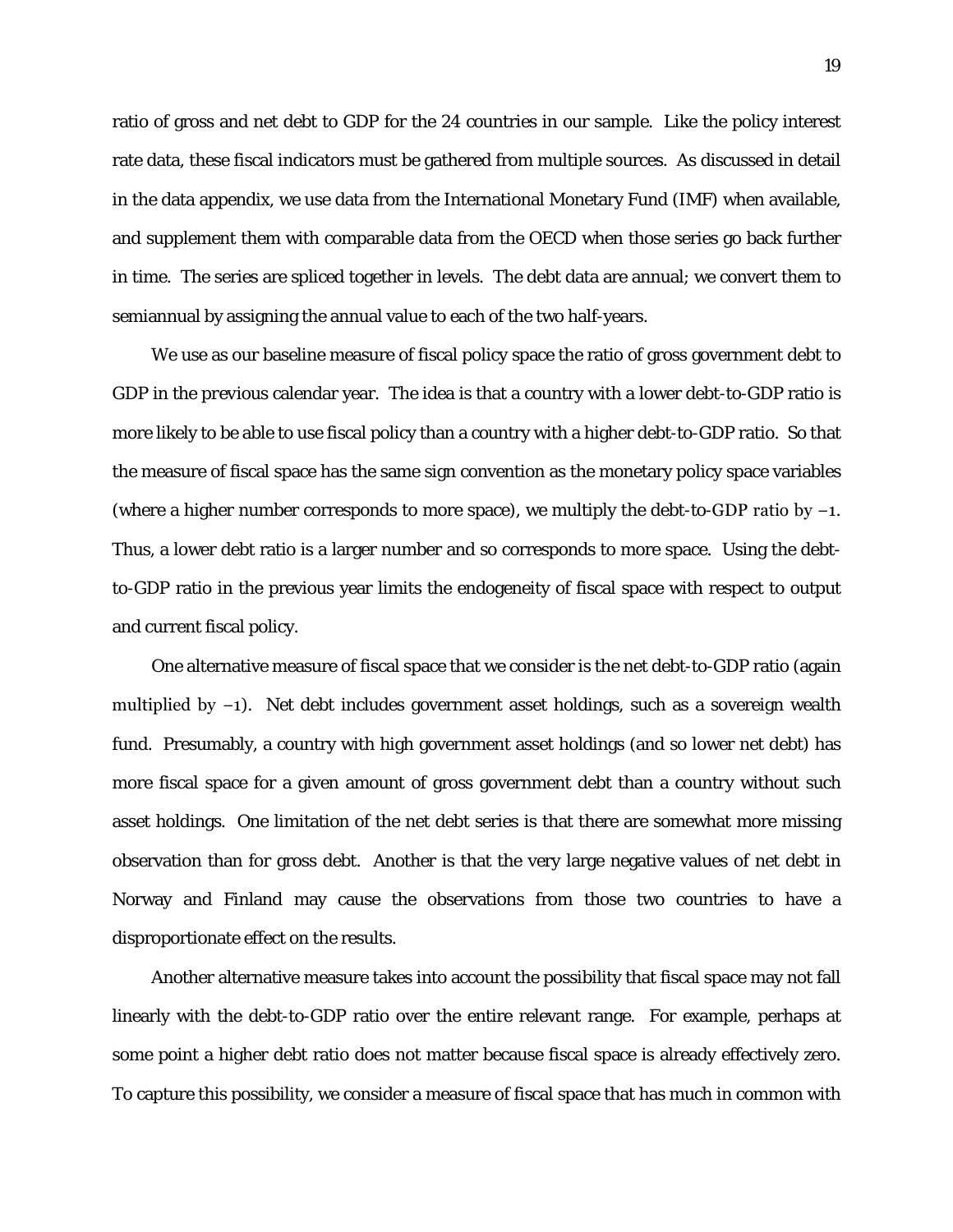our smoothed measure of monetary policy space. Specifically, we let fiscal space be a nonlinear function of the debt-to-GDP ratio, using a cumulative normal distribution with a given mean and standard deviation for the functional form. As before, we multiply the measure by −1, so that a larger number corresponds to more space. Though we consider various means and standard deviations, the main case we consider with this measure sets the mean and standard deviation at the mean and standard deviation of the debt-to-GDP ratio for our sample. These parameters imply that at a debt-to-GDP ratio of roughly 130 percent, fiscal policy space has essentially reached its lowest possible value.[12](#page-21-0)

A factor in addition to debt loads that may affect some countries' ability to use fiscal policy is the European Union's Stability and Growth Pact (SGP), which limits the allowable deficits and debt levels of its members. Although the enforcement of the SGP rules is far from complete, the rules may nonetheless affect the fiscal policy response to financial distress. We therefore also consider specifications that include two measures of fiscal space rather than one. In these cases, the second measure is a dummy variable for not being subject to the SGP. Concretely, it is a dummy equal to 0 for members of the European Union starting in 1999:1 (when the main SGP rules went into effect) and 1 otherwise.[13](#page-21-1)

*Specification and Results***.** Armed with these measures of fiscal space, we can test whether the output consequences of financial distress depend on a country's ability to use fiscal policy. To do this, we estimate equation (2) using a measure of fiscal policy space as the *S* variable. That is, we regress real GDP at various horizons on distress at time *t*, also including

<span id="page-21-0"></span><sup>12</sup> Note that although we end up considering similar nonlinear functions as variants of our baseline measures for both monetary and fiscal space, the routes by which we get there are different. Our baseline measure of monetary policy space (a dummy variable that switches from 0 to 1 at a policy interest rate of 1.25 percent) is a highly nonlinear function of the interest rate. We then consider the cumulative normal as a less extreme form of this nonlinear function. In contrast, for fiscal policy space, our baseline measure is a linear function of the debt-to-GDP ratio. We then consider the cumulative normal as a nonlinear variation on the linear baseline.

<span id="page-21-1"></span><sup>13</sup> One limitation to this additional measure of fiscal space is that in our sample, being subject to the SGP is correlated with other factors affecting the aftermath of financial distress. Most notably, the countries that faced high sovereign risk spreads following the 2008 global financial crisis, and that in some cases required bailouts that were conditional on severe austerity, were generally subject to the SGP. Since those factors likely worsened the aftermath of the crisis in those countries, estimates of the impact of the SGP are likely to be biased toward overstating any negative effect of the SGP.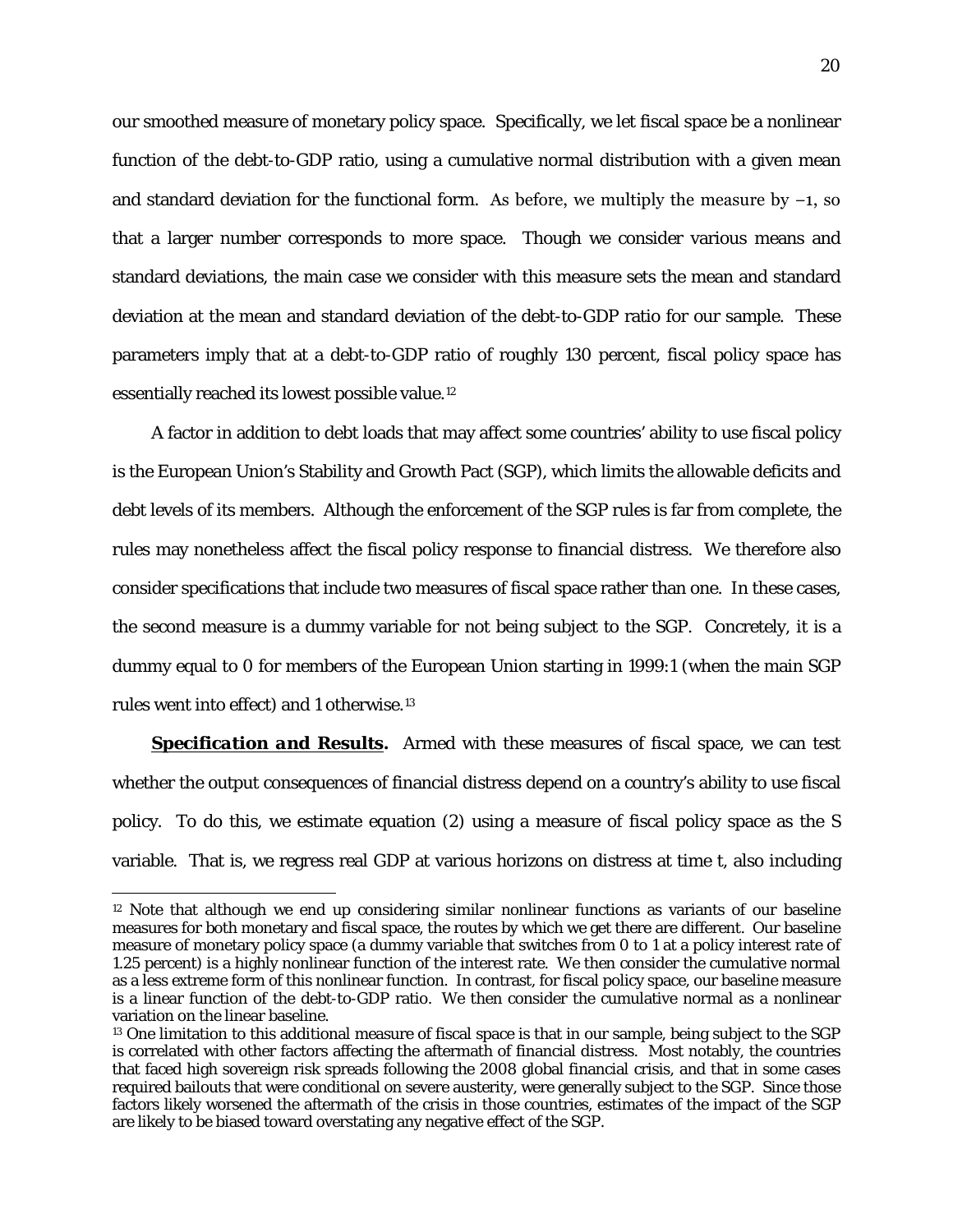the interaction of distress and fiscal space (which, as mentioned before is based on debt figures for the previous calendar year). Paralleling our approach to monetary policy, we also include the level of fiscal space (as well as lags of all variables). As described above, we use the negative of the gross-debt-to-GDP ratio as our baseline measure of fiscal policy space.

The estimates indicate that fiscal policy space also matters greatly. The estimated coefficient on the fiscal policy space interaction term is strongly positive and highly statistically significant for all horizons after horizon 0 (with *t*-statistics ranging from 2.8 to 4.1). That is, as the debt-to-GDP ratio falls (so fiscal space rises), the aftermath of financial distress is better.

Figure 6 summarizes the results by showing the impulse response function to a realization in distress of 7 with and without fiscal space. Because the fiscal policy space variable entered in the regression is continuous, for this reporting exercise it is less obvious than with the monetary policy space dummy variable what the two categories correspond to. For convenience, we define "without fiscal space" as corresponding to a value of the debt-to-GDP ratio one standard deviation above the sample average, and "with fiscal policy space" as corresponding to a value of the debt-t0-GDP ratio one standard deviation below the sample average. The mean level of the gross debt-to-GDP ratio in our sample is 61.4, and the standard deviation is 34.9. Thus, the results for without fiscal space are for a debt-to-GDP ratio of roughly 96 percent, and those for with space are for a debt ratio of about 27 percent.<sup>[14](#page-22-0)</sup>

The figure shows that the aftermath of a financial crisis when a country has fiscal policy space is remarkably mild indeed. The fall in GDP with fiscal space is just 1.4 percent. The fall in GDP following a crisis without fiscal space reaches a maximum of 8.1 percent. At nearly all horizons, the two-standard-error confidence intervals for the two responses do not overlap.

A case that exemplifies the importance of the fiscal policy space interaction effect is Italy following the 2008 crisis. Italy began the crisis with a gross debt-to-GDP ratio of almost exactly

<span id="page-22-0"></span><sup>&</sup>lt;sup>14</sup> The impulse response function for without fiscal policy space is thus the sequence of the estimates of  $\beta^i$  – 96 ·  $\delta^i$ . The impulse response function for with fiscal policy space is the sequence of the estimates of  $\beta^i - 27 \cdot \delta^i$ .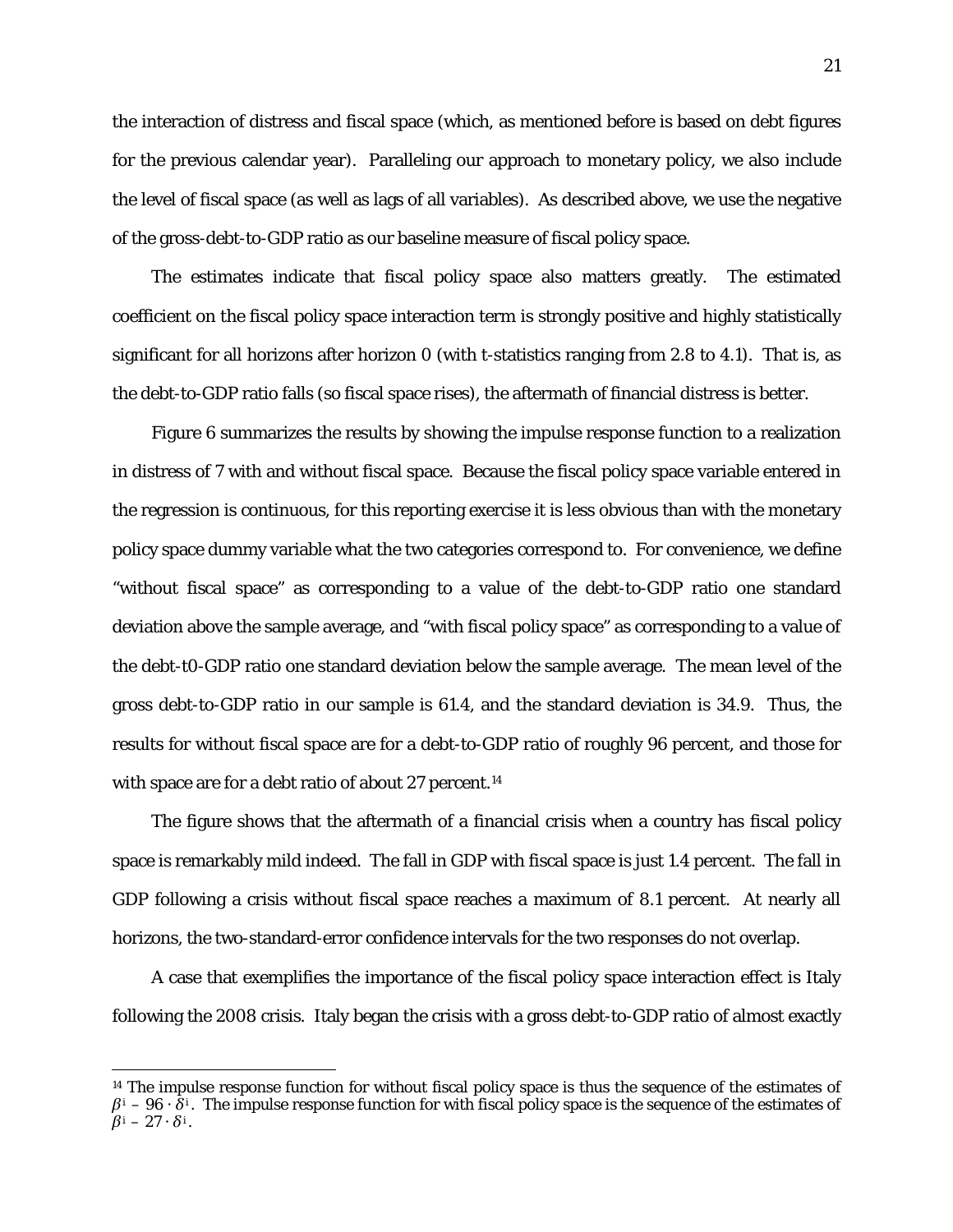100 percent—just slightly more than one standard deviation above the average for our sample. So its fiscal space was quite limited. We again construct two forecast errors for this episode: one is based on our parameter estimates from equation (2) and so includes the interaction effect, and the other is from a specification that excludes the interaction terms.

The results are shown in Figure 7. As in Figure 3, the simple forecast error is large and negative after the 2008 crisis. But, when we account for Italy's lack of fiscal space, the forecast errors are roughly zero. Virtually all of Italy's large negative forecast errors in this episode go away when we take into account the fact that Italy had little fiscal space, and low fiscal space is typically associated with worse outcomes following a crisis.

*Robustness***.** These results for the importance of fiscal space are highly robust. For example, using the net debt-to-GDP ratio (multiplied by −1) instead of the gross debt ratio, the estimated coefficients on the interaction term are positive and highly significant at all horizons. A lower debt ratio (which corresponds to more fiscal space) is associated with a milder aftermath. In this case, the fall in GDP following a crisis without fiscal space reaches a maximum of 8.8 percent. The fall in GDP following a crisis when there is fiscal space is 1.6 percent.[15](#page-23-0) 

Similarly, when we replace the simple gross debt-to-GDP ratio with the nonlinear function described above, the maximum decline in GDP without fiscal space is 8.8 percent and 0.8 with.[16](#page-23-1) The estimated coefficient on the interaction term is again consistently positive, and the *t*statistic is over 3 for horizons 2 to 10.

Another alternative specification of fiscal policy space includes both the (negative) gross debt-to-GDP ratio and a dummy variable equal to 1 if the country is not subject to the European

 $\overline{a}$ 

<span id="page-23-0"></span><sup>15</sup> Paralleling our approach for the gross debt-to-GDP ratio, in summarizing the results for the net debt ratio we define without fiscal policy space as corresponding to a net debt-to-GDP ratio one standard deviation (44.6) above the sample mean (29.8), and with fiscal space as corresponding to a net debt ratio one standard deviation below the mean. Importantly, as before, the fiscal space variable itself is continuous in the estimation.

<span id="page-23-1"></span><sup>&</sup>lt;sup>16</sup> Because the nonlinear function is based on gross debt, we again define with and without fiscal policy space in terms of a gross debt-to-GDP ratio one standard deviation below or above the sample mean.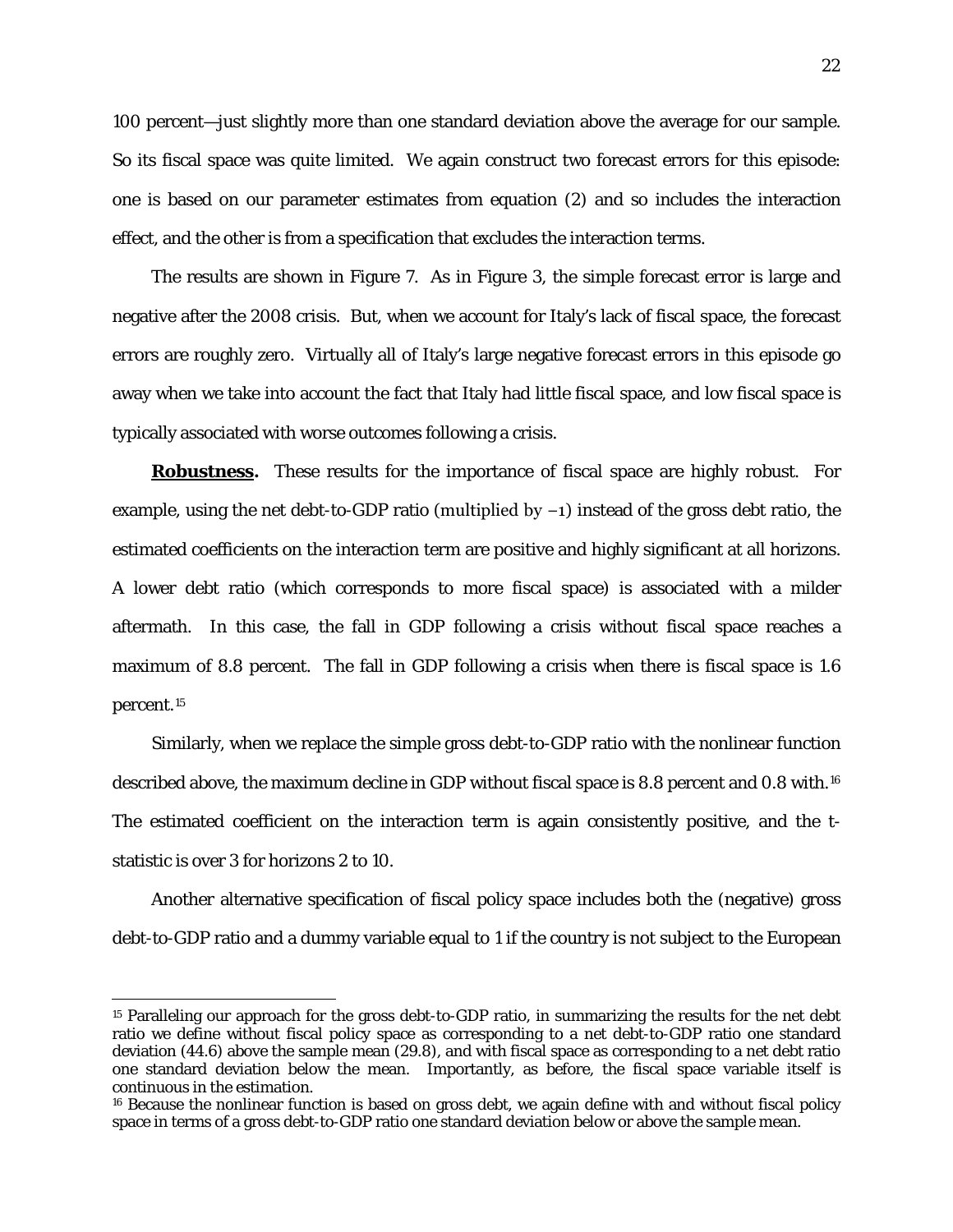Union's Stability and Growth Pact. In this specification, we include not only the two interaction terms, but also the level of both measures of fiscal space and the relevant lag terms. The estimated coefficients on the interaction term for the non-SGP variable suggest that the output decline following an impulse of 7 to distress when a country is not subject to the SGP is about 1 to 2.5 percentage points smaller at most horizons than when it is subject to the SGP. At the same time, the effect is not statistically significant at any horizon. Importantly, including this auxiliary indicator of fiscal policy space has little impact on either the magnitude or the statistical significance of the estimated interaction effect involving our primary measure of fiscal space (the negative of the gross debt-to-GDP ratio).

Finally, returning to just our primary measure of fiscal policy space, we also experiment with excluding certain countries from the sample. For example, it is natural to worry that Greece plays an outsized role in the estimates. Greece began its 2009 crisis with a very high debt-to-GDP ratio and has done abysmally. But, while the difference in aftermaths with and without fiscal space is less dramatic when Greece is excluded, it is still large. The fall in GDP following a crisis in cases without fiscal space reaches a maximum of 5.7 percent; the fall in GDP in cases with fiscal space is 2.8 percent. The estimated coefficient on the interaction term, however, is only significant for short horizons.

### **C. Combining Both Types of Policy Space**

The obvious extension to consider is to include interactions with both types of macropolicy space.

**Specification and Results.** In this case, we expand equation (2) to include two interaction terms. That is, we regress output at various horizons on financial distress at time *t*, including interactions both between distress and monetary policy space and between distress and fiscal policy space. We also include the level of both types of policy space. We focus on our two baseline measures of policy space: the dummy variable for whether the policy interest rate is above 1.25 percent and the (negative) gross debt-to-GDP ratio.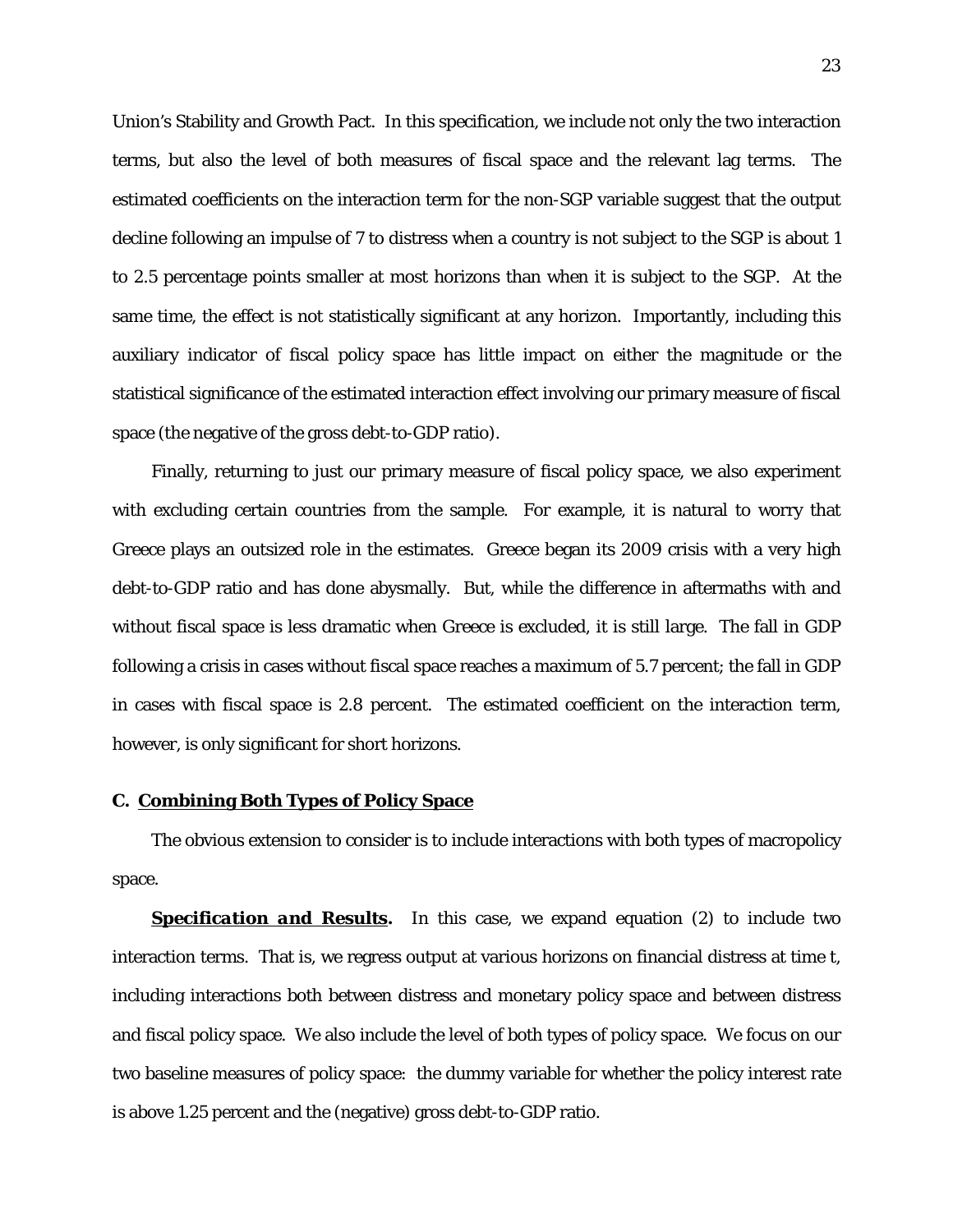The results on the importance of policy space are slightly stronger for the two types of policy together than for each separately. Figure 8 summarizes the results. The figure shows the response of output to a moderate financial crisis (an impulse of 7 in our new measure of financial distress) for two cases—with both types of policy space and without either type.[17](#page-25-0) The striking finding is just how small the negative aftermath of a financial crisis is when a country has both types of policy space. The fall in GDP after a crisis is less than 1 percent and not significantly different from zero. It also goes away completely after  $3\frac{1}{2}$  years. On the other hand, being without either type of space is associated with a large and significantly negative aftermath. The fall in GDP following a crisis when there is not policy space is almost 10 percent. The confidence intervals for the two responses do not overlap at any horizon after horizon 0.

In the specification with these two measures of policy space, the estimated coefficients on both interaction terms are positive and substantial. Their relative sizes indicate that at most horizons, about two-thirds of the overall difference between the output decline with and without policy space shown in Figure 8 is due to fiscal policy space, and one-third to monetary policy space. In addition, the estimated coefficients on the interaction term for monetary policy space are only marginally significant, while those for fiscal policy space are strongly so. This could indicate that fiscal policy space is somewhat more important.

*Robustness***.** This last finding is not particularly robust. For some measures of space and samples of countries, the estimated interaction effects for monetary policy space appear more important than those for fiscal policy space. For example, for the baseline measures of space in the sample excluding Greece, the interaction of financial distress and monetary policy space enters more strongly and significantly than the interaction with fiscal policy space. At the other extreme, in some specifications (such as that including the more complicated treatment of the euro area), the estimated coefficient on the monetary policy space interaction term is

 $\overline{a}$ 

<span id="page-25-0"></span><sup>&</sup>lt;sup>17</sup> In this way of summarizing the results, we define without policy space to correspond to a value of the dummy variable for monetary policy space of 0 and a debt-to-GDP ratio one standard deviation above the mean, and with policy space to correspond to a value of the dummy variable of 1 and a gross debt-to-GDP ratio of one standard deviation below the mean.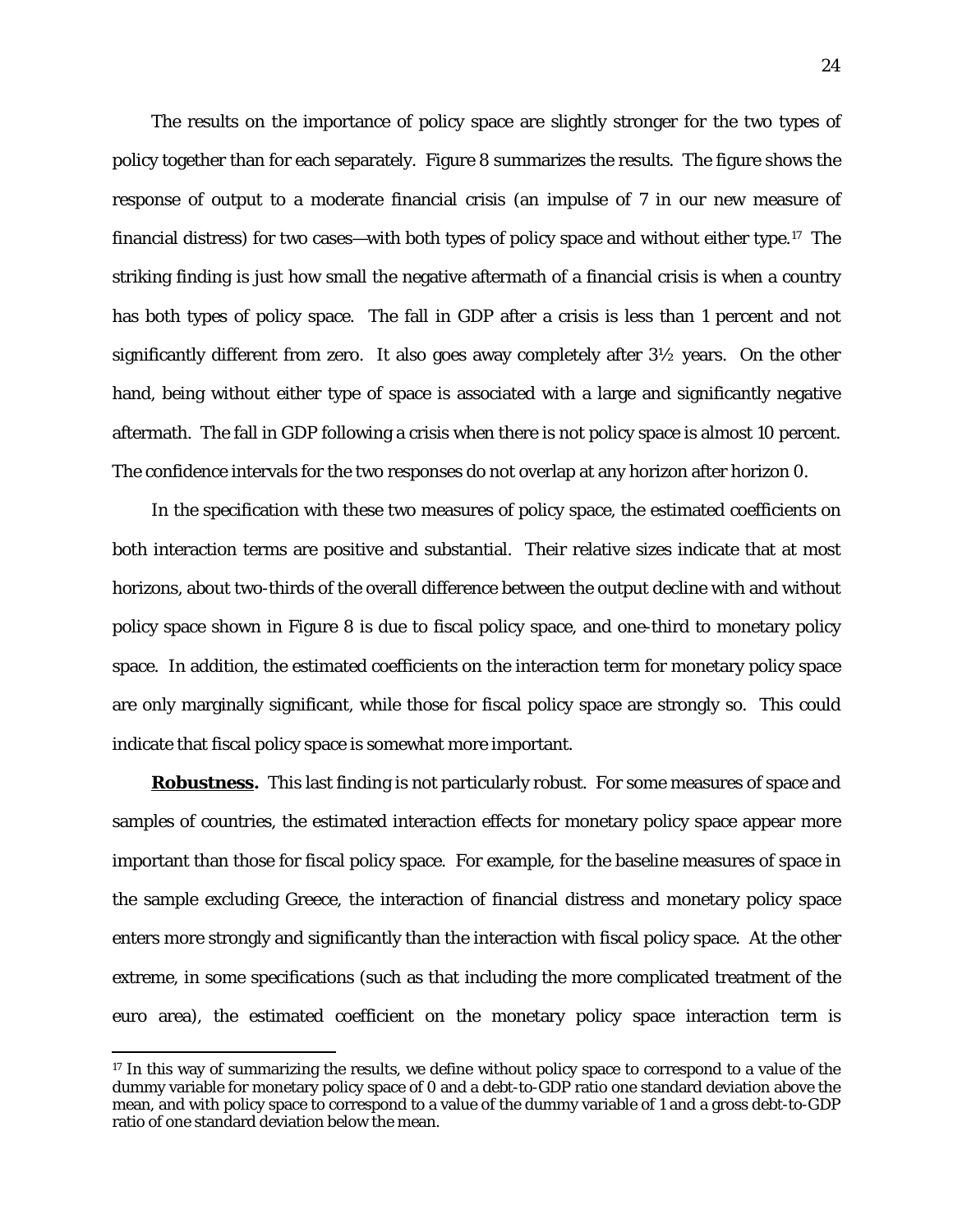insignificant, and that on the fiscal policy space interaction term is even larger and more significant.

 What is robust is that when interactions with both types of space are included, the aftermath of a crisis is much worse without space than with. This is true across all combinations of measures of monetary and fiscal policy space, and when various potentially unusual countries are excluded.

*Forecasting Exercise***.** To get a sense of how much of the variation in the aftermaths of financial crises can be accounted for by the interactions with policy space, we do a forecasting exercise similar to those shown for individual countries in Figures 5 and 7. However, in this case, we analyze the forecast errors for output following all nineteen episodes when distress reached 7, and compare the forecasts excluding the interaction terms with ones that include the interactions of distress and the baseline measures of both monetary and fiscal policy space. In both the simple forecast and the forecast taking into account the interactions, we include the level of the two policy space variables. In forming the forecasts, we use actual output data up through one half-year before distress reached 7, and financial distress, policy space, and the interaction terms up through the half-year distress reached that benchmark.

A way of summarizing the results is to compare the variance of the forecast errors at different horizons from the specifications without and with the policy interaction terms for all nineteen episodes together. In the half-year when distress first reached 7, the variances of the forecast errors are roughly equal. After that, including the interaction terms reduces the variance of the forecast errors substantially. After  $1\frac{1}{2}$  years, the variance of the forecast errors including the policy space interaction terms is about 20 percent smaller than that of the forecast errors without the interaction terms; after five years, it is 30 percent smaller.<sup>[18](#page-26-0)</sup> This finding suggests that differences in policy space across countries and episodes explain a substantial fraction of the observed variation in the aftermaths of crises.

 $\overline{\phantom{a}}$ 

<span id="page-26-0"></span><sup>&</sup>lt;sup>18</sup> If in forming the forecast without the interaction effects, we also exclude the levels of the two policy space variables, the difference is slightly larger.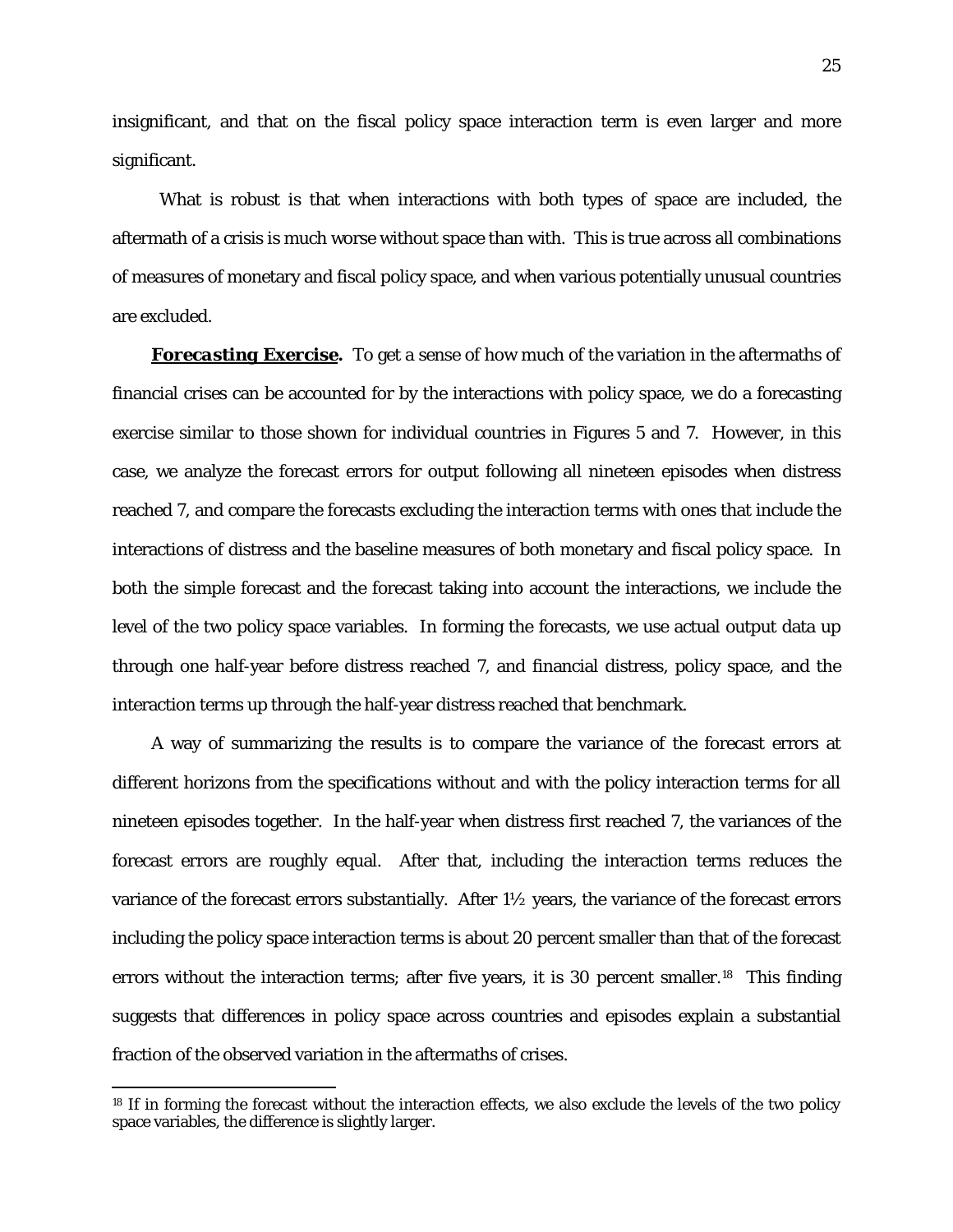#### **III. MECHANISMS BY WHICH MACROPOLICY SPACE MATTERS**

Having found that macropolicy space is important, the obvious next question is why. What are the mechanisms by which policy space makes the decline in output following a financial crisis smaller? The most obvious possibility is that policymakers use policy more aggressively to respond to crises and the recessions that follow when they have policy space. Another possibility is that financial distress itself is less persistent when there is policy space.

To see if policymakers use policy more aggressively when there is policy space, we run panel regressions similar to those in Section II. But, in place of output on the left-hand side, we use an indicator of policy as the dependent variable. We run the regressions separately for monetary and fiscal policy, and assume that monetary policy space is the relevant interaction for the monetary policy response, and fiscal policy space is the relevant interaction for the fiscal policy response. Similarly, to test whether financial distress is less persistent when there is policy space, we run a final set of panel regressions. We put distress on the left-hand side and estimate how the response of distress to itself varies with policy space.

## **A. The Monetary Policy Response**

First, we consider the response of monetary policy to financial distress when countries do and do not have monetary policy space.

*Data and Specification.* Our focal measure of monetary policy is the change in the policy interest rate. Our question is whether the change in the policy rate following financial distress is greater if the country has monetary policy space. The particular specification that we estimate is:

(3)  
\n
$$
r_{j,t+i} - r_{j,t-1} = \alpha_j^i + \gamma_t^i + \vartheta^i S_{j,t} + \beta^i F_{j,t} + \delta^i (F_{j,t} \cdot S_{j,t})
$$
\n
$$
+ \sum_{k=1}^4 \rho_k^i S_{j,t-k} + \sum_{k=1}^4 \varphi_k^i F_{j,t-k} + \sum_{k=1}^4 \omega_k^i (F_{j,t-k} \cdot S_{j,t-k}) + \sum_{k=1}^4 \theta_k^i \Delta r_{j,t-k} + e_{j,t}^i,
$$

where  $r_{j,t+i}$  is the nominal policy interest rate for country *j* at time  $t+i$ .  $F_{j,t}$  is again financial distress in country *j* at time *t*, *Sj,t* is a measure of monetary policy space for country *j* at time *t*,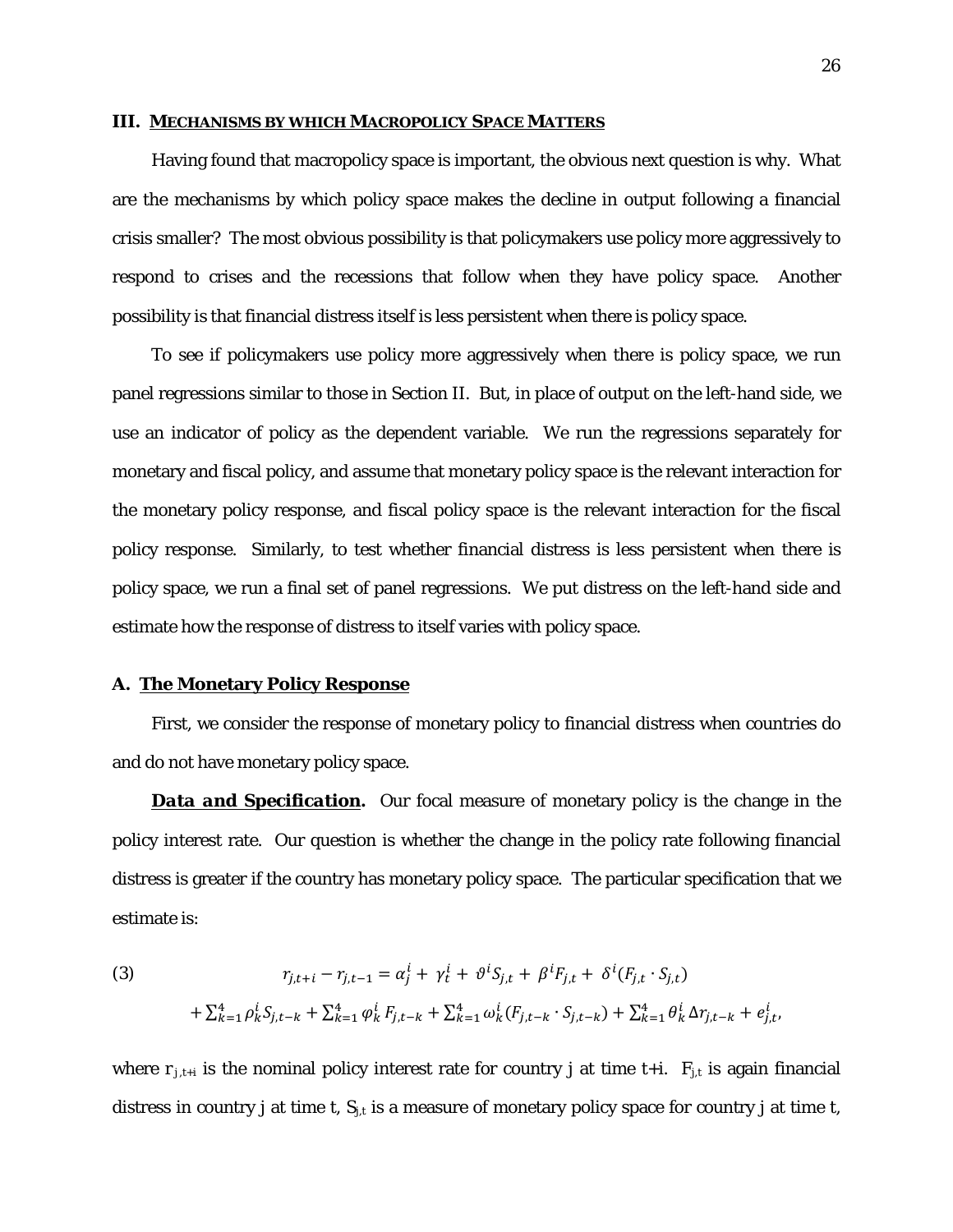and the *α*'s and *γ*'s are country and time fixed effects. Thus we regress the change in the policy rate from *t*−1 to *t*+*i* on financial distress at time *t* and the interaction between distress and monetary policy space (also at *t*). We estimate equation (3) for horizons 0 to 10. Because the dependent variable is the change in the policy rate from  $t-1$  to  $t+i$ , the estimated  $\beta$ <sup>*i*</sup>'s and  $\delta$ <sup>*i*</sup>'s for the successive horizons show effects on the cumulative change in the policy rate.

As an alternative measure of monetary policy, we use the level of the policy rate (as opposed to the change). For this specification, the dependent variable is just  $r_{j,t+i}$ , and the appropriate control variables on the right-hand-side are the lagged levels of the policy rate rather than the lagged changes. In this specification, the lagged values of the policy rate capture longer-run patterns of mean reversion (such as the fact that deliberate monetary contractions to reduce inflation eventually end). This is a disadvantage to the extent that the mean reversion in policy rates is different following financial crises than in more normal periods. In contrast, in the baseline specification, the lagged values of the change in the policy rate capture only relatively high-frequency mean reversion.

In our baseline estimates, we use as our measure of monetary policy space the simple dummy variable for whether the policy interest rate was above 1.25 percent at the end of the previous half-year. We also consider other measures, such as the dummy variable that also codes participation in the euro area as being without monetary policy space.

Countries often raise policy rates somewhat in the run-up to severe financial distress to try to defend the exchange rate or to attempt to cool off asset price bubbles. However, the case of Turkey in 2000 is particularly extreme. Turkey raised its policy rate to such heights that it was able to cut its policy interest rate 120 percentage points when the financial crisis hit. Such an extreme move will likely drive any estimate of the response of policy rates to financial distress. For this reason, we think the most informative sample excludes Turkey. However, we also report the results for the full sample.

*Results*. When we estimate equation (3) using our baseline measure of monetary policy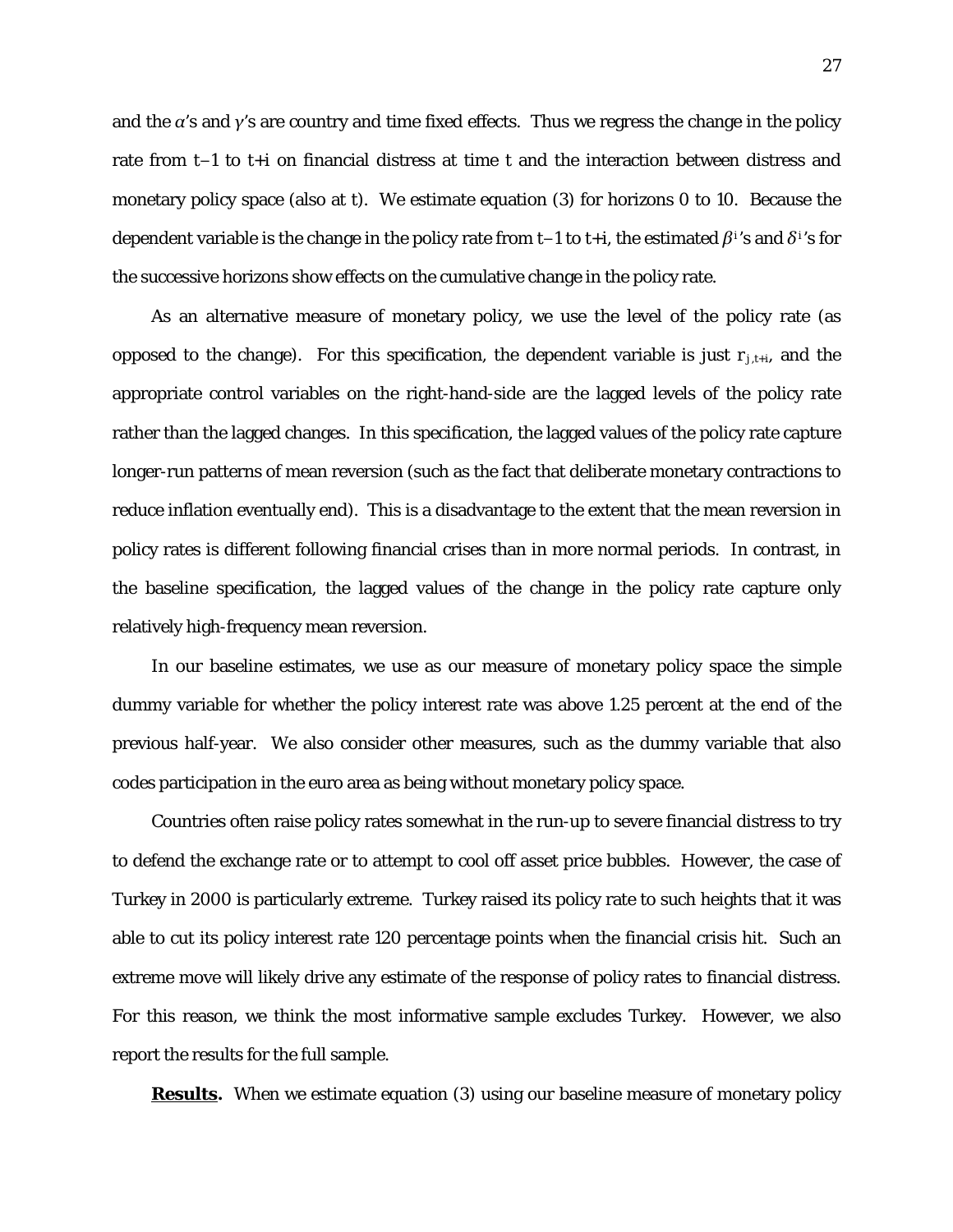space and the sample that excludes Turkey, the estimated coefficient on the interaction term is negative as expected, highly significant at horizons 1 to 5, and solidly significant at longer horizons. Figure 9 shows the response of the policy interest rate to a realization of the financial distress variable of 7 when a country does and does not have monetary policy space. When a country does have monetary space, the policy rate falls 1.9 percentage points (and much of that decline happens very quickly). When it does not have space, the policy rate actually rises slightly, though the rise is not statistically significant.

If one looks at what happened to the policy interest rate in episodes of acute financial distress, the difference is more pronounced. In virtually all of those, it looks as if monetary policy responds strongly to financial crises if the country has space, and essentially not at all when it does not.

Panel A of Figure 10 shows two cases where policymakers began a crisis with ample monetary policy space. One is the United States in 1990, when there was substantial financial distress related to the savings and loan crisis and other problems in the banking sector. The other is Finland in 1993. To aid in the interpretation, we show the measure of financial distress as well as the policy interest rate. The figure shows that the policy interest rate dropped dramatically in both cases.

Panel B shows two cases where monetary policy space was limited at least partway through the period of high distress. One is Japan following its acute distress in 1997. Notice that the policy rate could not fall at all despite very severe distress. The other is Portugal after the 2008 crisis. Portugal and the other countries of southern Europe suffered significant distress after the ECB had already hit the zero lower bound. As a result, the policy rate had nowhere further to fall, even though distress remained very high.

*Robustness***.** The results are similar to those in the baseline when other measures of monetary policy space are used. For example, when a dummy variable equal to 1 if the policy rate is above 1.25 percent and the country is not in the euro area is used as the measure of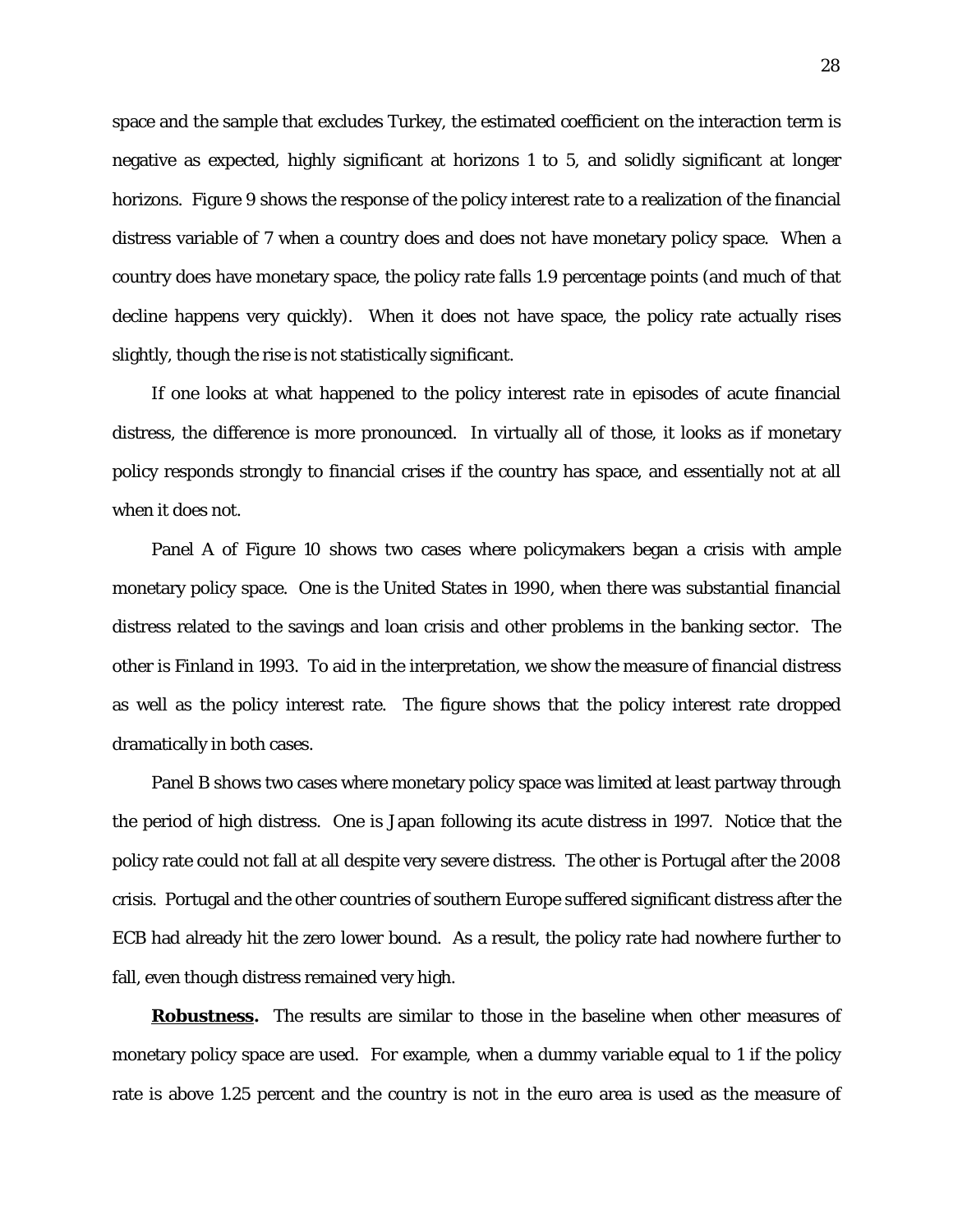monetary policy space, the estimated coefficient on the interaction term is again highly significant at all horizons after horizon 0. The response of the policy rate following a crisis is a maximum decline of 2.1 percentage points when there is policy space, and a small and insignificant rise when there is not.

On the other hand, returning to the simple dummy as the measure of monetary policy space, but using the level of the policy rate rather than the change, weakens the results substantially. The estimated coefficient on the interaction between financial distress and monetary policy space is generally negative, but never statistically significant. At short horizons, the decline in the policy rate in response to an impulse of 7 in financial distress is about a percentage point greater when there is space than when there is not. However, at longer horizons the difference is trivial. The source of the similarity between the two responses appears to be that in this specification, much of the decline in the policy rate during crises when there is policy space is attributed to normal longer-run mean reversion or soaked up by the time fixed effects. As discussed above, however, the forces driving mean reversion in normal times are unlikely to be very relevant to the monetary policy response to financial distress.

Our baseline sample for this analysis excludes Turkey. Not surprisingly, including Turkey in the sample strengthens the results dramatically. The estimated coefficient on the monetary policy space interaction term is strongly negative, with a *t*-statistic over 3 at all horizons after horizon 0. The maximum decline in the policy interest rate in response to an impulse to financial distress of 7 is 0.5 percentage point where there is not monetary policy space, and 9.5 percentage points when there is.

### **C. The Fiscal Policy Response**

Now consider the response of fiscal policy to financial distress when countries do and do not have fiscal space.

*Data and Specification*. Fiscal policy data are again a challenge. As described in the data appendix, annual data on the actual budget surplus are available from the IMF and the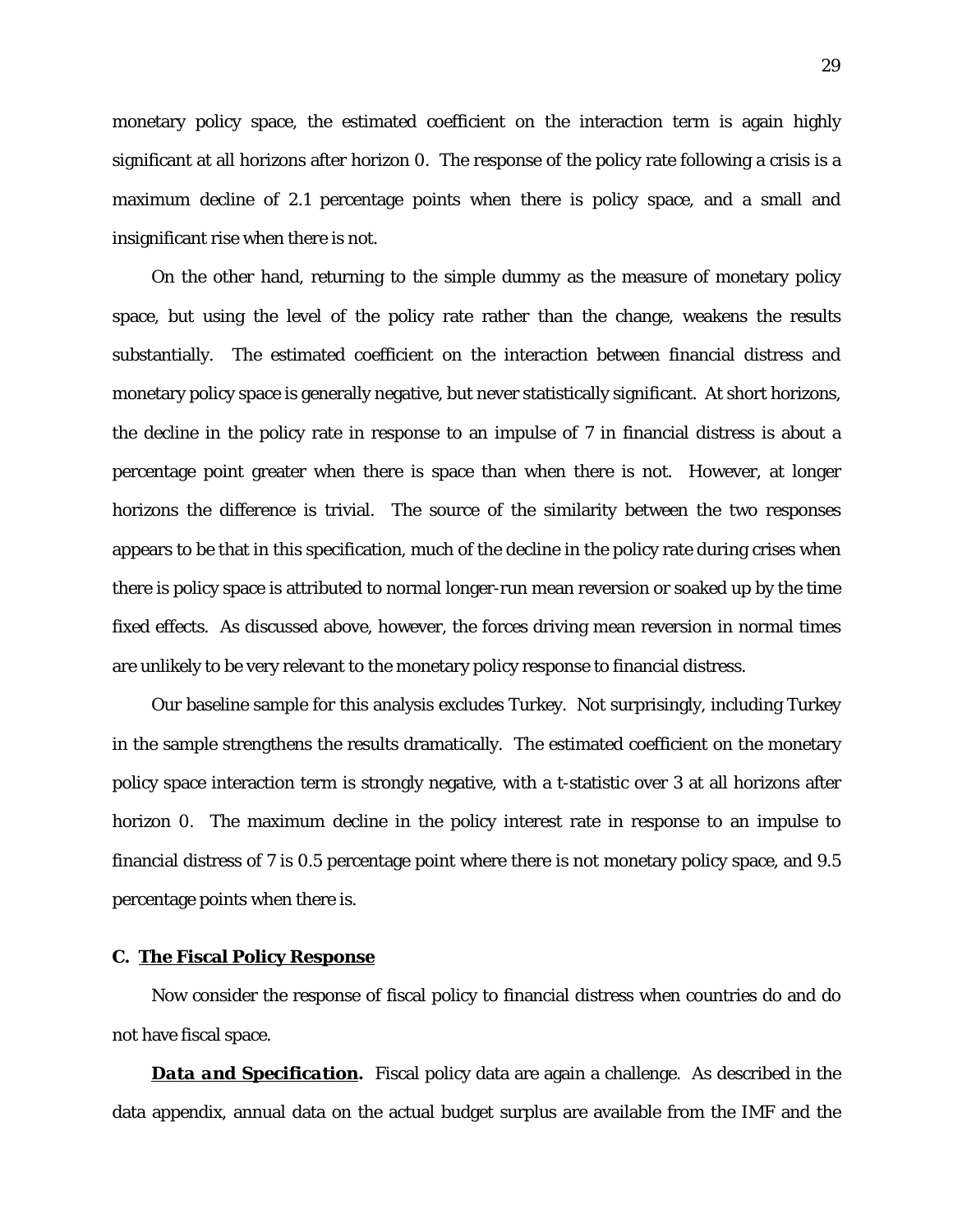OECD for most countries back to 1980. But for advanced countries, where tax revenues and some types of government spending fluctuate strongly with economic activity, the change in the actual surplus can be a very misleading measure of fiscal policy. Unfortunately, official estimates of the high-employment surplus (that is, the actual budget surplus abstracting from automatic stabilizers) are typically not available before 2000.

As a crude proxy for the change in the high-employment surplus as a share of GDP, we start with the change in the actual surplus as a share of GDP over some horizon, and then subtract the product of an estimate of the sensitivity of the fiscal balance to the output gap and the change in the logarithm of real GDP over the same horizon. What this procedure does is to take out any change in the surplus coming just from the effect of faster or slower than normal growth on tax revenues and government spending. We use as our estimate of the relevant sensitivity 0.4, which is a lower-bound estimate of the responsiveness of the fiscal balance to the output gap for our sample of OECD countries.[19](#page-31-0)

We then regress our proxy for the change in the high-employment surplus as a share of GDP over various horizons after time *t* on financial distress and the interaction between distress and fiscal policy space, both at time *t*. The specific equation we estimate is:

(4) 
$$
(B_{j,t+i} - B_{j,t-1}) - \tau \cdot (y_{j,t+i} - y_{j,t-1}) = \alpha_j^i + \gamma_t^i + \vartheta^i S_{j,t} + \beta^i F_{j,t} + \delta^i (F_{j,t} \cdot S_{j,t})
$$

$$
+ \sum_{k=1}^4 \rho_k^i S_{j,t-k} + \sum_{k=1}^4 \varphi_k^i F_{j,t-k} + \sum_{k=1}^4 \omega_k^i (F_{j,t-k} \cdot S_{j,t-k}) + \sum_{k=1}^4 \theta_k^i (\Delta B_{j,t-k} - \tau \cdot \Delta y_{j,t-k}) + e_{j,t}^i,
$$

where  $B_{i,t+i}$  is the actual budget surplus in country *j* in  $t+i$ ,  $\tau$  is the assumed sensitivity of the surplus to the output gap, and *Sj,t* is a measure of fiscal policy space for country *j* at time *t*. The rest of the notation is as before. We include as controls lags of our proxy for the change in the

 $\overline{\phantom{a}}$ 

<span id="page-31-0"></span><sup>19</sup> Girouard and André (2005) report the change in the surplus-to-GDP ratio in response to a rise of 1 percentage point in the difference between actual and potential GDP for most OECD countries for three years (1996, 2000, and 2003) based on the associated tax codes and other evidence about the cyclical behavior of each country's tax base and unemployment rate. For the 23 countries in our sample for which they provide an estimate (Turkey is not included in their study), the average across the three years is 0.45.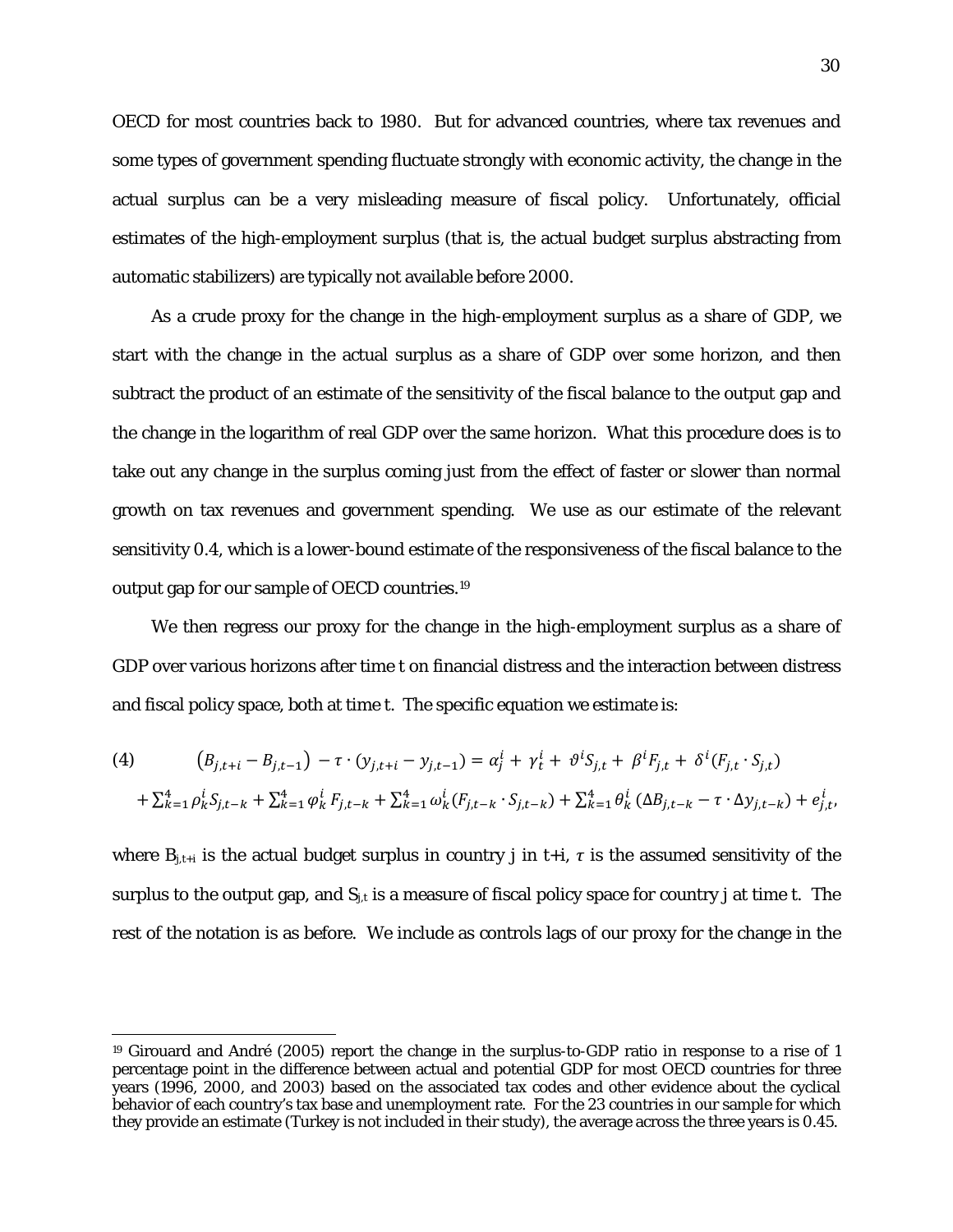high-employment surplus (the  $\Delta B_{j,t-k} - \tau \cdot \Delta y_{j,t-k}$  terms).<sup>[20](#page-32-0)</sup> We estimate the regression over horizons 0 to 10 using the full sample of countries. As with the change in the policy interest rate, because the dependent variable is the change in the high-employment surplus from *t−1* to *t+i*, the estimated *βi*'s and *δi*'s for the successive horizons show effects on the cumulative change in the high-employment surplus.

Given that our approach to estimating the high-employment surplus is inherently imperfect, we also consider a specification that uses just the level of the actual budget surplus (as a share of GDP) as the dependent variable. In this case, we include lags of the actual surplus as control variables.

In our baseline estimates, we use the negative ratio of gross debt to GDP as our measure of fiscal policy space. As robustness checks, we consider the various alternatives described in Section II. For example, we also use the more complicated specification of fiscal space that includes both the negative of the gross debt ratio and a dummy variable for whether a country is not subject to the European Union's Stability and Growth Pact.

One complication in the analysis of the fiscal policy response is that the surplus data are only available annually. To maintain the parallel with the monetary policy regressions, we convert the surplus data to semiannual by simply repeating the annual observation for both observations in a year. As an alternative, we also run the regressions using annual observations for all variables.[21](#page-32-1) In the annual specification, we include two lags of all variables as controls. The measure of fiscal space is the (negative) gross debt-to-GDP ratio in the previous year.

 $\overline{a}$ 

<span id="page-32-0"></span><sup>&</sup>lt;sup>20</sup> Throughout, we multiply the sensitivity parameter by the change in output, rather than by an estimate of the change in the output gap. The reason is that the product of a country's normal GDP growth and the sensitivity parameter is constant over time, and so is captured by the fixed effect for the country. That is, we can rewrite  $\tau \cdot [(y_{j,t+i} - \bar{y}_{j,t+i}) - (y_{j,t-1} - \bar{y}_{j,t-1})]$  as  $\tau \cdot (y_{j,t+i} - y_{j,t-1}) - \tau \cdot (\bar{y}_{j,t+i} - \bar{y}_{j,t-1}) = \tau \cdot$  $(y_{j,t+i} - y_{j,t-1}) - \tau \cdot (i+1) \cdot g_j$ , where  $\bar{y}_{j,t}$  is potential output in country *j* at time *t* and  $g_j$  is normal growth (per half-year) in country *j*. Since  $\tau \cdot (i + 1) \cdot g_i$  does not vary over time within a country, subtracting it from the left-hand side variable would only affect the estimates of the country fixed effects. Leaving it out therefore does not affect the estimates of the key coefficient of interest,  $\delta^i$ , and allows us to avoid having to estimate trend growth for each country.

<span id="page-32-1"></span><sup>&</sup>lt;sup>21</sup> We convert real GDP and our financial distress variable to annual by averaging the semiannual observations.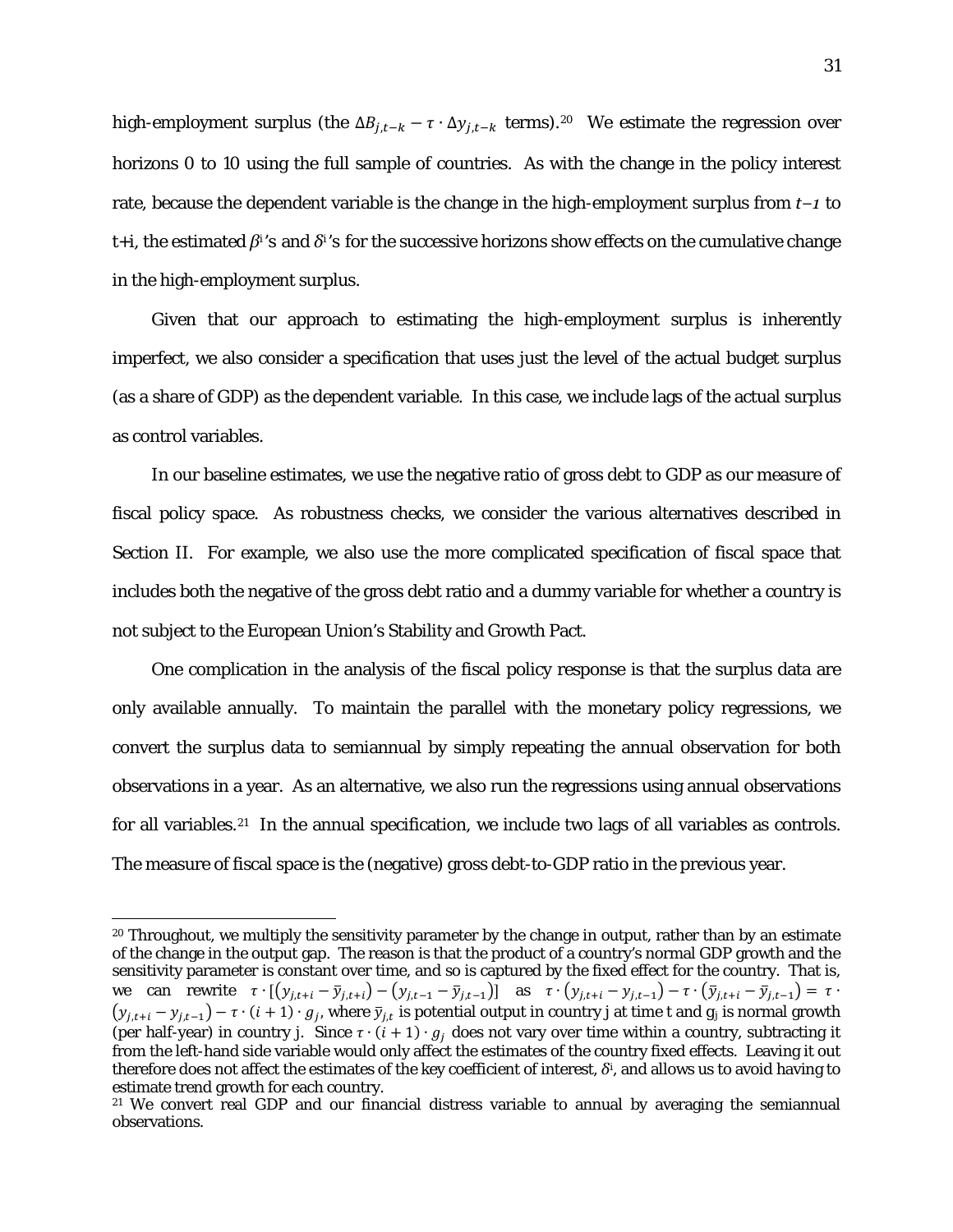*Results*. The results are remarkably clear-cut. When we use our baseline specification and measure of fiscal policy space, the estimated interaction effect is consistently negative indicating that the high-employment surplus falls more following distress when there is fiscal space. The interaction effect is also highly statistically significant: the *t*-statistic is above 3.5 at eight horizons, and always above 2.5.

Figure 11 summarizes the results by showing the cumulative change in the highemployment surplus (as a share of GDP) following a realization of distress of 7 in countries with and without fiscal space. Countries with space (which, for the purpose of the figure, we again define as having a gross debt-to-GDP ratio one standard deviation below the mean) cut their high-employment surplus as a share of GDP by a maximum of 3.5 percentage points in response to a financial crisis. That is, they engage in substantial fiscal expansion. Countries without space (which we again define as having a gross debt-to-GDP ratio one standard deviation above the mean) actually raise their high-employment surplus (as a share of GDP) by even more. The maximum rise is 4.1 percentage points. That is, they have substantial fiscal contraction.

Given the history of countries with high debt facing financial crises, this finding is not as surprising as it might seem. Countries with high debt are often forced into fiscal consolidations after a financial crisis because deteriorating conditions swell their actual deficits, and investor nervousness makes it hard for them to borrow. This difference in fiscal policy could clearly go a long way toward explaining why countries without fiscal space have so much worse outcomes than countries with space.

If one looks at what happened to the high-employment surplus in key episodes, the relationship between the fiscal policy response and fiscal space is obvious. Panel A of Figure 12 shows what happened to our estimate of the high-employment surplus in two cases with fiscal space.<sup>22</sup> Again, we also show our measure of financial distress. One case is Norway following its

<span id="page-33-0"></span><sup>&</sup>lt;sup>22</sup> Since our measure is defined in terms of changes, we need to choose a base period. In each episode, the base period is set two half-years before financial distress reached 7. In addition, in contrast to when we estimate equation (4), where each country's trend growth is subsumed in the country fixed effect, to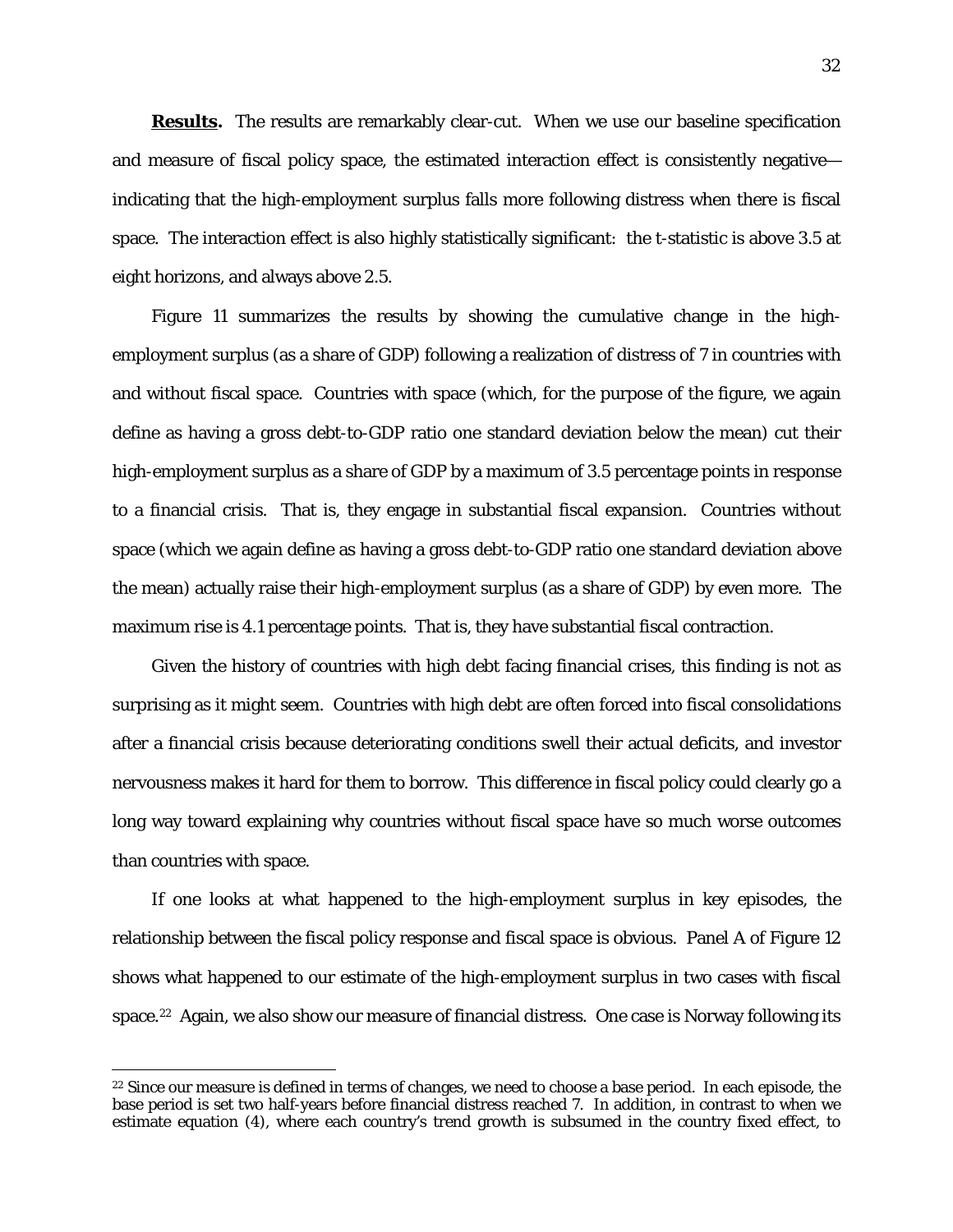severe financial distress in 1991; the other is the United Kingdom after the 2008 crisis. Each country began its crisis with a gross debt-to-GDP ratio substantially below the OECD average. And each country had substantial declines in the high-employment surplus as a share of GDP.

Panel B shows what happened to fiscal policy in two cases where the country experienced financial distress starting with little fiscal space: Japan in 1997 and Italy in 2008. Each country began its crisis episode with a gross debt-to-GDP ratio very close to 100 percent. In both cases, the high-employment surplus rose following distress.

Not surprisingly, the most extreme example of this pattern is Greece in recent years. Greece began its extreme financial distress in 2009 with a gross debt-to-GDP ratio of 109 percent. Greece's high-employment surplus as a share of GDP fell somewhat over the first year, but then swung strongly positive. Our estimate of the rise in its high-employment surplus surpassed 15 percent of GDP after three years.<sup>[23](#page-34-0)</sup> This extreme move to fiscal contraction was obviously not a choice, but rather a condition for the coordinated IMF and euro area bailout.

**Robustness.** The finding that fiscal policy is used much more aggressively in response to financial distress when there is fiscal policy space is very robust. For example, when we use the level of the actual surplus in place of our rough measure of the change in the high-employment surplus, the estimated interaction effect is still negative and highly significant at horizons up to two years after financial distress. The maximum decline in the surplus (as a share of GDP) when there is space is 4.0 percentage points. When there is not space, the actual surplus rises

actually form estimates of the change in the high-employment surplus we need an explicit measure of trend growth by country. We use each country's average growth over our full sample period, 1980:1– 2015:2.

<span id="page-34-0"></span><sup>23</sup> Since this number is very large, it is perhaps useful to describe what in the procedure gives rise to it. From a year before its financial distress reached 7 to three years after, Greece's actual surplus rose by roughly 4 percent of GDP (from  $-10.2$  percent to  $-6.5$  percent). In addition, using the change in logarithms, actual GDP fell by 27 percent; since Greece's average growth over our sample period is roughly 0.8 percent per year, our approach implies that the difference between actual and potential output fell by about 30 percentage points. Our sensitivity parameter of 0.4 then implies that this change reduced the actual surplus relative to the high-employment surplus by about 12 percent of GDP. Thus, we estimate an overall swing in the high-employment surplus of 16 percent of GDP. Although one can imagine various refinements of this calculation, it is hard to avoid the conclusion that the swing was enormous.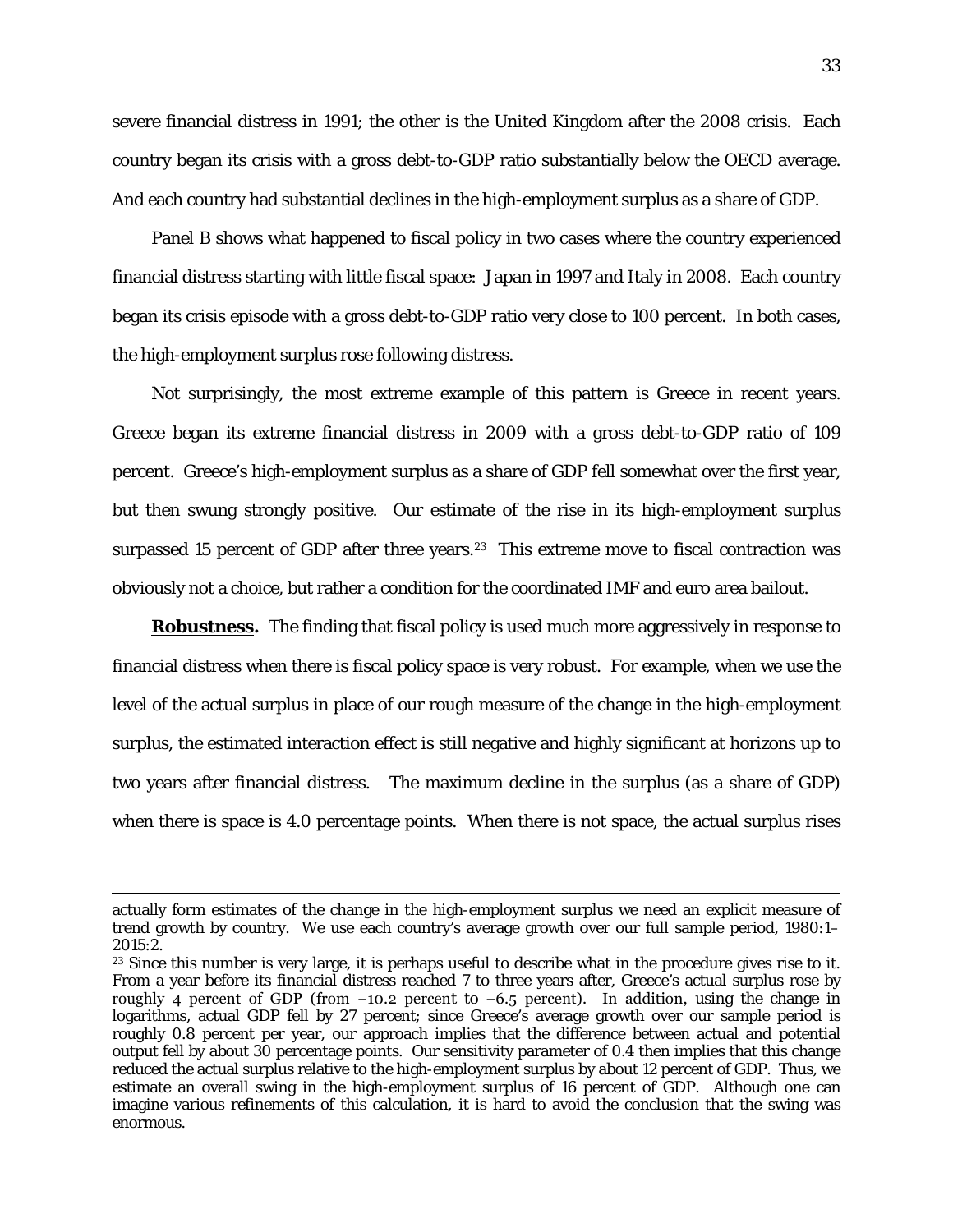by a maximum of 0.9 percentage point.<sup>[24](#page-35-0)</sup> That the difference between the two responses is smaller when the actual surplus is used is hardly surprising. The actual surplus naturally tends to fall after financial distress because output falls; because the output declines are larger in countries with less fiscal space, this effect is larger in those countries. What is perhaps more surprising is that the fiscal space interaction effect is so strongly negative that for countries without fiscal space, even the actual surplus rises following a crisis.

Returning to the change in the high-employment surplus as the measure of fiscal policy, using broader measures of fiscal space yields very similar results to the baseline. One interesting case measures fiscal space using both the continuous gross debt-to-GDP ratio (multiplied by −1) and a dummy variable equal to 1 if a country is not subject to the European Union's Stability and Growth Pact. Because the SGP puts nominal limits on deficits, it is possible that is has a direct bearing on the ability of EU countries to use fiscal policy to respond to crises. In this specification, both estimated interaction effects are negative, implying that in each case more space is associated with larger cuts in the high-employment surplus. The negative interaction effect for the debt ratio continues to be highly significant at all horizons, with a *t*-statistic over 5 at a number of horizons. The negative interaction effect for not being subject to the SGP is generally not statistically significant at short horizons, but is strongly significant at horizons of two years or more. This could suggest that the pact has some effect on the ability of member countries to respond aggressively to financial crises with fiscal stimulus.<sup>[25](#page-35-1)</sup>

Estimating equation (4) using annual data and two lags of all the control variables, if

<span id="page-35-0"></span><sup>&</sup>lt;sup>24</sup> The measure of fiscal policy space is again the negative of the gross debt-to-GDP ratio. For this summary, we again define with fiscal policy space as corresponding to a debt ratio one standard deviation below the sample mean, and without fiscal policy space as corresponding to a debt ratio one standard deviation above the mean.

<span id="page-35-1"></span><sup>25</sup> Importantly, as discussed above, these estimates may not reflect a causal impact of the SGP. Consider Greece following the 2008 global financial crisis, for example. It was subject to the SGP, and so the large increase in its high-employment surplus contributes to the estimate of a negative coefficient on the interaction effect for not being subject to the SGP. But in fact, Greece's large fiscal contraction appears to have been the result mainly of a loss in market confidence and conditions imposed as part of its bailout package, and not of the fact that it was subject to the SGP.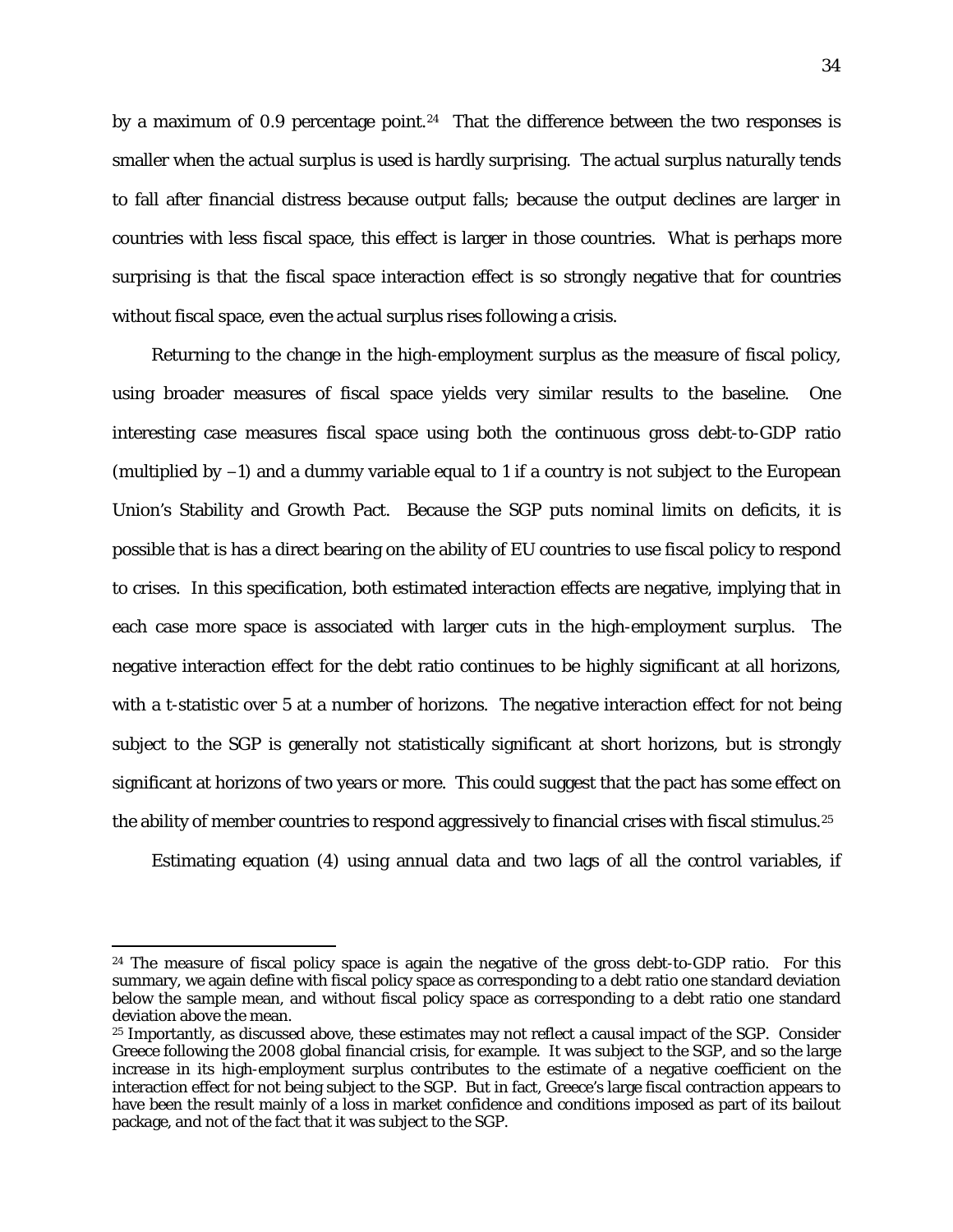anything, strengthens the results[.26](#page-36-0) The estimated interaction effect is again negative—implying that the high-employment surplus falls more when there is more fiscal space—and highly significant. The maximum fall in the annual high-employment surplus is 4.9 percentage points when there is fiscal space. When there is not fiscal space, the annual high-employment surplus *rises* by a maximum of 4.1 percentage points.

Finally, the behavior of fiscal policy in Greece following its 2009 crisis was so extreme that it is natural to worry that it might be driving the regression results. For this reason, we consider the sample that excludes Greece. In this case, the estimated coefficient on the interaction term is still negative and highly significant at horizons up to four half-years. When the impulse response function is evaluated at a debt-to-GDP ratio one standard deviation below the mean and one standard deviation above the mean, the difference between the two is smaller than when the full sample of countries is used, but still large in an absolute sense. The maximum decline in the high-employment surplus when there is fiscal space in the sample excluding Greece is 3.0 percentage points. When there is not fiscal space, the maximum rise in the highemployment surplus is 2.1 percentage points.

## **C. The Persistence of Financial Distress**

l

Taken together, the results for monetary and fiscal policy strongly suggest that a key mechanism by which policy space influences the aftermath of crises is through the policy response. A possibly related mechanism has to do with the nature of the financial distress itself. In Romer and Romer (2017), we show that one can explain much of the variation in the aftermaths of crises with the severity and persistence of distress. That is, outcomes are worse when distress is worse or more long-lasting. But in some sense, that finding just pushes the mystery back a step. Why is some financial distress worse and more long-lasting than others?

Policy space could play a role. It could be that policy space allows for policy that stabilizes

<span id="page-36-0"></span><sup>&</sup>lt;sup>26</sup> The measure of fiscal policy is the annual analogue of our rough estimate of the high-employment surplus, and the measure of fiscal policy space is the negative of the gross debt-to-GDP ratio in the previous year.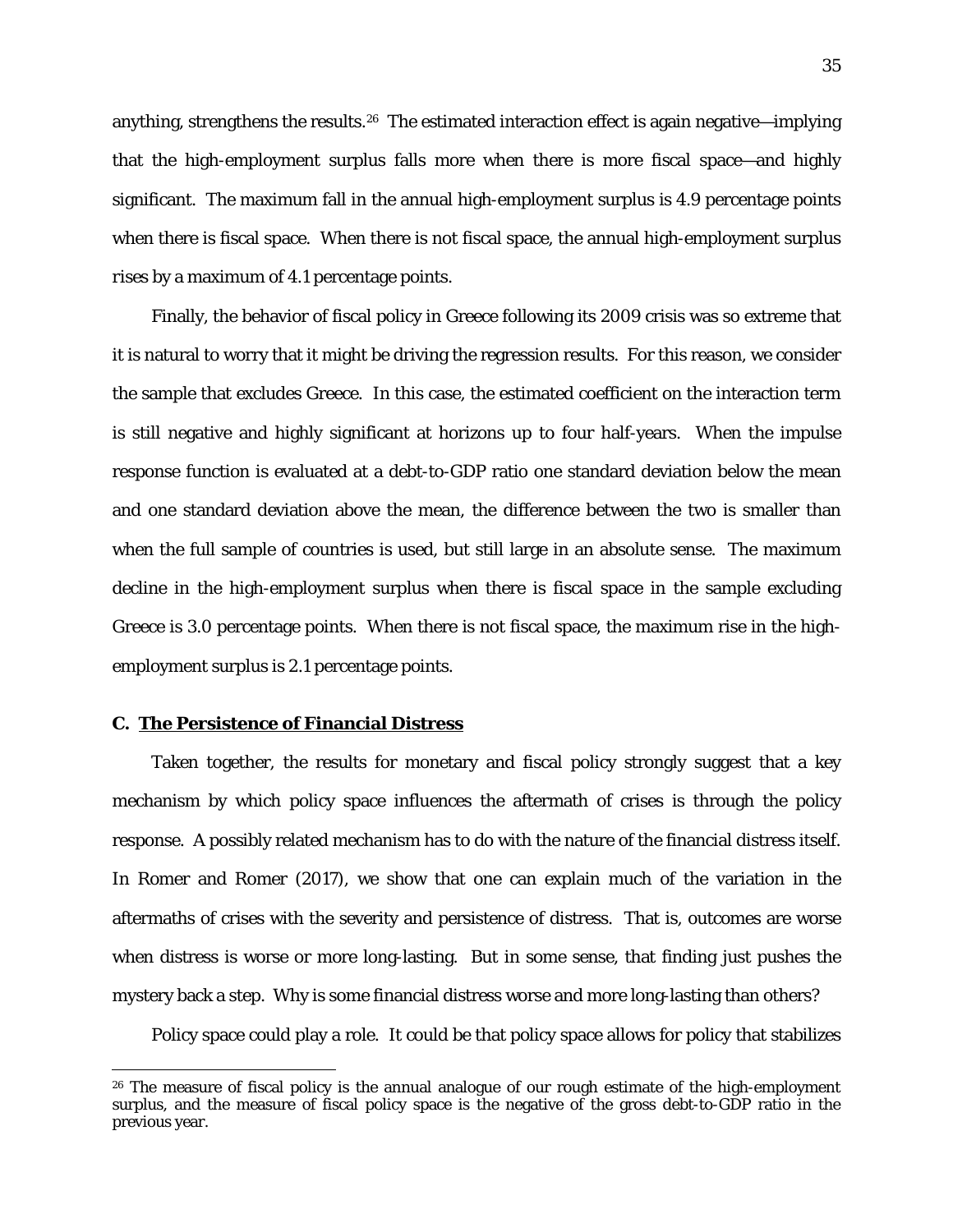output, and restoring growth helps heal the financial system. A more direct role could be that fiscal policy space allows countries to bail out their financial systems, and so reduce distress; or, monetary policy space allows the central bank to flood the financial system with liquidity more easily, and so lower distress that way. Finally, perhaps the very existence of policy space is good for confidence. Distress may not grow or persist because people know the government can intervene if necessary.

**Specification.** To look at this linkage, we regress financial distress at various horizons after time *t* on distress at *t*, including an interaction term with policy space. As before, we also include the level of policy space. That is, we estimate:

(5)  
\n
$$
F_{j,t+i} = \alpha_j^i + \gamma_t^i + \vartheta^i S_{j,t} + \beta^i F_{j,t} + \delta^i (F_{j,t} \cdot S_{j,t})
$$
\n
$$
+ \sum_{k=1}^4 \rho_k^i S_{j,t-k} + \sum_{k=1}^4 \varphi_k^i F_{j,t-k} + \sum_{k=1}^4 \omega_k^i (F_{j,t-k} \cdot S_{j,t-k}) + e_{j,t}^i,
$$

where  $F_{i, t+i}$  is financial distress in country *j* at time  $t+i$ , and  $S_{i,t}$  is a measure of policy space. In our baseline specification, we include separate interaction terms between both distress and monetary policy space and distress and fiscal policy space. In this specification, we include the levels of both space variables (as well as all the relevant lags as control variables). We estimate equation (5) over horizons 1 to 10 for the full sample of countries. The response of financial distress to itself with and without policy space can show whether the existence of policy space makes distress less persistent.

We again use as our baseline measure of monetary policy space the dummy variable equal to 1 if the policy rate at the end of the previous half-year was greater than 1.25 percent. Our baseline measure of fiscal policy space is the (negative) gross debt-to-GDP ratio. We test the robustness of the results to different measures of policy space and to samples that exclude potential outliers.

**Results**. We find strong evidence that financial distress is less persistent when there is policy space. The estimated coefficients on the interaction terms with both types of space are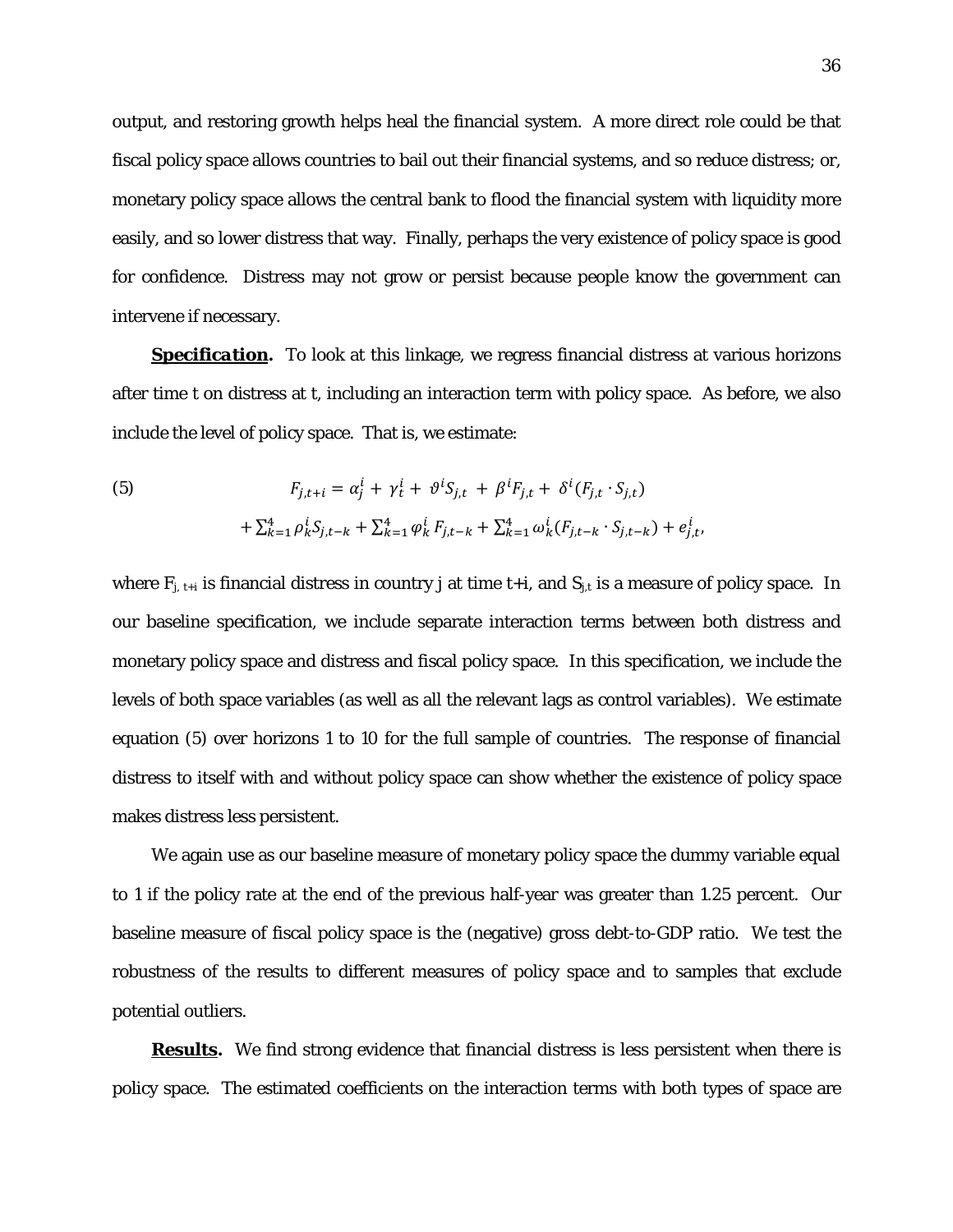generally negative—indicating that distress dies out more quickly when there is space. For both monetary and fiscal policy space, the coefficients on the interaction terms range from insignificant to solidly significant. To the degree that there is a difference in the estimated interaction effects, the monetary policy space interaction appears more important at short horizons (but actually turns positive at longer horizons), while the fiscal policy interaction appears stronger (and remains negative) at longer horizons.

To give a sense of magnitudes, Figure 13 shows the response of financial distress to a substantial innovation in distress (a  $7$  on our scale) with and without policy space.<sup>27</sup> An innovation in financial distress dies off much more quickly when there is policy space. Without either monetary or fiscal space, after  $2\frac{1}{2}$  years the initial 7 has fallen only to 4.4; with both types of policy space, it has fallen to 1.8. The initial impulse is completely gone after three years when there is policy space, but some distress remains even after five years when there is not.

If one looks at the behavior of financial distress in key episodes, there is a clear relationship between the persistence of distress and policy space. Panel A of Figure 14 shows financial distress in two cases where the country had both monetary and fiscal policy space: Sweden in 1993 and Iceland in 2008. Each country entered its episode of financial distress with a policy interest rate well above the zero lower bound and a gross debt-to-GDP ratio substantially below the OECD average. In Sweden, the distress was resolved almost immediately; in Iceland, it spiked to a very high level but then dissipated fairly rapidly. Panel B shows financial distress in two cases where the country experienced high distress starting with little monetary or fiscal space: Japan in 1997 and Italy in 2008. Each country began its crisis episode with a very low policy rate and a gross debt-to-GDP ratio close to 100 percent. In both cases, financial distress remained high for years.

**Robustness.** Surprisingly, the results are quite similar to those in the baseline if we

 $\overline{a}$ 

<span id="page-38-0"></span><sup>&</sup>lt;sup>27</sup> As usual, with policy space corresponds to a value of the monetary policy space dummy variable of 1 and a gross debt-to-GDP ratio one standard deviation below the sample average, and without policy space corresponds to a value of the monetary policy space dummy of 0 and a gross debt-to-GDP ratio one standard deviation above the sample average.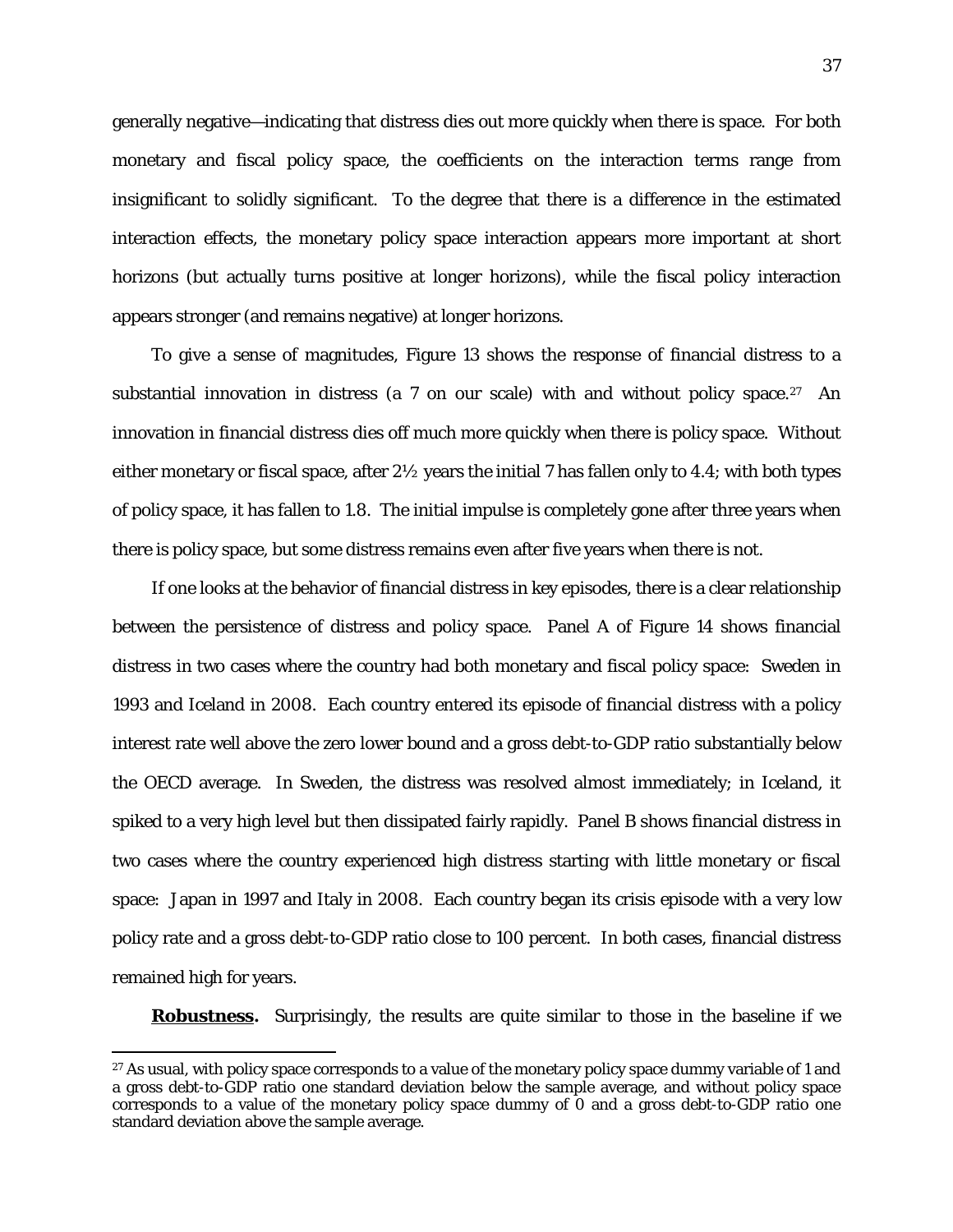estimate equation (5) including only the interaction between distress and monetary policy or between distress and fiscal policy. The estimated interaction effects when the two policy space interactions are entered individually are somewhat larger and more precisely estimated than when the two are entered jointly. As a result, in either of these two alternative specifications, the impulse response functions with and without policy space are quite similar to those in the baseline. For example, in the specification with only the interaction with monetary policy space, an impulse to financial distress of 7 falls to 4.9 after 2½ years when there is not monetary policy space and 2.2 when there is. In the specification with only the interaction with fiscal policy space, the difference is more noticeable at shorter horizons. After 2 years, an impulse to distress of 7 has fallen to 3.9 when there is not fiscal policy space and 1.7 when there is.

We also consider the effect of using different measures of monetary and fiscal policy space. For example, we estimate equation (5) using as the measure of monetary policy space the dummy variable that also takes into account the consequences of being in the euro area, and using as the measure of fiscal policy space both the (negative) gross debt-to-GDP ratio and the dummy variable for not being subject to the Stability and Growth Pact. In every case, the estimated coefficients on the interaction terms are generally negative and frequently significant. Distress consistently dies off much more slowly when there is not policy space than when there is.

Finally, the results are also robust to leaving out possible outliers. Japan and Greece faced both prolonged financial distress and severe limitations on monetary and fiscal policy space, so it is possible that they play a large role in the estimates. When we estimate equation (5) using the baseline measures of both monetary and fiscal policy space but leaving out Japan, the results are if anything slightly stronger. The estimated interaction effects for both monetary policy space and fiscal policy space are still predominantly negative and typically significant or nearly so. After  $2\frac{1}{2}$  years, an impulse to distress of 7 has fallen to 4.8 when there is not policy space and 1.5 when there is. When we do the same exercise but leave out Greece instead, the results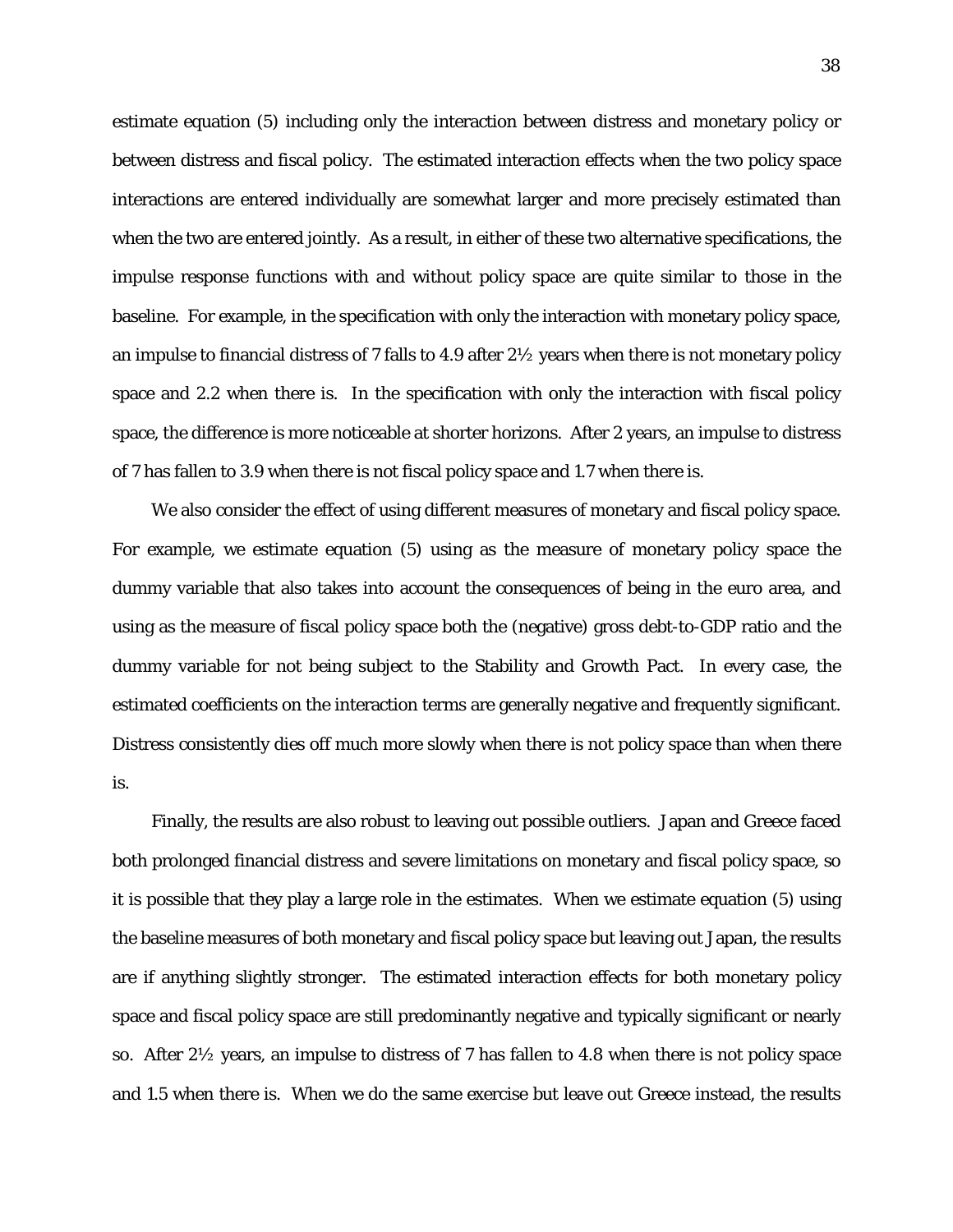get slightly weaker. In this case, after  $2\frac{1}{2}$  years an impulse to distress of 7 has fallen to 3.9 when there is not space and 2.2 when there is.

The bottom line of this analysis is that policy space appears to affect the aftermath of financial crises through various mechanisms. It is correlated both with more aggressive policy responses and with less persistent financial distress. Both factors are likely to be associated with less severe post-crisis downturns.

#### **IV. CONCLUSION**

This paper seeks to explain why the aftermath of financial crises varies widely across episodes—even within a quite homogeneous sample of countries in the postwar period. Our evidence shows that macroeconomic policy plays a key role.

**Summary.** The central finding of the paper is that the aftermath of financial distress is much worse when a country lacks monetary and fiscal policy space than when it has one or both of them. Indeed, the estimates suggest that for a country with both types of policy space, the fall in GDP following a moderate financial crisis is quantitatively small and statistically indistinguishable from zero. These results are robust to the measures of monetary and fiscal space used. Moreover, an examination of the forecast errors for output in the nineteen episodes of significant distress in our sample shows that policy space accounts for a substantial fraction of the variation in aftermaths that we observe. Some crises appear to be less traumatic than others because policy is much more able to respond.

We also investigate the mechanisms by which policy space matters. We find that countries that experience financial distress with monetary policy space cut their policy interest rate substantially more than those that face distress with the policy rate already very low. Countries that experience distress with a relatively low debt-to-GDP ratio cut their high-employment surplus substantially, while those with a relatively high debt-to-GDP ratio actually run significantly contractionary fiscal policy. We also find that financial distress itself is more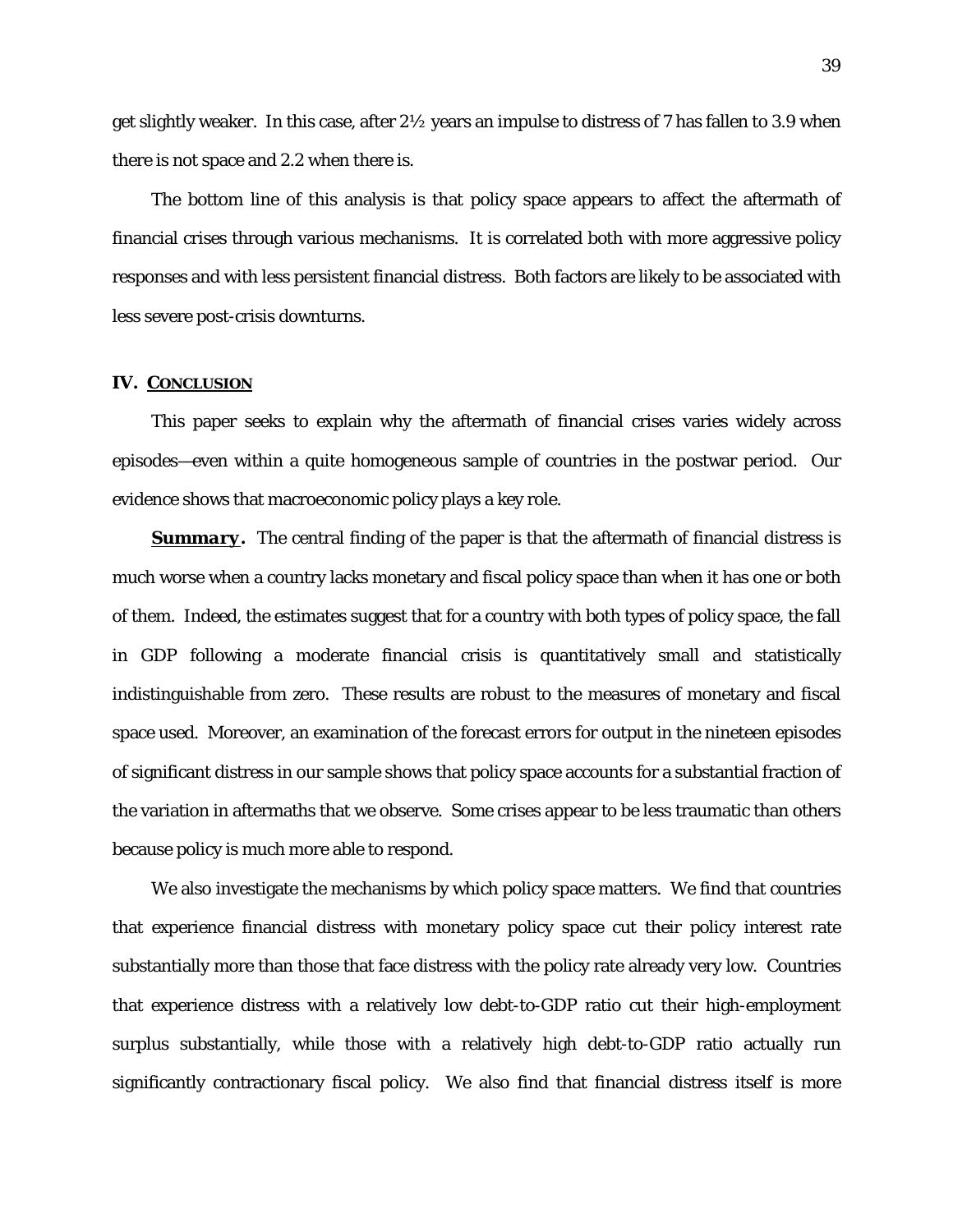persistent in countries without macropolicy space than in countries with space. This could be a manifestation of the inability to use monetary and fiscal policy, or it could be another channel by which a lack of policy space causes the negative aftermaths of crises to be more severe.

**Possible Policy Implications**. The finding that having the ability and will to use macroeconomic policy to respond to a crisis explains much of the variation we observe in the aftermaths of crises is at once both unsurprising and radical. It is unsurprising because a vast number of empirical studies find that both monetary and fiscal policy have important effects on economic activity. Thus, it is completely sensible that having more policy space and actually using policy more aggressively is correlated with less severe aftermaths of financial crises.

The finding is nevertheless radical because much of the literature has stressed the inexorable negative effects of financial disruptions. That has led many policymakers to think that the aftermath of crises is out of their hands. Our evidence indicates strongly that this simply is not true. Policymakers can to a large degree control their country's fate.

At the same time, the policy prescriptions suggested by the findings may be hard for policymakers to follow. Our finding that facing a crisis with monetary and fiscal space is associated with better outcomes suggests the need for difficult decisions in non-crisis periods if policymakers want to be able to cushion the effects of future financial crises. If fiscal policymakers want to be in a position to pursue fiscal expansion in response to financial crises and other shocks, they need to eschew persistent budget deficits and maintain relatively low debt-to-GDP ratios. That is, fiscal policy would need to be highly responsible in good times.

And perhaps counterintuitively, if monetary policymakers want to be able to combat future crises, they may need to be a little less responsible in normal times. Very low inflation means that nominal interest rates tend to be low, so monetary policy space is inherently limited. A somewhat higher target rate of inflation might actually be the more prudent course of action if policymakers want to be able to reduce interest rates when needed.

Our finding that policy space matters substantially through the degree to which policy is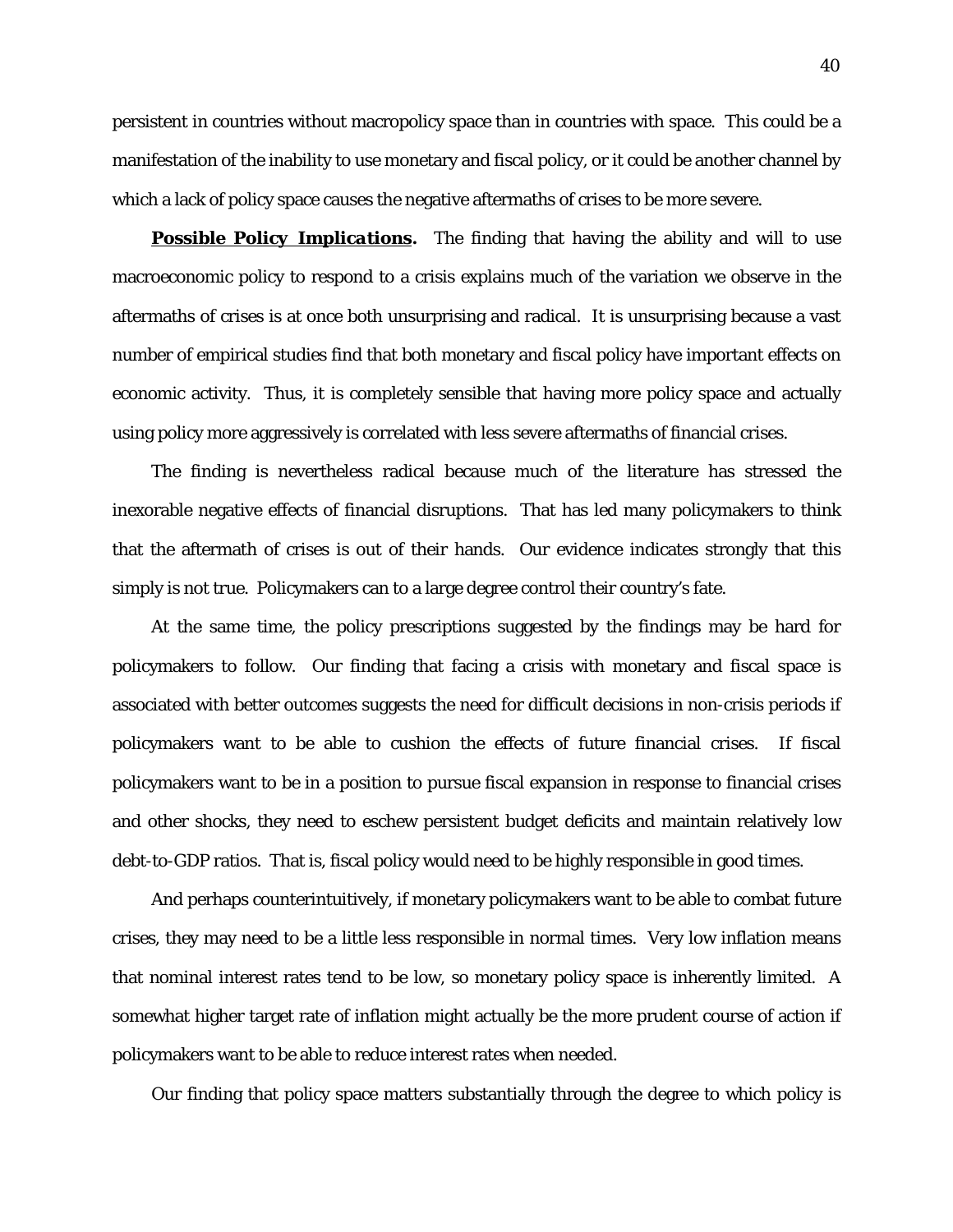used during crises also implies difficult decisions. For example, it is not enough to have ample fiscal space at the start of a crisis. For the space to be useful in combating the crisis, policymakers have to actually enact aggressive fiscal expansion. However, countercyclical fiscal policy has become so politically controversial that policymakers might refuse to use it the next time a country faces a crisis.

One possible way to respond to these challenges is to focus on policy responses that are less dependent on policy space or less politically controversial. For example, on the fiscal side, packages that pair short-run increases in the deficit with long-run fiscal consolidations could be less controversial than simple short-run stimulus, and might be available even to countries with limited fiscal space. Similarly, budget actions that pay for an increase in government purchases through increased taxes could provide useful stimulus after a crisis through the balanced-budget multiplier without increasing debt levels. On the monetary side, it is possible that lender of last resort policies, quantitative easing, negative policy interest rates, and robust expectations management could provide short-run expansion even when conventional monetary policy space is limited.

**Directions for Further Research**. One obvious direction for further research involves the optimal design and effectiveness of such alternative policies. For example, how could intertemporal fiscal packages be designed so that they are likely to be credible and effective? Similarly, is there evidence that balanced-budget multipliers are sufficiently large that a plausible balanced-budget fiscal response to a crisis could have substantial effects? There are also a wide range of research questions surrounding unconventional monetary policy. For example, are there steps to enhance credibility or alternatives to conventional inflation targeting that would make expectations management more effective—and so make it easier for a central bank to use forward guidance or actions aimed at changing inflation expectations to respond to a financial crisis?

Returning to the basic questions of the paper, there are a number of remaining issues. One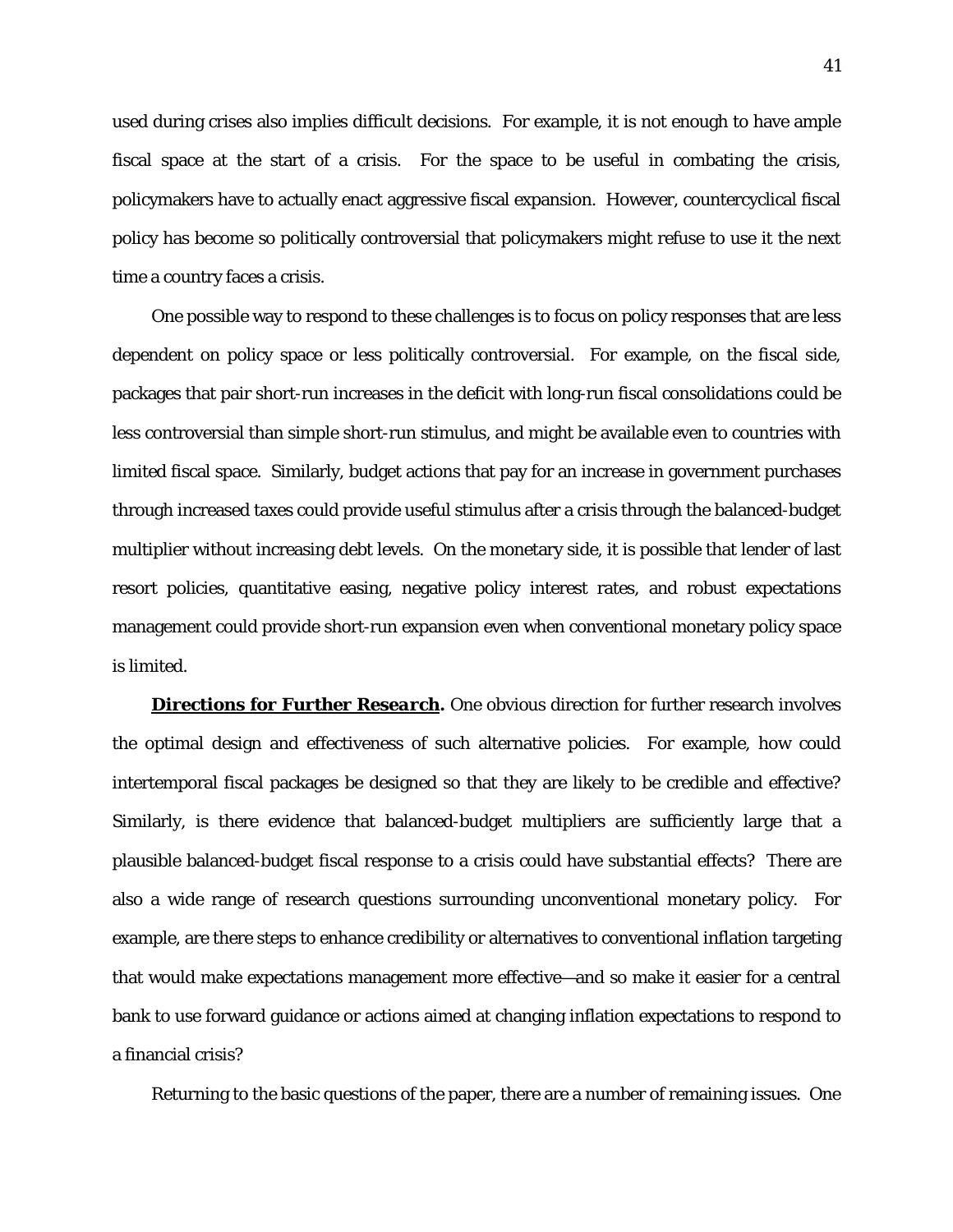involves the appropriate measures of monetary and fiscal policy space. For example, we have focused most closely on the debt-to-GDP ratio as our indicator of fiscal space. While pre-crisis debt levels are likely to affect a country's use of fiscal policy to respond to a crisis even if it did not have to pay an interest rate premium before the crisis, sovereign interest rate spreads could provide additional information on borrowing capacity across countries. Likewise, the recent experience of advanced economies may suggest that the true lower bound on interest rates is noticeably below zero.

The treatment of the euro area's common monetary authority and the European Union's fiscal rules also warrant further consideration. For example, given the likelihood of contagion, what is the best way to model how the European Central Bank is likely to respond to a financial crisis in a single euro area country? Similarly, are the fiscal rules encompassed in the Stability and Growth Pact crucial determinants of the fiscal policy response to financial crises in the European Union, or are those responses primarily driven by ideology and other considerations?

A related issue concerns our evidence that macroeconomic policy space appears to influence the aftermath of crises in large part through its impact on the policy response. In the case of fiscal policy, this finding could reflect policymakers' beliefs about appropriate fiscal policy, the impact of fiscal rules, or genuine market constraints on borrowing. To the degree that the link is not inherent or directly causal, it might suggest that fiscal policy could be used more broadly to mitigate the negative aftermath of financial distress. Thus, further research on the nature of this linkage between policy space and the policy response would be desirable.

Finally, an important limitation of this study is the difficulty of establishing causation more generally. Our measure of financial distress itself mixes together exogenous variation in financial distress and distress resulting from output declines. Likewise, even ex ante policy space could be correlated with other factors affecting output in the wake of financial distress, such as effective government or financial regulation. As a result, our findings about the impact of policy space on the aftermath of financial distress could be contaminated by these other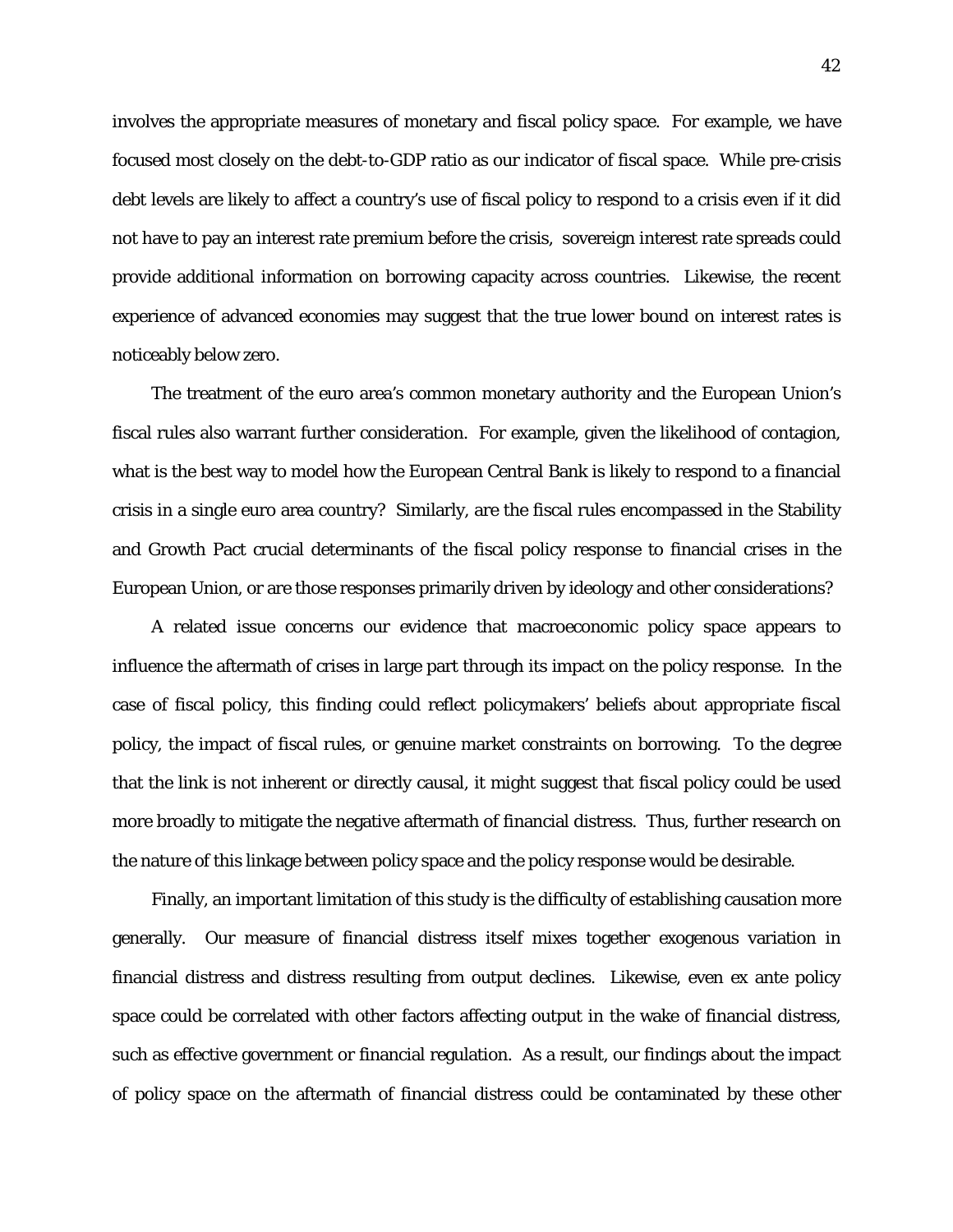factors. Whether there might be sources of genuinely exogenous variation that could be used to more firmly establish a causal relationship is therefore a very useful topic for further research.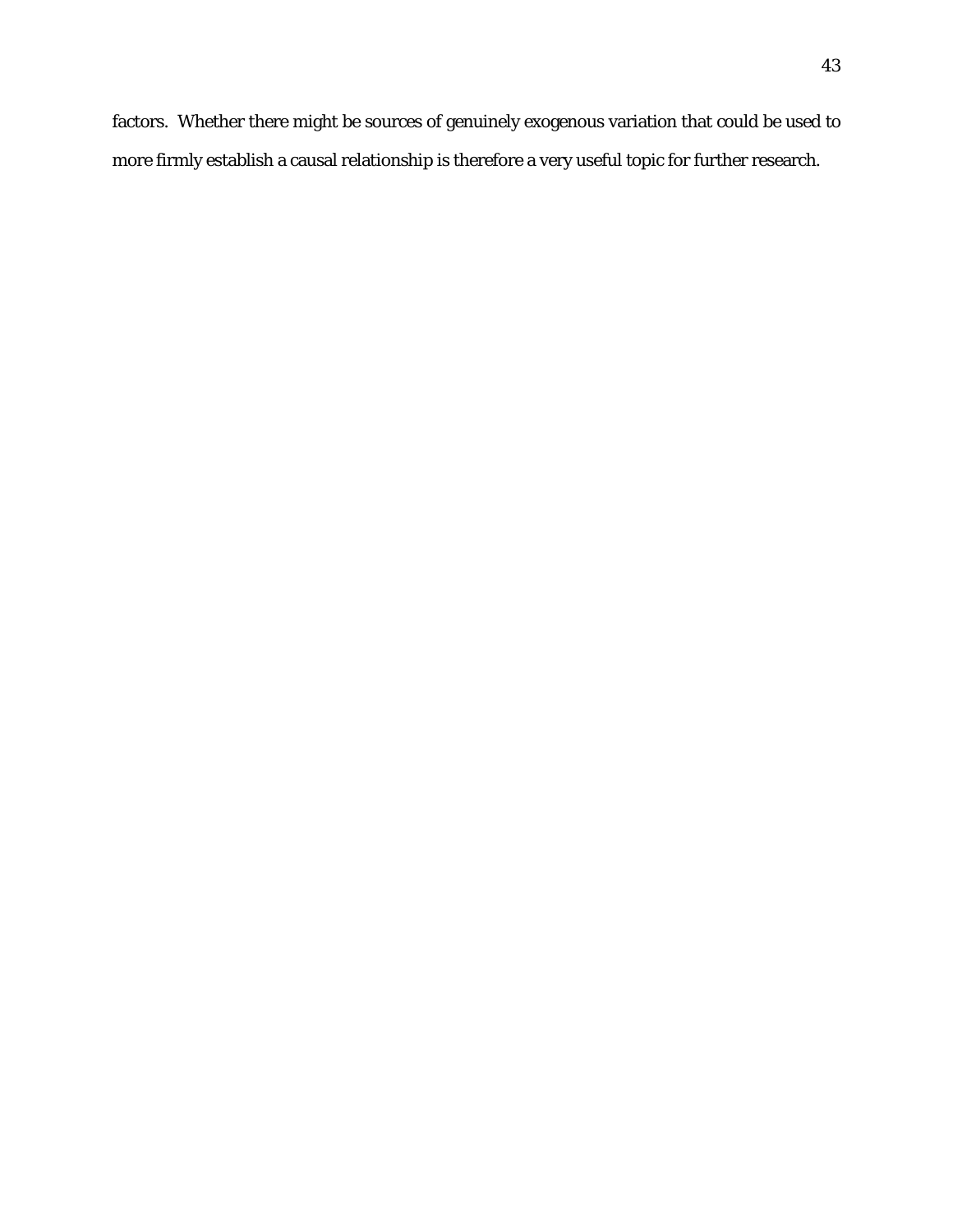**FIGURE 1** New Measure of Financial Distress



*Notes*: See Romer and Romer (2017) for the details of the derivation of the new measure. The data are available semiannually from 1967:1 to 2012:2. In the new measure, 0 corresponds to no financial distress; 1, 2, and 3 correspond to gradations of credit disruptions; 4, 5, and 6 to gradations of minor crises; 7, 8, and 9 to gradations of moderate crises; 10, 11, and 12 to gradations of major crises; and 13, 14, and 15 to gradations of extreme crises.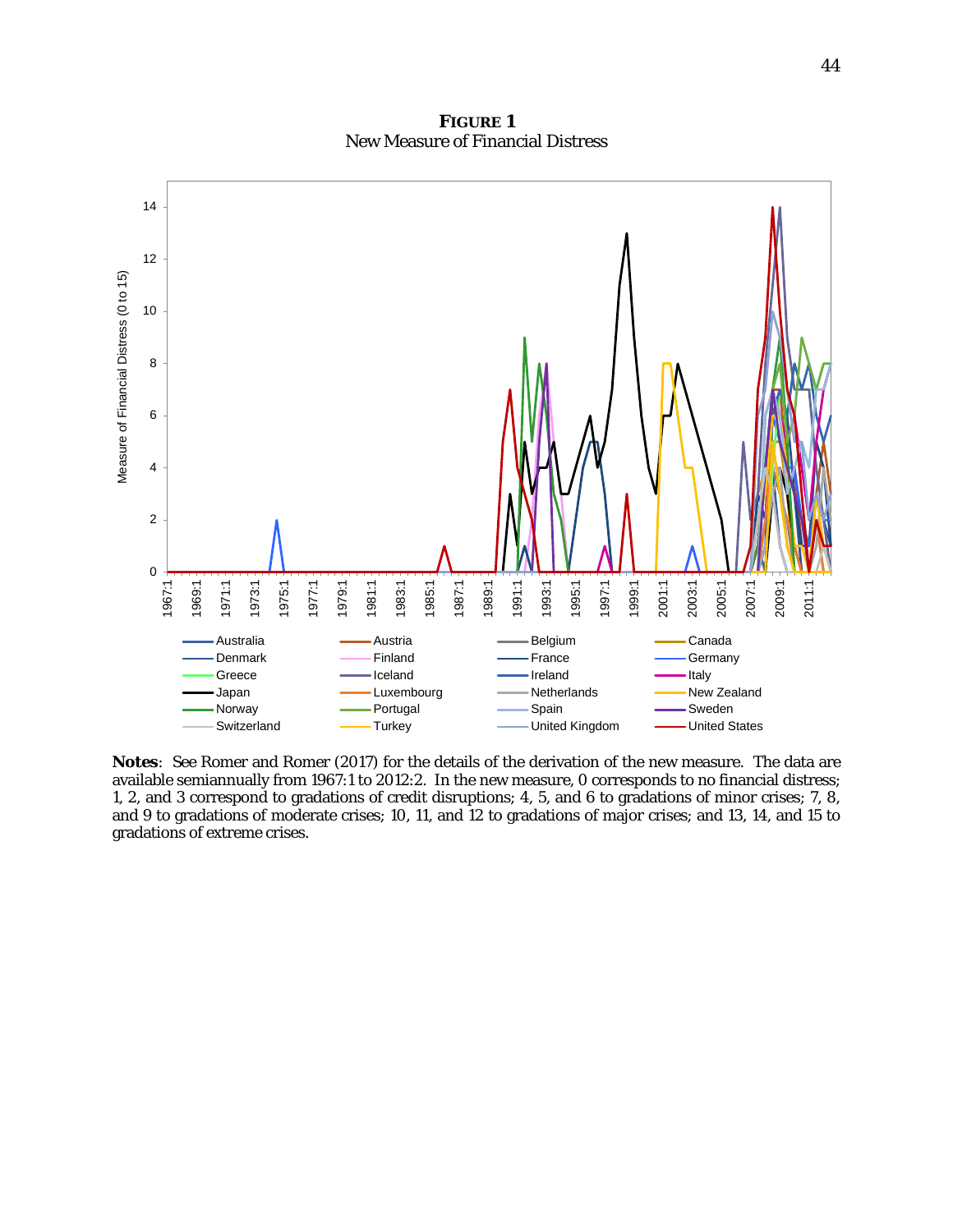**FIGURE 2** Behavior of Real GDP after a Financial Crisis



*Notes*: The figure shows the impulse response function for real GDP to an impulse of 7 in our new measure of financial distress derived from estimating equation (1) for the sample of 24 OECD countries over the post-1980 period using OLS. The dashed lines show the two-standard-error confidence bands.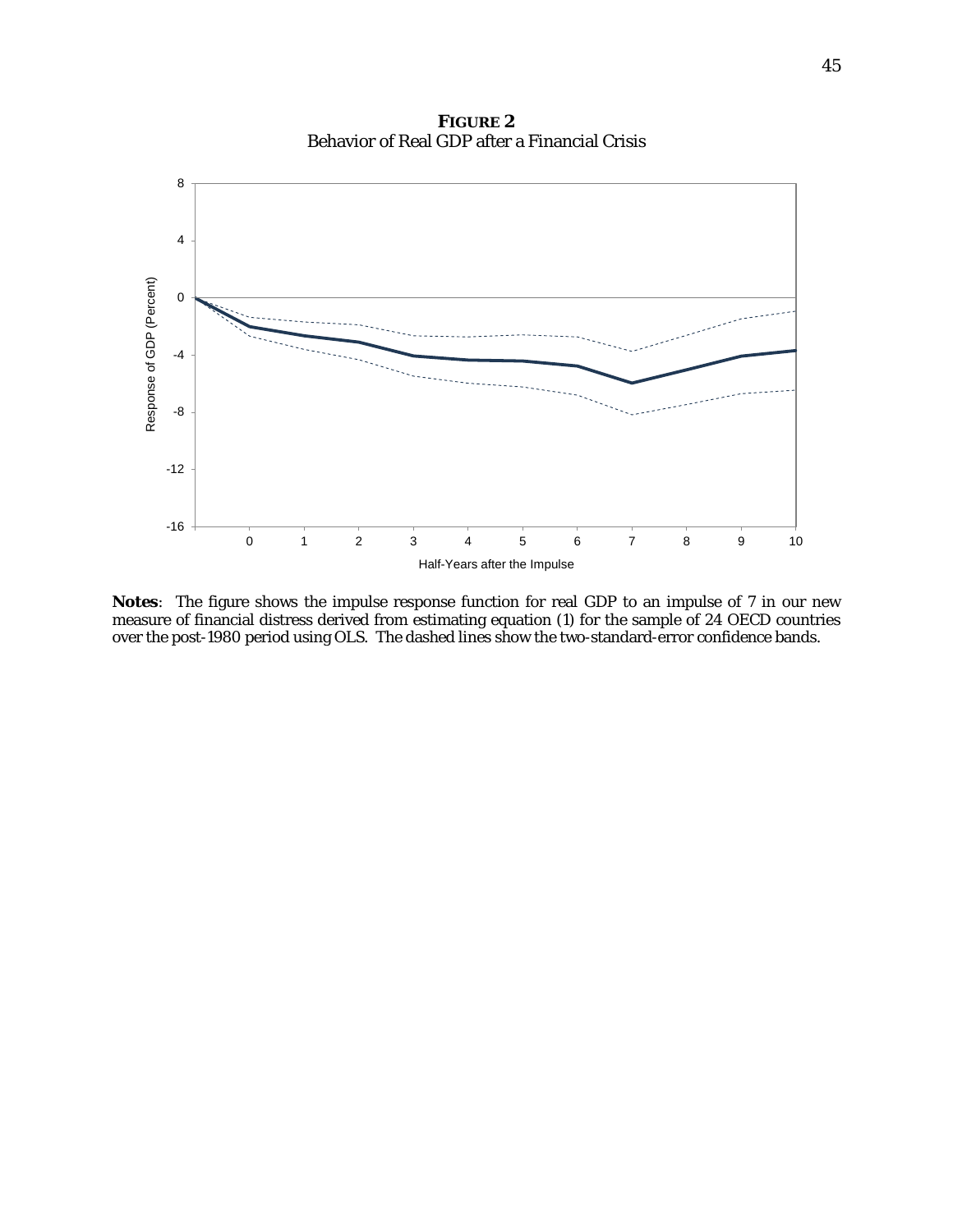**FIGURE 3** GDP Forecast Errors for Episodes of High Financial Distress







*Notes*: The panels show the forecast errors for real GDP (defined as actual minus forecast) following episodes of significant financial distress. The dates given are when distress first reached 7 or above. We estimate equation (1) over the full sample, and then construct forecasts using actual GDP data up through one half-year before distress reached 7 and actual distress up through when distress reached 7.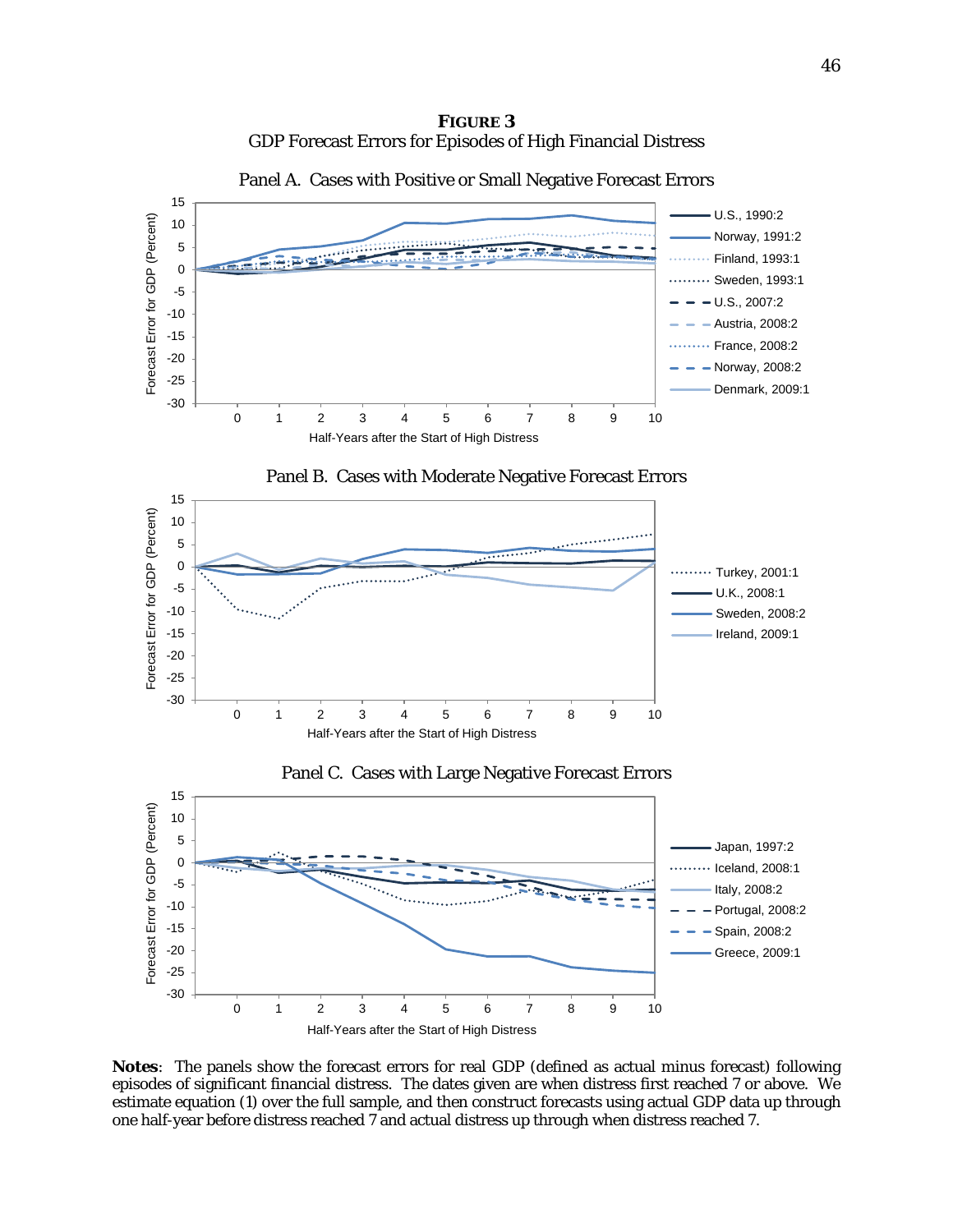**FIGURE 4** Behavior of Real GDP after a Financial Crisis, with and without Monetary Policy Space



*Notes*: The figure shows the impulse response function for real GDP to an impulse of 7 in our new measure of financial distress derived from estimating equation (2) for the sample of 24 OECD countries over the post-1980 period using OLS. The measure of monetary policy space used is a dummy variable equal to 1 if the policy interest rate is greater than 1.25 percent at the end of the previous half-year. The "without monetary policy space" line corresponds to a value of the dummy of 0; the "with monetary policy space" line corresponds to a value of the dummy of 1. The dashed lines show the two-standard-error confidence bands.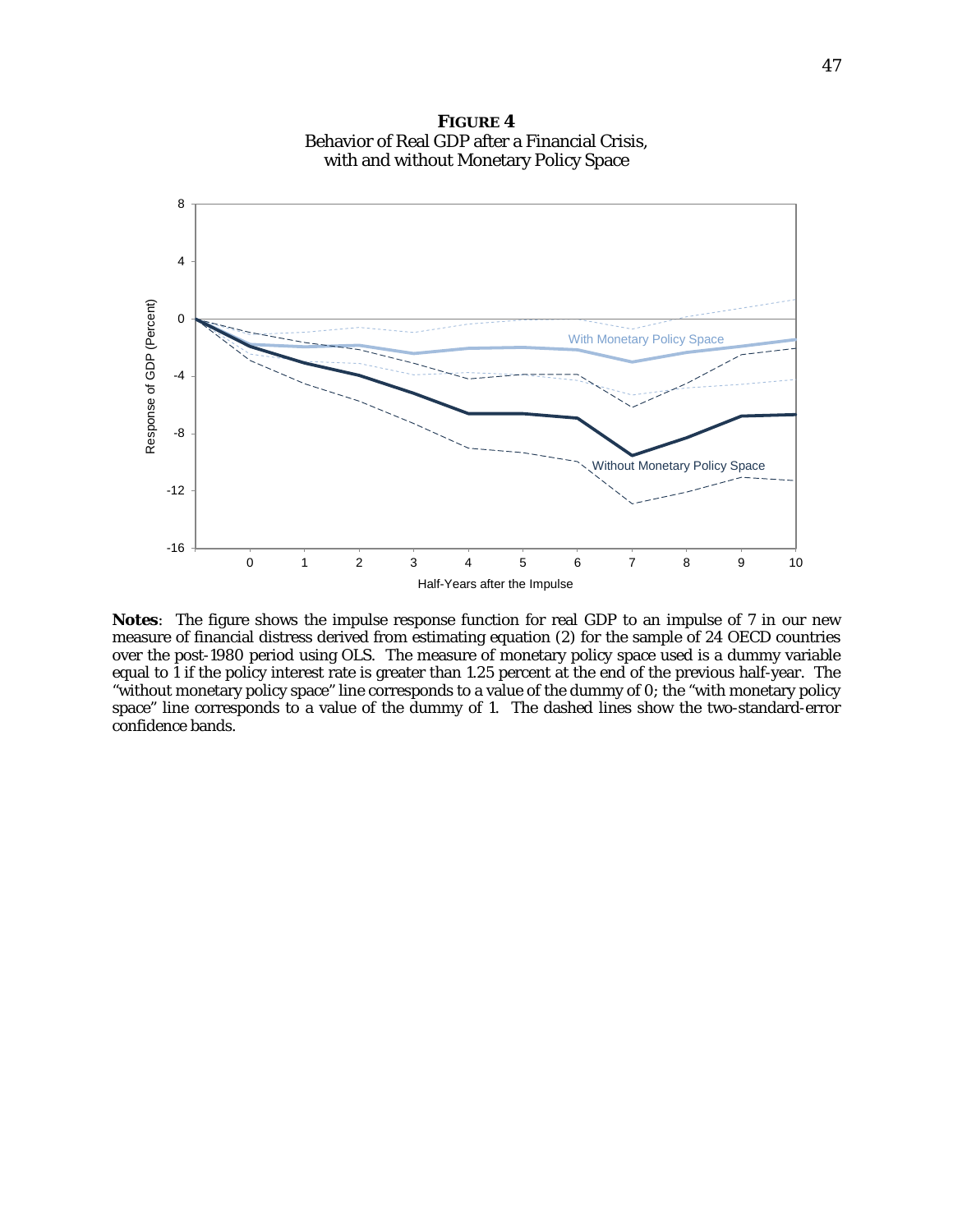**FIGURE 5** GDP Forecast Errors for Japan following the 1997:2 Crisis, Accounting and Not Accounting for Monetary Policy Space



*Notes*: The figure shows the forecast errors for real GDP (defined as actual minus forecast) following the financial crisis in Japan. In this episode, financial distress first reached 7 or above in 1997:2. The measure of monetary policy space used is a dummy variable equal to 1 if the policy interest rate is greater than 1.25 percent at the end of the previous half-year. The forecast accounting for monetary policy space is derived by estimating equation (2) over the full sample, and then using actual GDP data up through one half-year before distress reached 7, and the measure of monetary policy space, the interaction term, and actual distress up through when distress reached 7. The forecast not accounting for monetary policy space is derived in the same way, except that the interaction term (both the contemporaneous value and lags) between monetary policy space and financial distress is omitted from both the equation that is estimated and the construction of the forecast.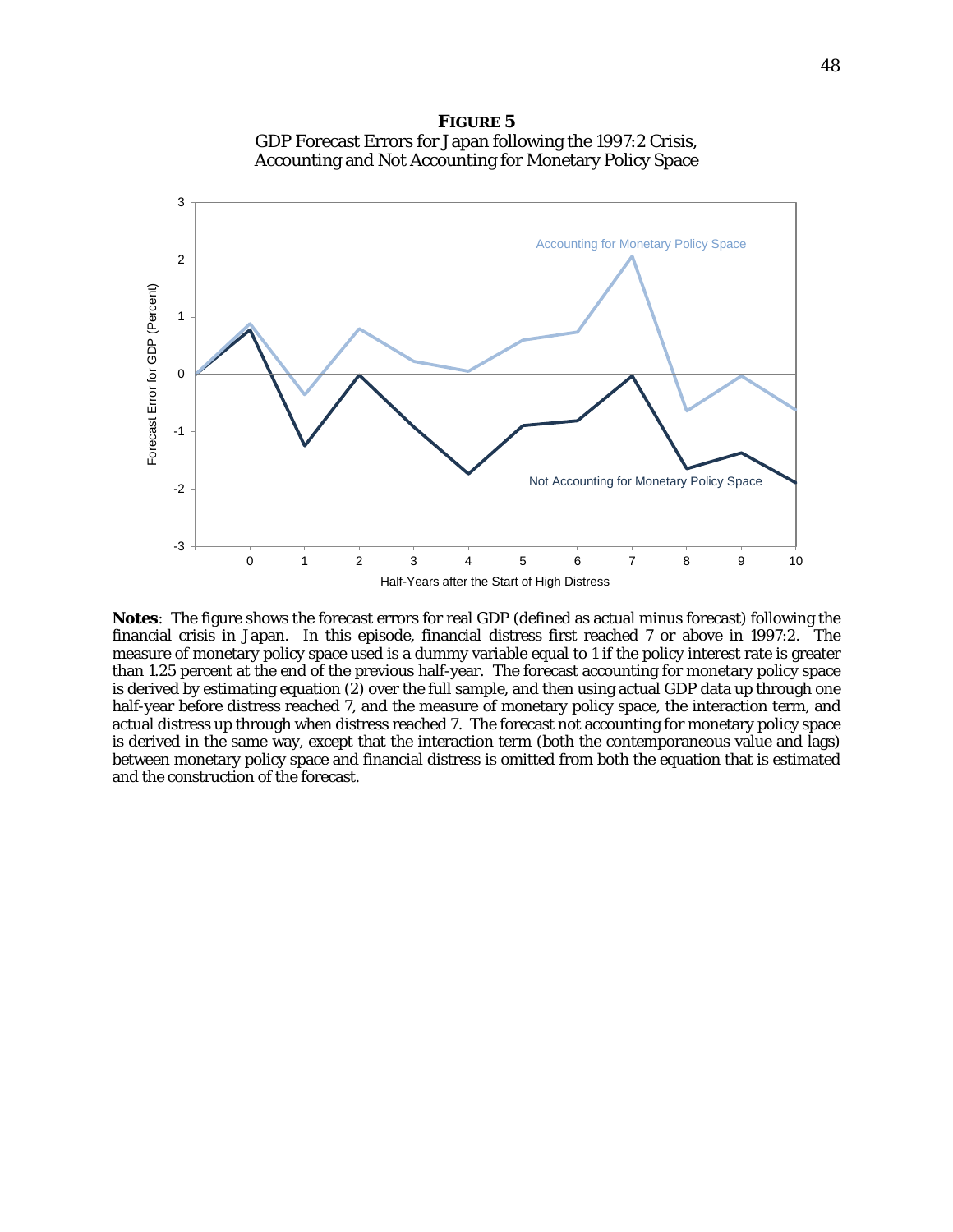with and without Fiscal Policy Space 8 4 Response of GDP (Percent) Response of GDP (Percent) With Fiscal Policy Space 0 -4 -8 Without Fiscal Policy Space-12 -16 0 1 2 3 4 5 6 7 8 9 10 Half-Years after the Impulse

**FIGURE 6** Behavior of Real GDP after a Financial Crisis,

*Notes*: The figure shows the impulse response function for real GDP to an impulse of 7 in our new measure of financial distress derived from estimating equation (2) for the sample of 24 OECD countries over the post-1980 period using OLS. The measure of fiscal policy space used is the (negative) gross debtto-GDP ratio in the previous calendar year. The "without fiscal policy space" line corresponds to a value of the debt-to-GDP ratio one standard deviation above the sample average; the "with fiscal policy space" line corresponds to a value of the debt-to-GDP ratio one standard deviation below the sample average. The dashed lines show the two-standard-error confidence bands.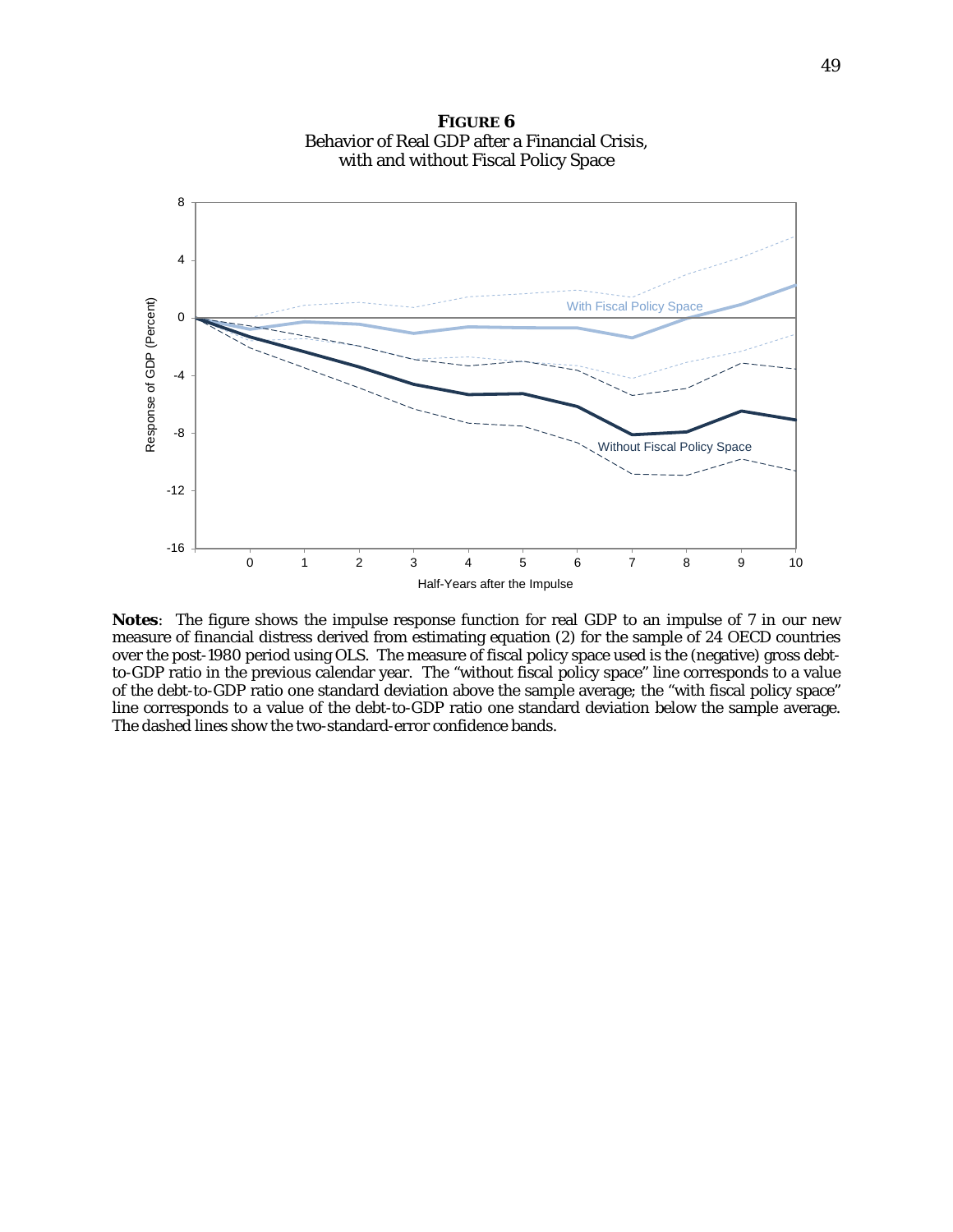**FIGURE 7** GDP Forecast Errors for Italy following the 2008:2 Crisis, Accounting and Not Accounting for Fiscal Policy Space



*Notes*: The figure shows the forecast errors for real GDP (defined as actual minus forecast) following the financial crisis in Italy. In this episode, financial distress first reached 7 or above in 2008:2. The measure of fiscal space used is the (negative) gross debt-to-GDP ratio in the previous calendar year. The forecast accounting for fiscal policy space is derived by estimating equation (2) over the full sample, and then using actual GDP data up through one half-year before distress reached 7, and the measure of fiscal policy space, the interaction term, and actual distress up through when distress reached 7. The forecast not accounting for fiscal policy space is derived in the same way, except that the interaction term (both the contemporaneous value and lags) between fiscal policy space and financial distress is omitted from both the equation that is estimated and the construction of the forecast.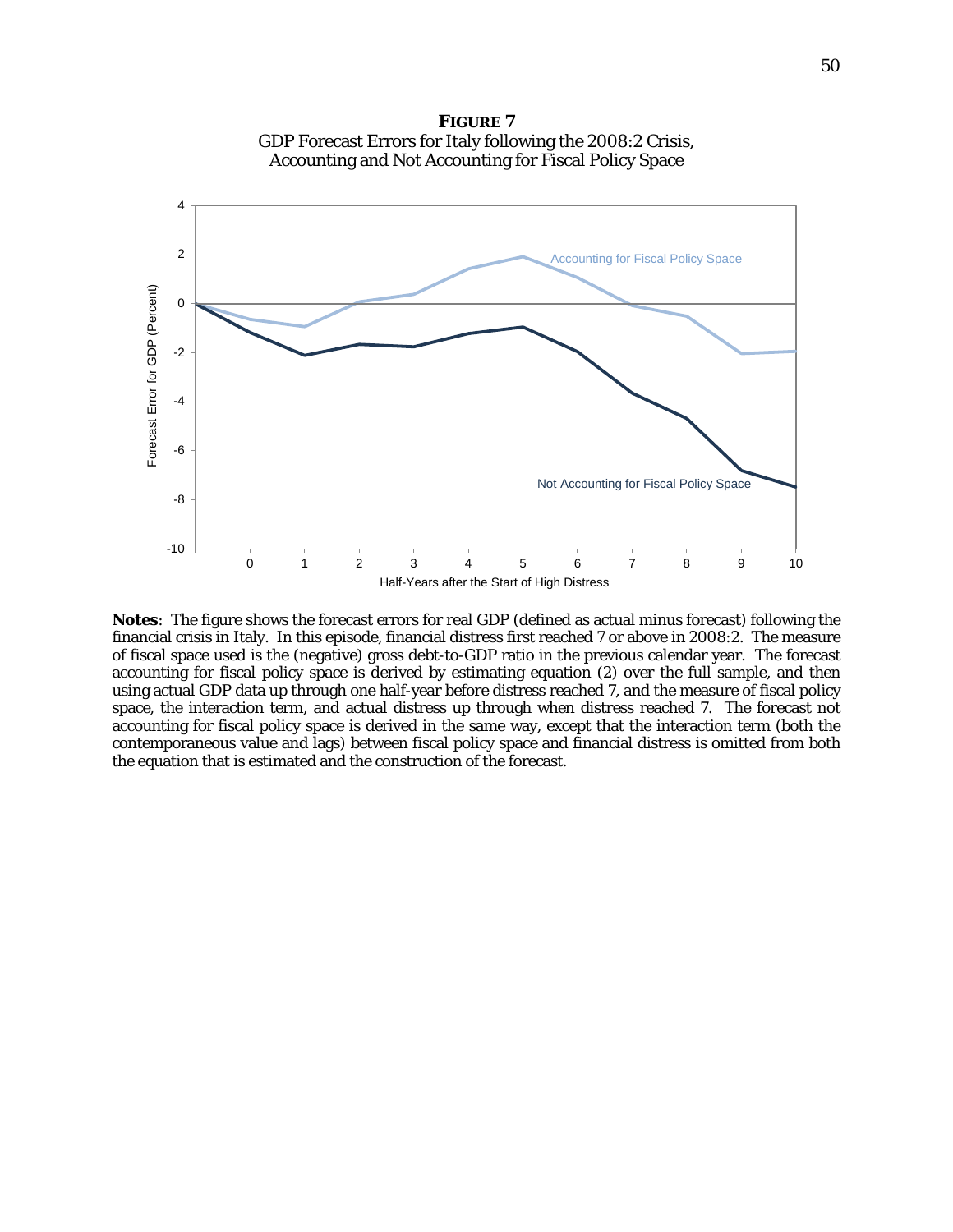**FIGURE 8** Behavior of Real GDP after a Financial Crisis, with *Both* Monetary and Fiscal Policy Space and without *Either* Monetary or Fiscal Policy Space



*Notes*: The figure shows the impulse response function for real GDP to an impulse of 7 in our new measure of financial distress derived from estimating an expanded version of equation (2) for the sample of 24 OECD countries over the post-1980 period using OLS. The specification includes interaction and level effects of both monetary policy space and fiscal policy space (along with the relevant lags). The measure of monetary policy space used is a dummy variable equal to 1 if the policy interest rate is greater than 1.25 percent at the end of the previous half-year. The measure of fiscal policy space used is the (negative) gross debt-to-GDP ratio in the previous calendar year. The "without policy space" line corresponds to a value of the monetary policy space dummy of 0 and a value of the debt-to-GDP ratio one standard deviation above the sample average; the "with policy space" line corresponds to a value of the monetary policy dummy of 1 and a value of the debt-to-GDP ratio one standard deviation below the sample average. The dashed lines show the two-standard-error confidence bands.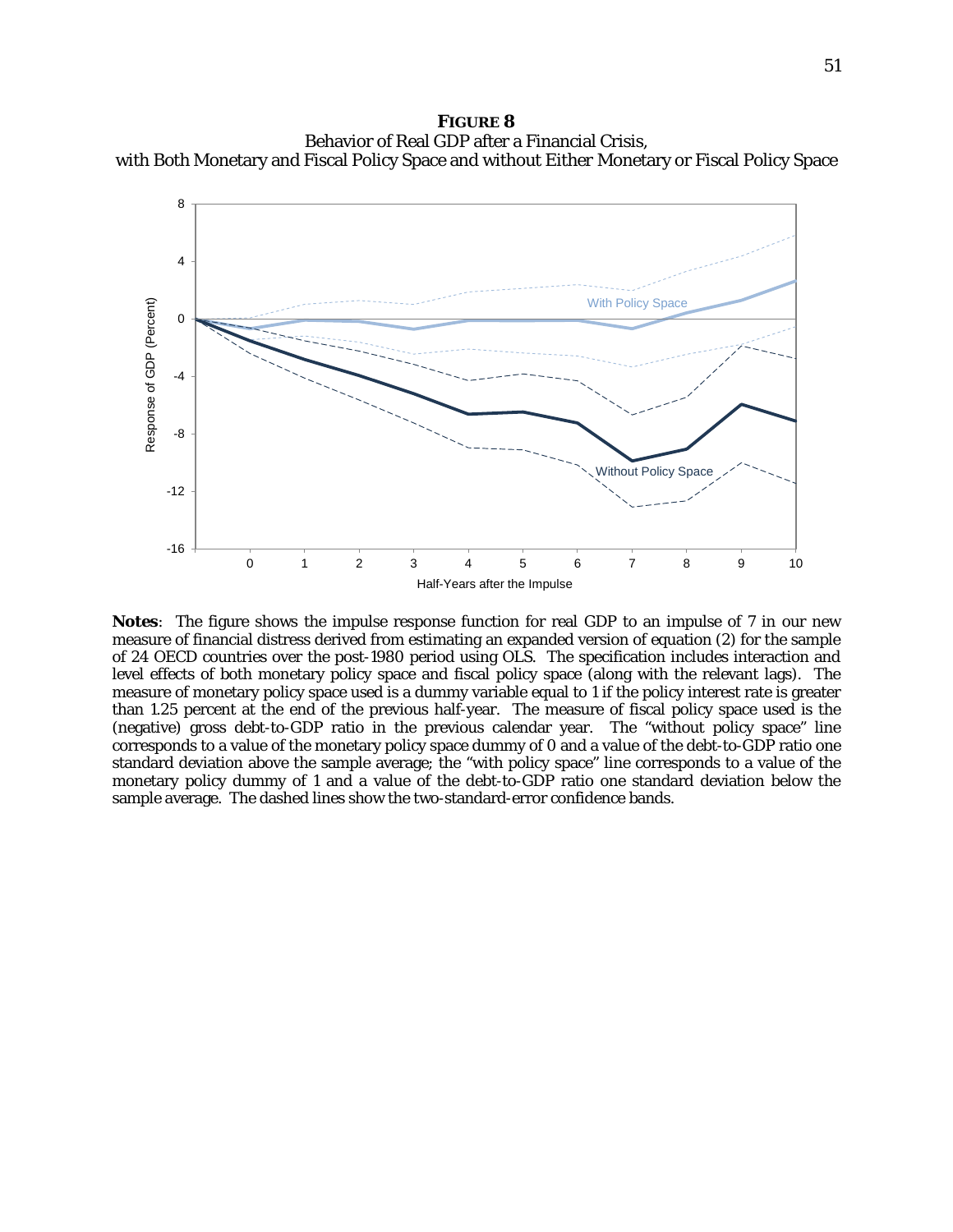**FIGURE 9** Behavior of the Policy Interest Rate after a Financial Crisis, with and without Monetary Policy Space



*Notes*: The figure shows the impulse response function for the policy interest rate to an impulse of 7 in our new measure of financial distress derived from estimating equation (3) for the sample of 24 OECD countries over the post-1980 period using OLS. The measure of monetary policy space used is a dummy variable equal to 1 if the policy interest rate is greater than 1.25 percent at the end of the previous halfyear. The "without monetary policy space" line corresponds to a value of the dummy of 0; the "with monetary policy space" line corresponds to a value of the dummy of 1. The dashed lines show the twostandard-error confidence bands.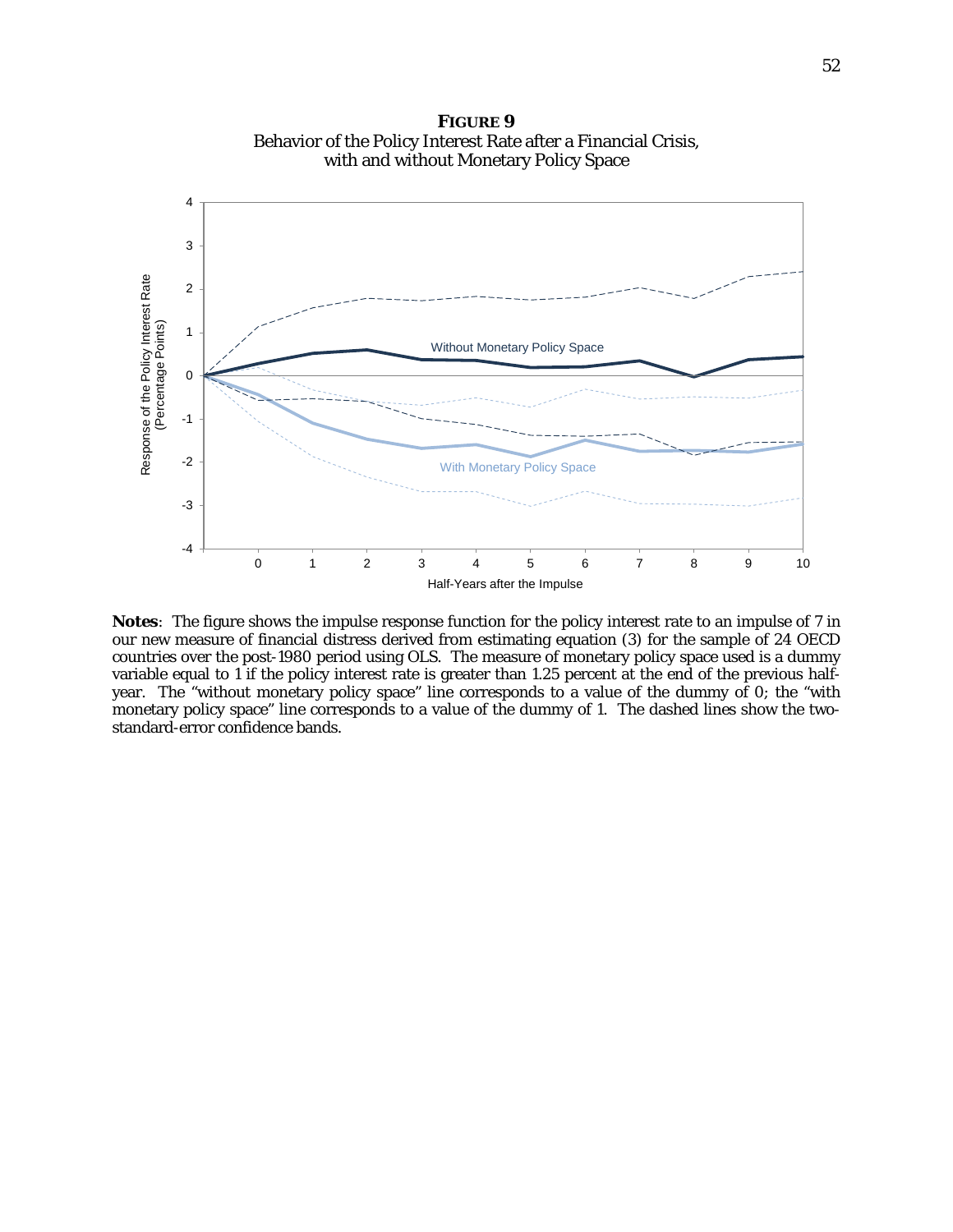**FIGURE 10** Behavior of the Policy Interest Rate in Selected Episodes of High Financial Distress, When There Was and Was Not Monetary Policy Space



Panel A. When There Was Monetary Policy Space





*Notes*: The panels show the measure of financial distress and the policy interest rate in four episodes of high distress. The date given corresponds to when the financial distress variable first reached 7 or above during the episode. Panel A shows two examples where monetary policy space was substantial throughout the period of high distress; Panel B shows two examples where monetary policy space was limited during at least part of the period of high distress. See the text and the data appendix for a description of data sources and transformations.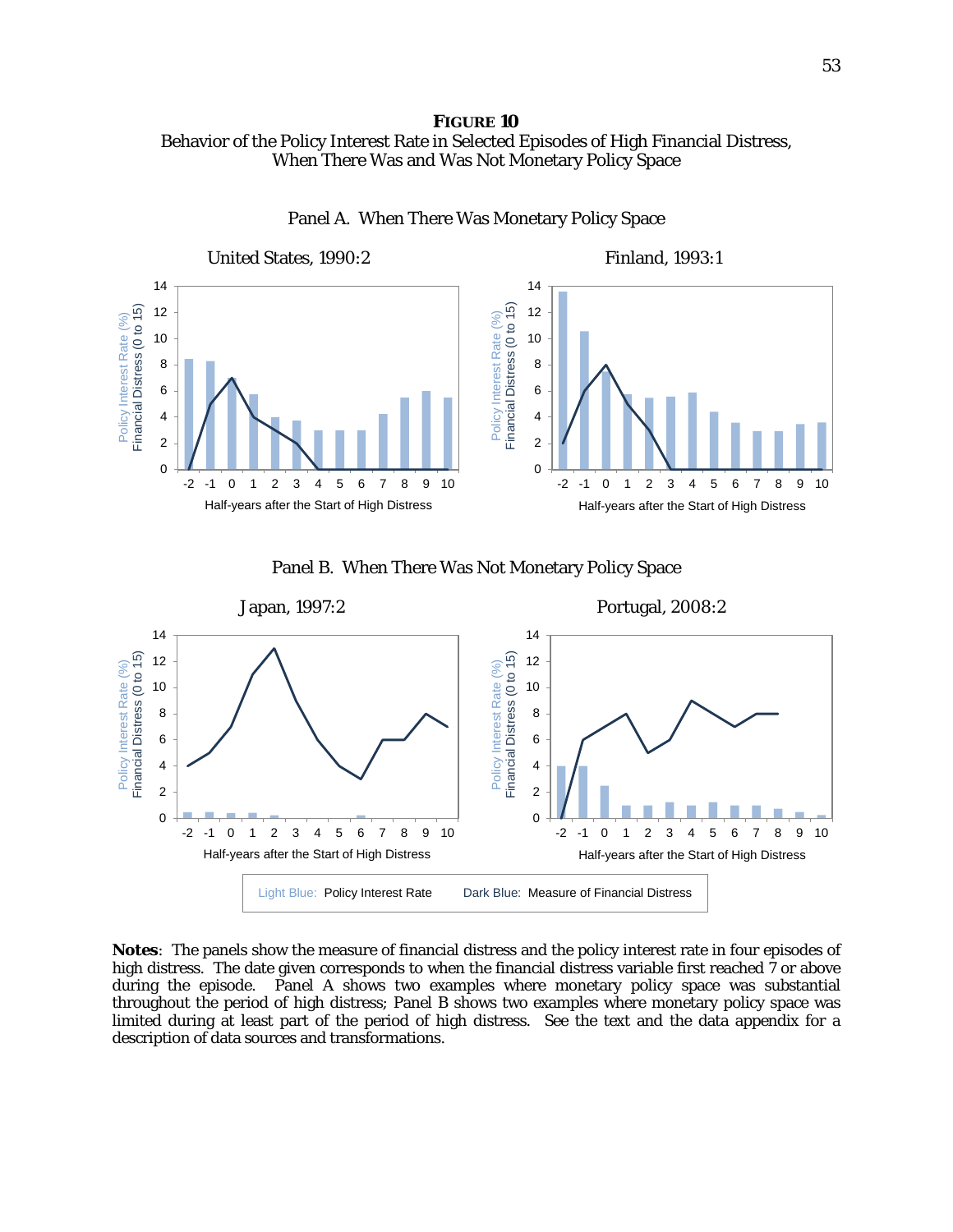**FIGURE 11** Behavior of the High-Employment Surplus after a Financial Crisis, with and without Fiscal Policy Space



*Notes*: The figure shows the impulse response function for an estimate of the cumulative change in the high-employment surplus to an impulse of 7 in our new measure of financial distress derived from estimating equation (4) for the sample of 24 OECD countries over the post-1980 period using OLS. The measure of fiscal policy space used is the (negative) gross debt-to-GDP ratio in the previous calendar year. The "without fiscal policy space" line corresponds to a value of the debt-to-GDP ratio one standard deviation above the sample average; the "with fiscal policy space" line corresponds to a value of the debtto-GDP ratio one standard deviation below the sample average. The dashed lines show the two-standarderror confidence bands.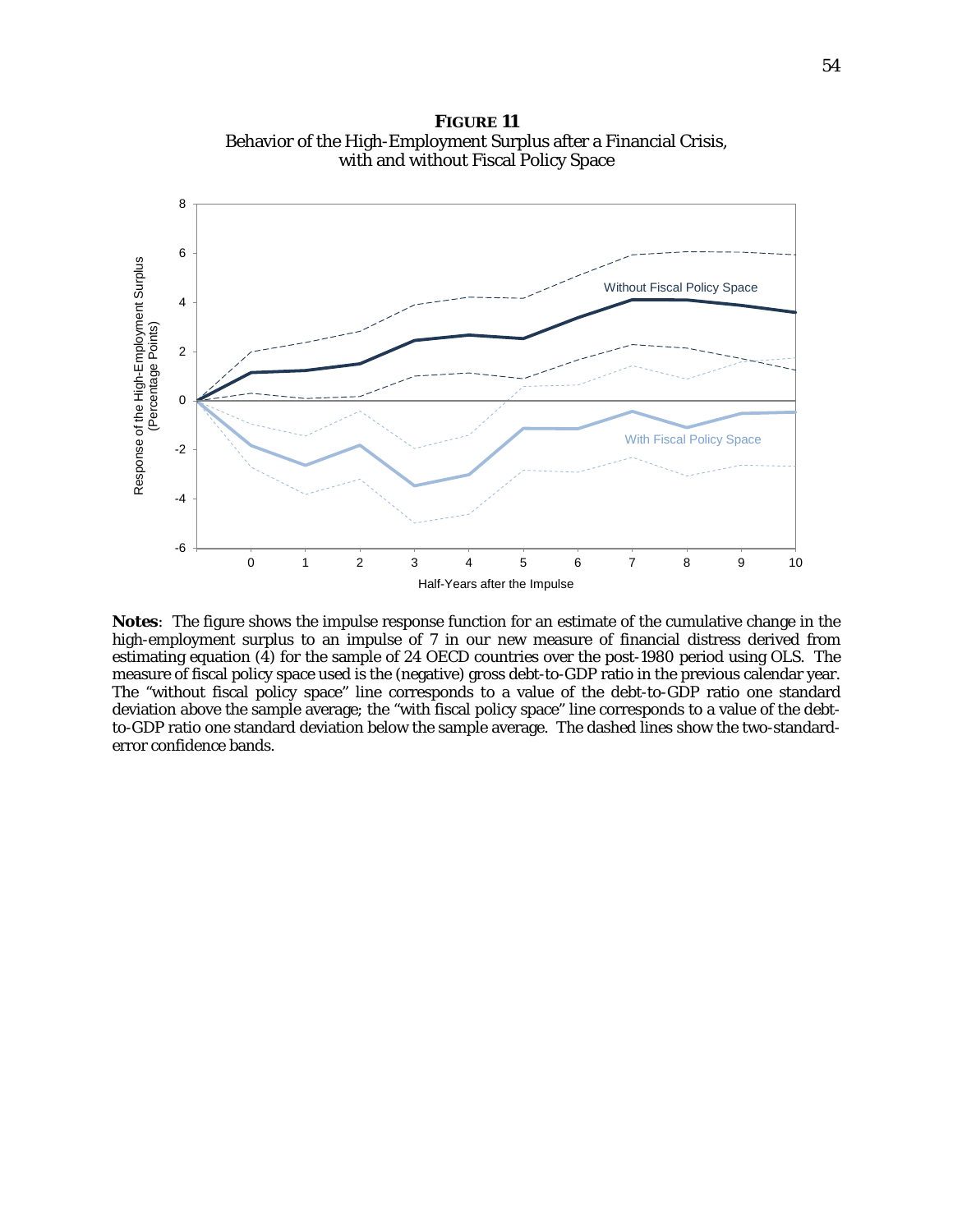**FIGURE 12** Behavior of the High-Employment Surplus in Selected Episodes of High Financial Distress, When There Was and Was Not Fiscal Policy Space



Panel A. When There Was Fiscal Policy Space

Panel B. When There Was *Not* Fiscal Policy Space



*Notes*: The panels show the measure of financial distress and the high-employment surplus in four episodes of high distress. The date given corresponds to when the financial distress variable first reached 7 or above during the episode. The number reported for the high-employment surplus is its level relative to two half-years before distress reached 7. Panel A shows two examples where fiscal policy space was substantial throughout the period of high distress; Panel B shows two examples where fiscal policy space was limited during at least part of the period of high distress. See the text and the data appendix for a description of data sources and transformations.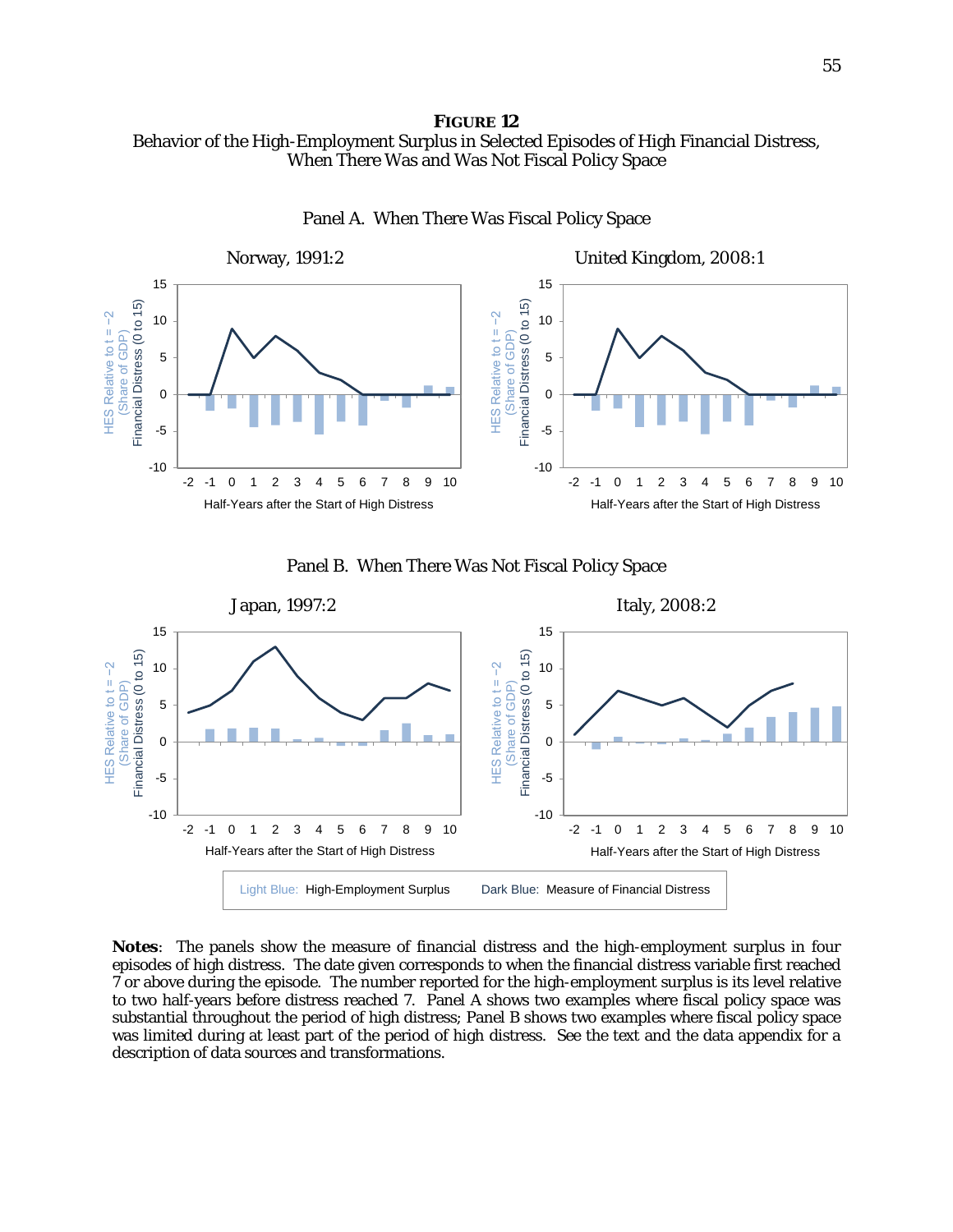**FIGURE 13** Behavior of Financial Distress after a Financial Crisis, with *Both* Monetary and Fiscal Policy Space and without *Either* Monetary or Fiscal Policy Space



*Notes*: The figure shows the impulse response function for financial distress to an impulse of 7 in itself derived from estimating equation (5) for the sample of 24 OECD countries over the post-1980 period using OLS. The specification includes interaction and level effects of both monetary policy space and fiscal policy space (along with the relevant lags). The measure of monetary policy used is a dummy variable equal to 1 if the policy interest rate is greater than 1.25 percent at the end of the previous halfyear. The measure of fiscal policy space used is the (negative) gross debt-to-GDP ratio in the previous calendar year. The "without policy space" line corresponds to a value of the monetary policy space dummy of 0 and a value of the debt-to-GDP ratio one standard deviation above the sample average; the "with policy space" line corresponds to a value of the monetary policy dummy of 1 and a value of the debtto-GDP ratio one standard deviation below the sample average. The dashed lines show the two-standarderror confidence bands.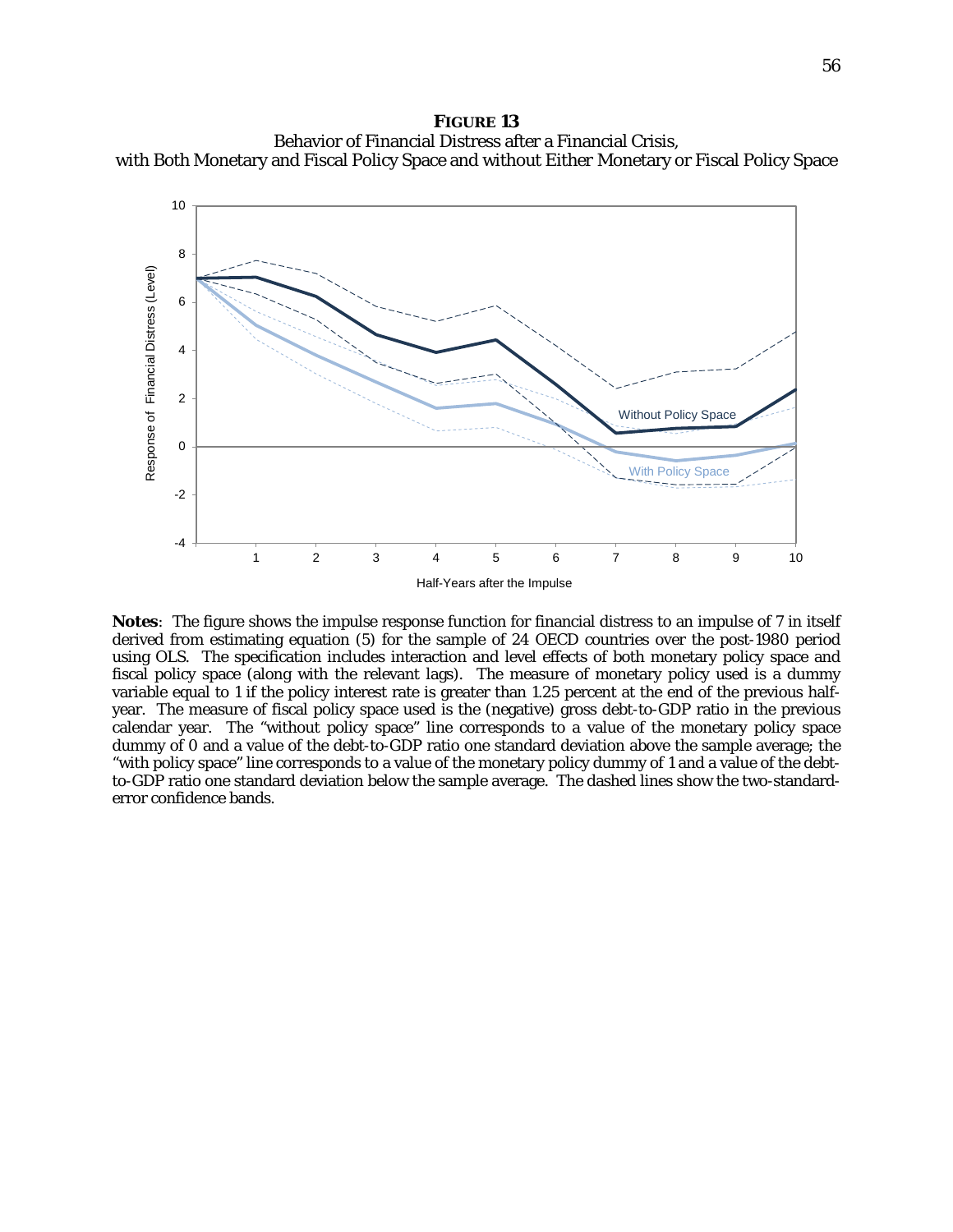**FIGURE 14** Behavior of Financial Distress in Selected Episodes of High Financial Distress, When There Was and Was Not Macropolicy Space



Panel A. When There Was *Both* Monetary and Fiscal Policy Space





*Notes*: The panels show the measure of financial distress in four episodes of high distress. The date given corresponds to when the financial distress variable first reached 7 or above during the episode. Panel A shows two examples where monetary and fiscal policy space were both substantial throughout the period of high distress; Panel B shows two examples where both monetary and fiscal policy space were limited during at least part of the period of high distress. See the text for the source of the distress series.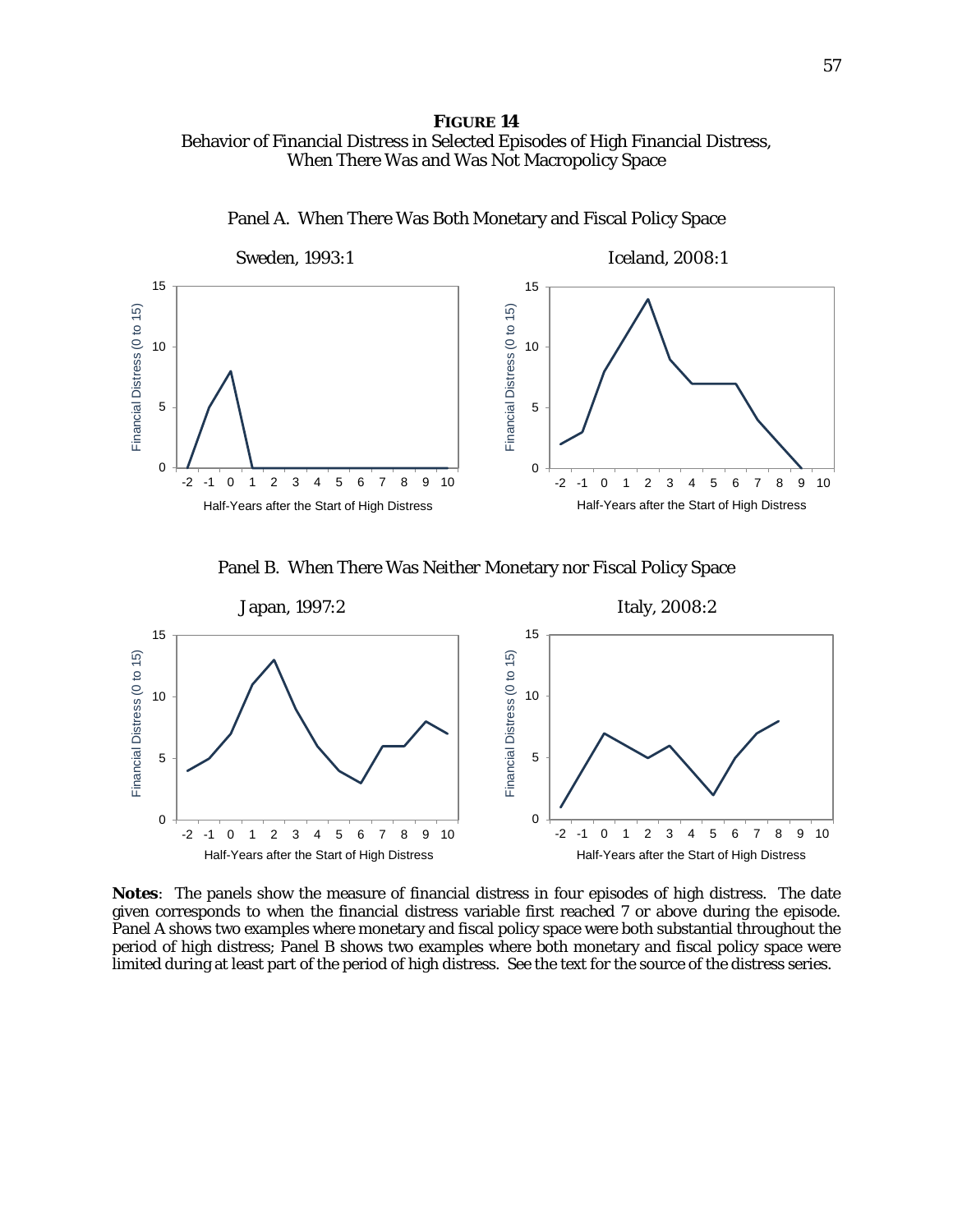#### **DATA APPENDIX**

This appendix describes the sources for our data on interest rates, government debt, and budget surpluses. As we discuss, different organizations give somewhat different figures for countries' debt and surpluses, and there are some differences in the interest rate series across countries. However, given the enormous differences across episodes in interest rates and fiscal positions, minor conceptual differences and moderate measurement error are unlikely to be important to our results.

**Interest Rates.** When it is readily available, we use the announced target of the central bank for its focal policy rate, such as the Federal Reserve's target for the federal funds rate for the United States. However, if the central bank describes monetary policy in terms of an administered interest rate rather than a market rate (as is the case with many discount rates), we do not use the central bank interest rate. For periods when a suitable central bank rate is not available, we splice the central bank rate to an interbank rate. We generally use the immediate call rate when it is available, and otherwise use the three-month interbank rate. Likewise, if the central bank switches the rate that it targets, we splice the two target rates.

In general, we perform the splices in levels.<sup>[28](#page-59-0)</sup> However, in three cases described below (involving Norway, the United Kingdom, and the United States), the relationship between two interest rate series we are connecting was unusual at the point where we connect the series, so that simply linking the two series with no adjustment appears to provide a more accurate treatment of the usual relationship between the two series than splicing them in levels.

Throughout, our interest rate observations correspond to the end of the half-year. For the central bank's target rate, our observations correspond to the target in effect at the end of the half-year. For the interbank rates, we use the average for the last month of the half-year. The policy rate targets were collected directly from central bank websites in January 2017. The interbank rates, which are originally from the OECD, are from Federal Reserve Economic Data (FRED, [https://fred.stlouisfed.org/,](https://fred.stlouisfed.org/) downloaded 1/8/2017). However, because FRED is missing the three-month interbank rate for Greece before January 2001 and the immediate call rate for Japan after March 2015, we obtain those directly from the OECD [\(http://stats.oecd.org/,](http://stats.oecd.org/) downloaded 1/8/2017).

With two exceptions, the different interest rates we consider for each country move together very similarly. As a result, our exact choices of interest rates are of little importance.[29](#page-59-1) We are able to obtain interest rate data for 89 percent of the observations for our full sample period of 1980–2015, and for all of the observations where our measure of financial distress is positive.

The specifics of our interest rate data are as follows.

<span id="page-59-0"></span><sup>28</sup> That is, if we use the central bank's target rate back to period *t* and an interbank rate through period *t*–1, we add the difference between the target rate and the interbank rate in period *t* to all the observations using the interbank rate. This ensures that the change from period *t*–1 to period *t* in our series is the same as that in the interbank rate. If yet more series are needed to go back further, we perform those splices in levels as well.

<span id="page-59-1"></span><sup>29</sup> The two exceptions, which are discussed below, involve the immediate call rate reported by the OECD for Greece, which appears to be erroneous for the relevant period, and the immediate call rate reported by the OECD for Sweden, which appears to be an administered rate for the relevant period. We do not use these interest rates.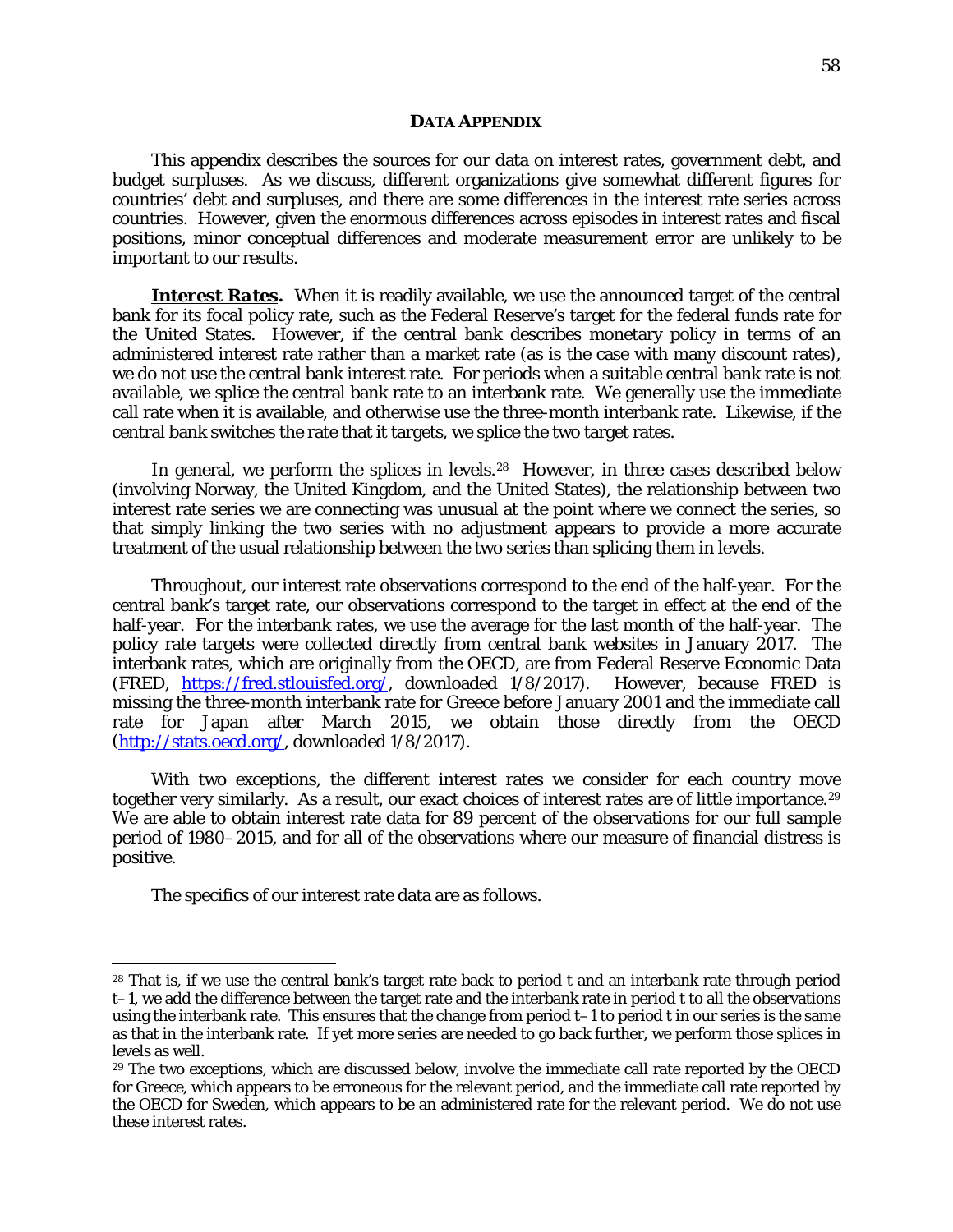For the eleven countries in our sample that have belonged to the euro since its inception, we use the European Central Bank's interest rate on main refinancing operations (MRO) for 1999:1–2015:2 (from [https://www.ecb.europa.eu/stats/monetary/rates/html/index.en.html\)](https://www.ecb.europa.eu/stats/monetary/rates/html/index.en.html). We splice this rate to the immediate call rate for France, Germany, and Spain (all back to 1980:1), and to the three-month interbank rate for Austria (back to 1989:1), Belgium (1980:1), Finland (1987:1), Ireland (1984:1), Italy (1980:1), the Netherlands (1986:1), and Portugal (1985:2). Neither interbank rate is available for Luxembourg before 1999, so our interest rate series for Luxembourg begins in 1999[.30](#page-60-0)

For Greece, which joined the euro at the beginning of 2001, we use the MRO rate back to 2001:1, then splice to the three-month interbank rate back to 1994:1.[31](#page-60-1)

For Australia, we use the Reserve Bank of Australia's target for the cash rate back to 1990:1 (from [http://www.rba.gov.au/statistics/cash-rate/\)](http://www.rba.gov.au/statistics/cash-rate/); for 1990:1, where the bank reports the target as a range with a width of 50 basis points, we use the midpoint of the range. We then splice that series to the three-month interbank rate back to 1980:1.

For Canada, we use the Bank of Canada's target for the overnight rate back to 2001:1 (which is when the Bank of Canada began to make that series the focus of its public discussions of monetary policy—see [http://www.bankofcanada.ca/core-functions/monetary-policy/key](http://www.bankofcanada.ca/core-functions/monetary-policy/key-interest-rate/history-key-interest-rate/)[interest-rate/history-key-interest-rate/\)](http://www.bankofcanada.ca/core-functions/monetary-policy/key-interest-rate/history-key-interest-rate/). The data for the past ten years only are available on the bank's website [\(http://www.bankofcanada.ca/rates/interest-rates/canadian-interest](http://www.bankofcanada.ca/rates/interest-rates/canadian-interest-rates/)[rates/\)](http://www.bankofcanada.ca/rates/interest-rates/canadian-interest-rates/). For 2001:1–2006:2, the data are from FRED (series INTDSRCAM193N, downloaded 1/8/2017). We splice this series to the immediate call rate, which goes back to 1980:1.

For Denmark, the Danmarks Nationalbank describes policy in terms of several interest rates. The one that it places the most emphasis on and that market rates appear to track most closely is its interest rate on certificates of deposit. We therefore use this interest rate back to 1992:1 (from [http://www.nationalbanken.dk/en/pressroom/press\\_releases/Pages/defa](http://www.nationalbanken.dk/en/pressroom/press_releases/Pages/default.aspx?date=FilterAll) [ult.aspx?date=FilterAll,](http://www.nationalbanken.dk/en/pressroom/press_releases/Pages/default.aspx?date=FilterAll) http://www.nationalbanken.dk/en/marketinfo/official interestrates/Pa [ges/default.aspx,](http://www.nationalbanken.dk/en/marketinfo/official_interestrates/Pages/default.aspx) and [http://www.nationalbanken.dk/\\_vti\\_bin/DN/DataService.svc/OfficialRat](http://www.nationalbanken.dk/_vti_bin/DN/DataService.svc/OfficialRatesXML?lang=en&interesttype=indskudsbevis) [esXML?lang=en&interesttype=indskudsbevis\)](http://www.nationalbanken.dk/_vti_bin/DN/DataService.svc/OfficialRatesXML?lang=en&interesttype=indskudsbevis), and then splice to the three-month interbank rate back to 1987:1.

For Iceland, we start with the Central Bank of Iceland's interest rate on seven-day term deposits back to 2014:2, and then splice its "deposit" or "current account" rate back to 2009:2 (both available from <http://www.cb.is/monetary-policy/monetary-policy-committee/> and [http://hagtolur.sedlabanki.is/is/data/set/231e/#!ds=231e!2epz=4.l.6.k&display=line&s=9ky&ti](http://hagtolur.sedlabanki.is/is/data/set/231e/#!ds=231e!2epz=4.l.6.k&display=line&s=9ky&title=CBI%27s+Interest+Rates) [tle=CBI%27s+Interest+Rates\)](http://hagtolur.sedlabanki.is/is/data/set/231e/#!ds=231e!2epz=4.l.6.k&display=line&s=9ky&title=CBI%27s+Interest+Rates). We then splice to the immediate call rate back to 1998:1, and finally splice to the three-month interbank rate back to 1987:2.

For Japan, we use the Bank of Japan's target for the uncollateralized overnight call rate (from [https://www.boj.or.jp/en/mopo/mpmdeci/mpr\\_2017/index.htm/\)](https://www.boj.or.jp/en/mopo/mpmdeci/mpr_2017/index.htm/) for the period 1998:2–2012:2. For a few periods, the target is described as a range with a width of 10 basis points; for these periods we use the midpoint of the range. The bank stopped describing

 $\overline{a}$ 

<span id="page-60-0"></span><sup>30</sup> The June 1989 three-month interbank rate for Portugal is missing, so we use the May 1989 value instead for 1989:1.

<span id="page-60-1"></span><sup>31</sup> The OECD reports an immediate call rate for Greece for 1999 and 2000 that is identical to the euro area call rate. However, this series is grossly contradicted by the behavior of the three-month interbank rate in Greece in this period, as well as by an account of monetary policy in Greece during the transition to the euro [\(http://www.bis.org/review/r000308b.pdf\)](http://www.bis.org/review/r000308b.pdf). Thus this series does not appear to accurately reflect interest rates in Greece in 1999–2000, and so we do not use it.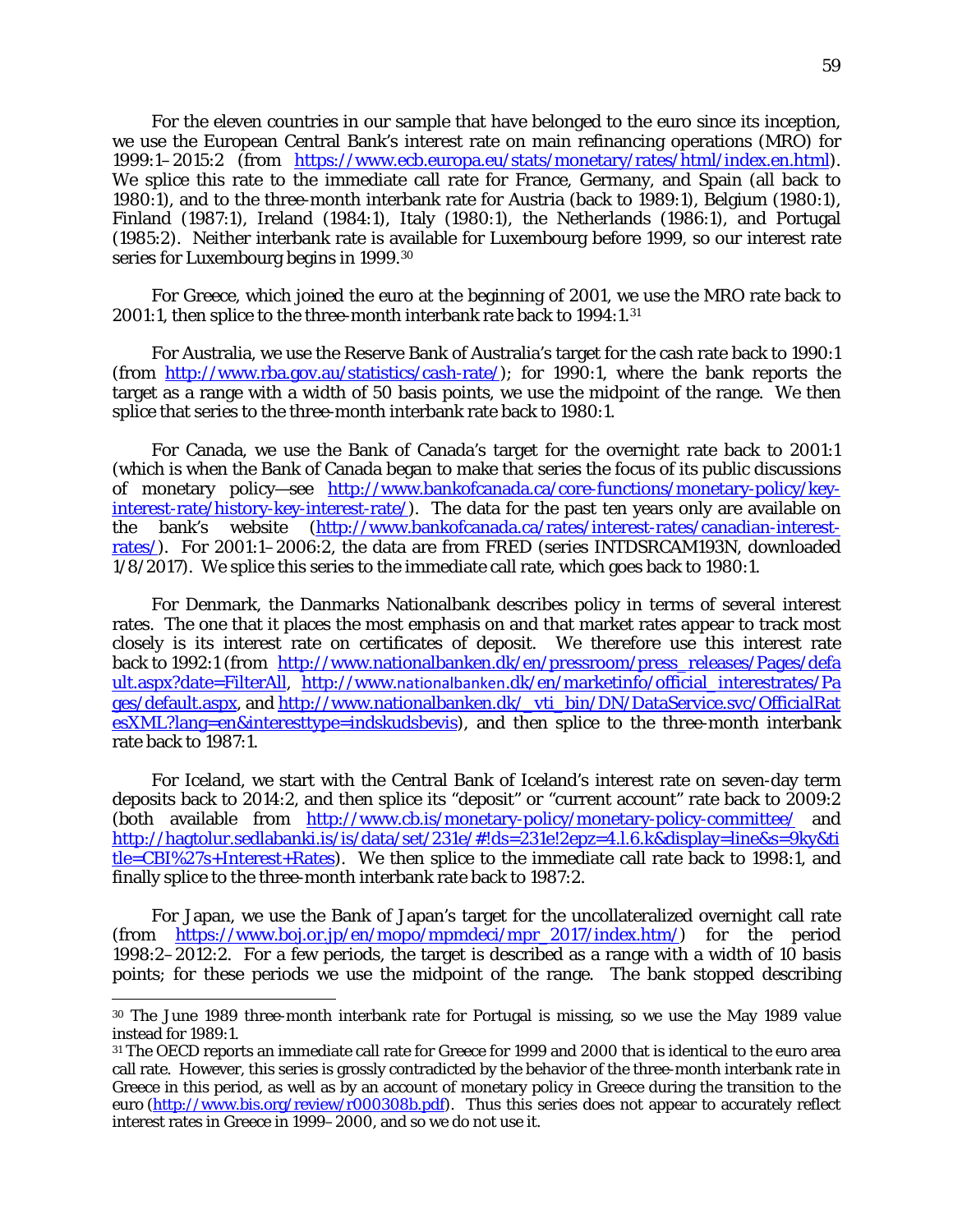monetary policy in terms of any target interest rate at the start of 2013. We therefore splice the target to the immediate call rate both back to 1985:2 and forward to 2015:2.

For New Zealand, we use the Reserve Bank of New Zealand's official cash rate back to 1999:1 (from [http://www.rbnz.govt.nz/monetary-policy/official-cash-rate-decisions\)](http://www.rbnz.govt.nz/monetary-policy/official-cash-rate-decisions), splice to the immediate call rate back to 1985:1, and then splice to the three-month interbank rate back to 1980:1.

For Norway, we use the "sight deposit rate" back to 1993:1, then splice to the overnight lending rate for banks (also referred to as the "D-loan rate") back to 1986:1 (both from [http://www.norges-bank.no/en/Monetary-policy/Key-policy-rate/Key-policy-rate-Monetary](http://www.norges-bank.no/en/Monetary-policy/Key-policy-rate/Key-policy-rate-Monetary-policy-meetings-and-changes-in-the-key-policy-rate/)[policy-meetings-and-changes-in-the-key-policy-rate/\)](http://www.norges-bank.no/en/Monetary-policy/Key-policy-rate/Key-policy-rate-Monetary-policy-meetings-and-changes-in-the-key-policy-rate/). We then splice this series to the immediate rate back to 1982:1. Finally, because the average levels of the immediate rate and the three-month rate are very similar over the course of 1982 but three percentage points apart in the final month of 1982:1, we simply connect the immediate rate and the three-month rate without any adjustment, rather than splicing the series, and thereby carry the series back to 1980:1.

For Sweden, we use the Sveriges Riksbank's repo rate (from [http://www.riksbank.se/en/M](http://www.riksbank.se/en/Monetary-policy/Forecasts-and-interest-rate-decisions/Repo-rate-table/?all=1) [onetary-policy/Forecasts-and-interest-rate-decisions/Repo-rate-table/?all=1\)](http://www.riksbank.se/en/Monetary-policy/Forecasts-and-interest-rate-decisions/Repo-rate-table/?all=1) back to 1994:1. Although a series for the immediate call rate is available before then, it appears to be an administered rate—it is constant for long periods and moves much less than the three-month interbank rate or the rate on three-month Treasury securities. We therefore splice the repo rate to the three-month interbank rate, which goes back to 1982:1.

For Switzerland, we use the Swiss National Bank's target for the three-month LIBOR rate (from [https://www.snb.ch/en/iabout/monpol/monstat/id/monpol\\_monstat\\_zielband\)](https://www.snb.ch/en/iabout/monpol/monstat/id/monpol_monstat_zielband) back to 2000:1. The target is always expressed as a range, usually with a width of one percentage point. We use the bottom of the range, on the grounds that it is generally quite close to the immediate call rate. We splice this series to the immediate call rate back to 1980:1.

For Turkey, the Central Bank of the Republic of Turkey reports both a borrowing rate and a lending rate back to 2002:1 (both from [http://www.tcmb.gov.tr/wps/wcm/connect/tcmb+en](http://www.tcmb.gov.tr/wps/wcm/connect/tcmb+en/tcmb+en/main+page+site+area/cbrt+policy+rates/cbrt+interest+rates) [/tcmb+en/main+page+site+area/cbrt+policy+rates/cbrt+interest+rates\)](http://www.tcmb.gov.tr/wps/wcm/connect/tcmb+en/tcmb+en/main+page+site+area/cbrt+policy+rates/cbrt+interest+rates). At most times, the lending rate is several percentage points above the borrowing rate. Because the immediate call rate is generally very close to the borrowing rate, we use the borrowing rate. We splice this series to the immediate call rate back to 1986:1.

For the United Kingdom, we use the Bank of England's official bank rate back to 2006:1, then splice to what it called the repo rate back to 1997:1 (both from [http://www.bankofengland.c](http://www.bankofengland.co.uk/monetarypolicy/Pages/decisions.aspx)  $\underline{\text{0}.uk/monetarypolicy}/\overline{\text{Pages}/\text{decisions}.\text{aspx}}$ , and then link to the immediate call rate back to 1980:1. The immediate rate is generally very close to the repo rate. However, in the last month of 1997:1, it is 28 basis points lower. Since this does not reflect the usual relationship between the two series, we link the two series without any adjustment rather than splicing the immediate rate to the repo rate.

Finally, for the United States, we use the Federal Reserve's publicly announced target for the federal funds rate back to 1990:2 (from [https://www.federalreserve.gov/monetarypolicy/op](https://www.federalreserve.gov/monetarypolicy/openmarket.htm) [enmarket.htm\)](https://www.federalreserve.gov/monetarypolicy/openmarket.htm), then connect to the immediate call rate back to 1980:1. Similarly to the United Kingdom, the immediate rate in the United States (which is the federal funds rate) is generally very close to the central bank's target. However, in the last month of 1990:2, it is higher by 31 basis points. Since this does not reflect the usual relationship between the two series, we link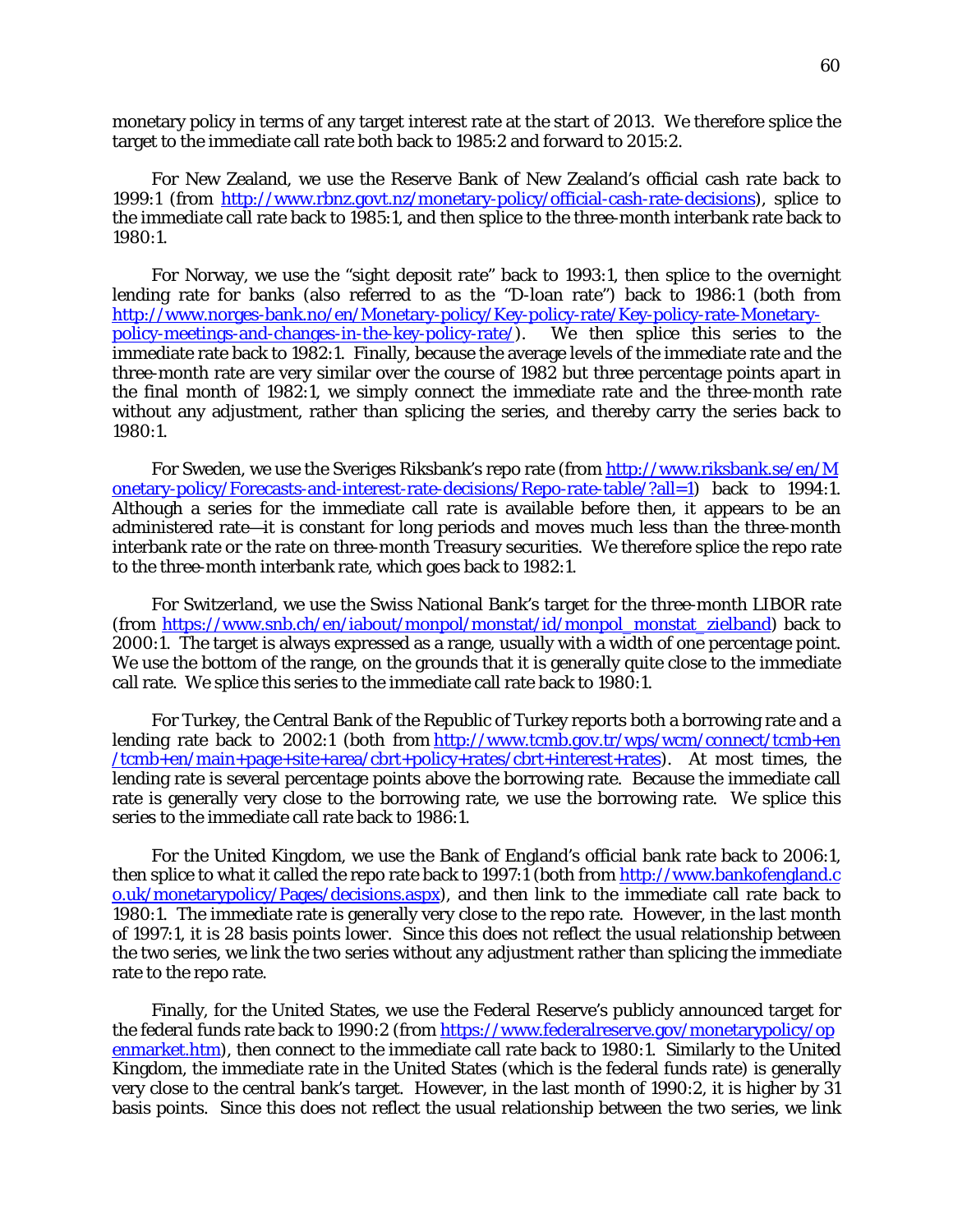the two series without any adjustment rather than splicing the immediate rate to the target rate.

*Fiscal Data***.** Both the IMF and the OECD provide data on government debt and the government budget surplus for the countries in our sample. Although their data are not identical, they generally move reasonably well together. The OECD reports the debt series on its website only back to 1995, and generally also reports data on the surplus back to the same year. Older issues of the *OECD Economic Outlook* report fiscal data for earlier years, but those data do not line up exactly with the data that the OECD currently reports. The IMF fiscal data generally go back further than the data on the OECD website, and they often go back to 1980. In order to have as much of the data as possible from a single consistent source, we therefore begin with the IMF data. In cases where there are OECD data for years before those covered by the IMF, we then splice the IMF data to the OECD data. In all cases, we use the versions of the series that are reported as a percent of GDP.

For government debt, we begin with the series for "general government gross debt" and for "general government net debt" from the *IMF World Economic Outlook* October 2016 database [\(https://www.imf.org/external/pubs/ft/weo/2016/02/weodata/index.aspx,](https://www.imf.org/external/pubs/ft/weo/2016/02/weodata/index.aspx) downloaded 12/6/2016). We obtain the current OECD data on "gross debt of general government" and "financial net worth, general government" (the latter multiplied by −1 so that it reflects debt rather than assets) from the OECD website (downloaded 1/5/2017). For the few countries where the current OECD data go back further than reported by the IMF, we splice the IMF series to the corresponding current OECD series. As with the interest rate data, we perform the splices in levels. When there are data in older editions of the *OECD Economic Outlook* that allow us to take the series back further, we splice our series (again in levels) to the data in the *Economic Outlook* for "gross financial liabilities" and "net financial liabilities." We use the December 2002 edition of the *Economic Outlook* to carry the series back to 1985, and the December 1996 edition to carry them back to 1980. Finally, for two countries (Greece and Luxembourg), the IMF has no data on net debt. In these cases, we use the data from the current OECD website with no splicing to the IMF data. (Earlier editions of the *Economic Outlook* do not report net debt data for these countries, so we do not splice the series back in time in these cases.)

For gross debt, we are able to obtain observations for 82 percent of our sample from the IMF and an additional 12 percent from the OECD. For net debt, the figures are 66 percent and 22 percent. We are able to obtain the series for all of the observations in our sample when our measure of financial distress is positive.

For the surplus, we use the series for "general government net lending/borrowing" from the *IMF World Economic Outlook* October 2016 database (downloaded 12/6/2016). For cases where the data in older issues of the *OECD Economic Outlook* go back further, we splice the IMF series for the surplus (in levels) to the OECD series for "financial balance."[32](#page-62-0) We again use the December 2002 edition to carry the series back to 1985 and the December 1996 edition to carry them back to 1980, and we again splice the series in levels.

We are able to obtain observations for the surplus for 86 percent of our full sample period of 1980–2015 directly from the IMF, and to fill in another 9 percent from the *OECD Economic Outlook*. And again, we are not missing the data for any observation for which our measure of financial distress is positive.

 $\overline{\phantom{a}}$ 

<span id="page-62-0"></span><sup>&</sup>lt;sup>32</sup> There are two cases where we could potentially use some current OECD data to carry the IMF data back: Australia and the United States. However, for Australia, the current OECD series moves very differently from the IMF series in the period of overlap, while the series in the 2002 *Economic Outlook* does not. Since this difference raises concerns about the comparability of the current OECD and IMF data, we do not to use the current OECD data in either of these two cases.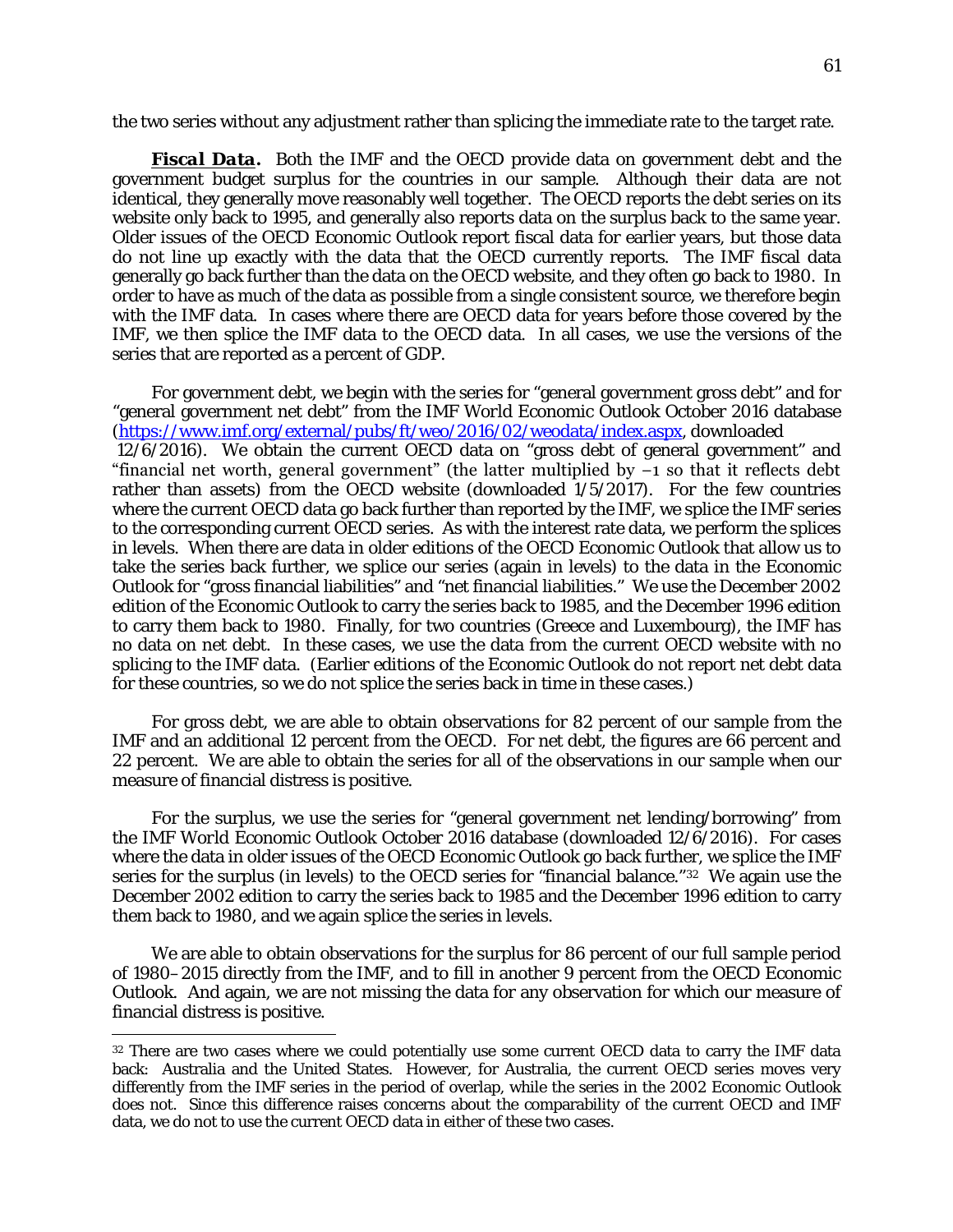The debt and surplus data are annual, while our measure of financial distress is semiannual. We convert the fiscal data to semiannual by using the annual observation for year *t* for both half-years of year *t*. However, as discussed in the text, when we examine the relationship between fiscal space before a financial crisis and the aftermath of the crisis, we measure fiscal space using the fiscal data two half-years before the crisis. This means that when a crisis occurs in either half-year of year *t*, we are measuring fiscal space as of year *t*–1; thus our measures of fiscal space do not reflect any developments in year *t*. And when we ask how the surplus behaves when there is a crisis, we check our results by also estimating the relationship using only annual data.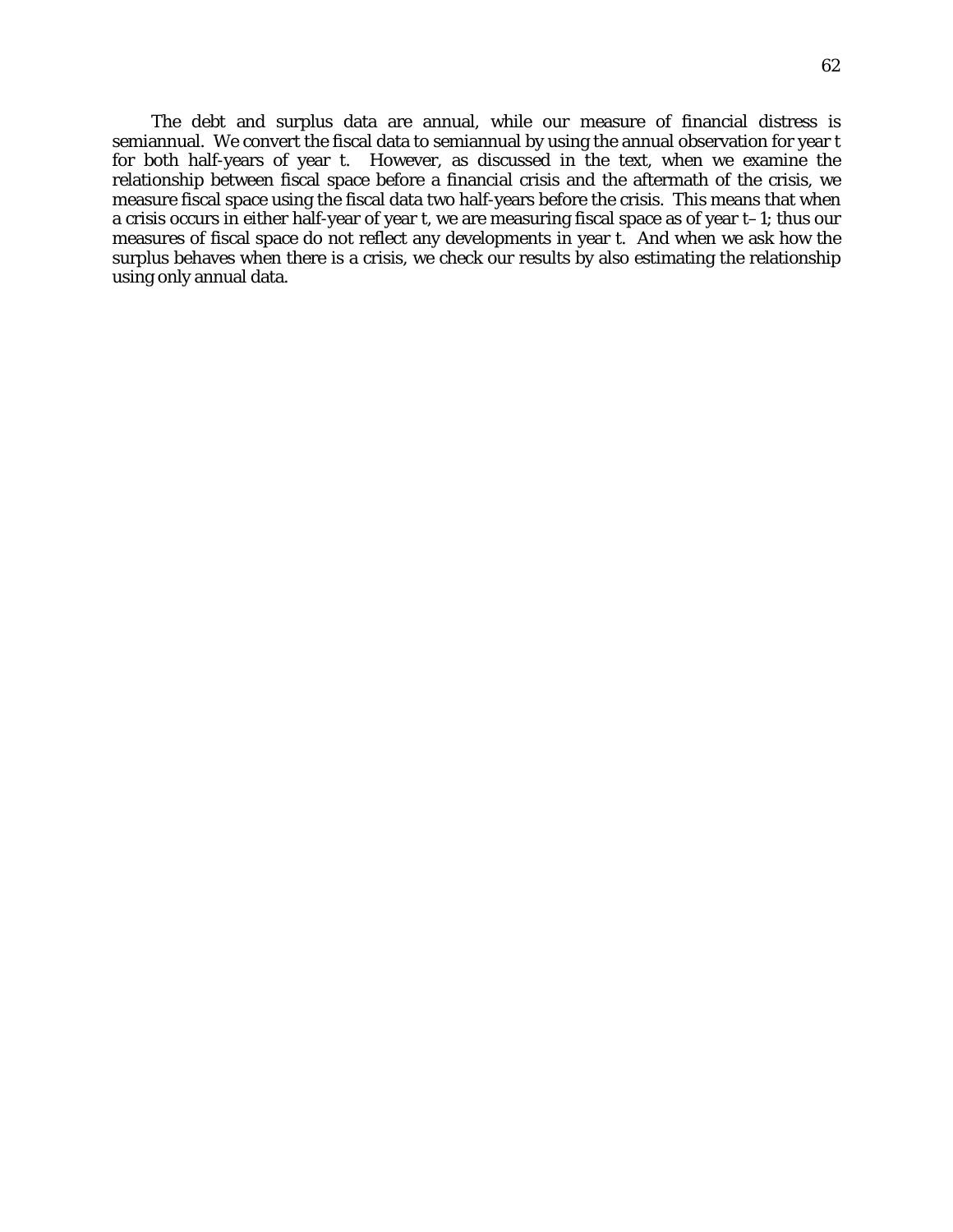#### **REFERENCES**

- Amano, Robert, and Malik Shukayev. 2012. "Risk Premium Shocks and the Zero Bound on Nominal Interest Rates." *Journal of Money, Credit, and Banking* 44 (8): 1475–1505.
- Bernanke, Ben S. 1983. "Nonmonetary Effects of the Financial Crisis in the Propagation of the Great Depression." *American Economic Review* 73 (3): 257–276.
- Bohn, Henning. 1998. "The Behavior of U.S. Public Debt and Deficits." *Quarterly Journal of Economics* 113 (3): 949–963.
- Bordo, Michael, Barry Eichengreen, Daniela Klingebiel, and Maria Soledad Martinez-Peria. 2001. "Is the Crisis Problem Growing More Severe?" *Economic Policy* 16 (32): 51–82.
- Corsetti, Giancarlo, André Meier, and Gernot J. Müller. 2012. "What Determines Government Spending Multipliers?" *Economic Policy* 27 (72): 521–565.
- Girouard, Nathalie, and Christophe André. 2005. "Measuring Cyclically-Adjusted Budget Balances for OECD Countries." OECD Economics Department Working Paper No. 434.
- Ilzetzki, Ethan, Enrique G. Mendoza, and Carlos A. Végh. 2013. "How Big (Small?) Are Fiscal Multipliers?" *Journal of Monetary Economics* 60 (2): 239–254.
- Jordà, Òscar. 2005. "Estimation and Inference of Impulse Responses by Local Projections." *American Economic Review* 95 (1): 161–182.
- Jordà, Òscar, Moritz Schularick, and Alan M. Taylor. 2013. "When Credit Bites Back." *Journal of Money, Credit and Banking* 45 (s2): 3–28.
- Kaminsky, Graciela L., and Carmen M. Reinhart. 1999. "The Twin Crises: The Causes of Banking and Balance-of-Payments Problems." *American Economic Review* 89 (3): 473– 500.
- Kose, M. Ayhan, Sergio Kurlat, Franziska Ohnsorge, and Naotaka Sugawara. 2017. "A Cross-Country Database of Fiscal Space." World Bank Development Prospects Group, Policy Research Working Paper No. 8157.
- Laeven, Luc, and Fabián Valencia. 2014. "Systemic Banking Crises." In *Financial Crises: Causes, Consequences, and Policy Responses*, edited by Stijn Claessens, M. Ayhan Kose, Luc Laeven, and Fabián Valencia, 61–137. Washington, DC: International Monetary Fund.
- Mendoza, Enrique G., and Jonathan D. Ostry. 2008. "International Evidence on Fiscal Solvency: Is Fiscal Policy 'Responsible'?" *Journal of Monetary Economics* 55 (6): 1081– 1093.
- Obstfeld, Maurice. 2013. "On Keeping Your Powder Dry: Fiscal Foundations of Financial and Price Stability." *Monetary and Economic Studies* 31 (1): 25–38.
- Organisation for Economic Co-Operation and Development. Various years. *OECD Economic Outlook*. Paris: OECD Publishing.
- Perotti, Roberto. 1999. "Fiscal Policy in Good Times and Bad." *Quarterly Journal of Economics* 114 (4): 1399–1436.